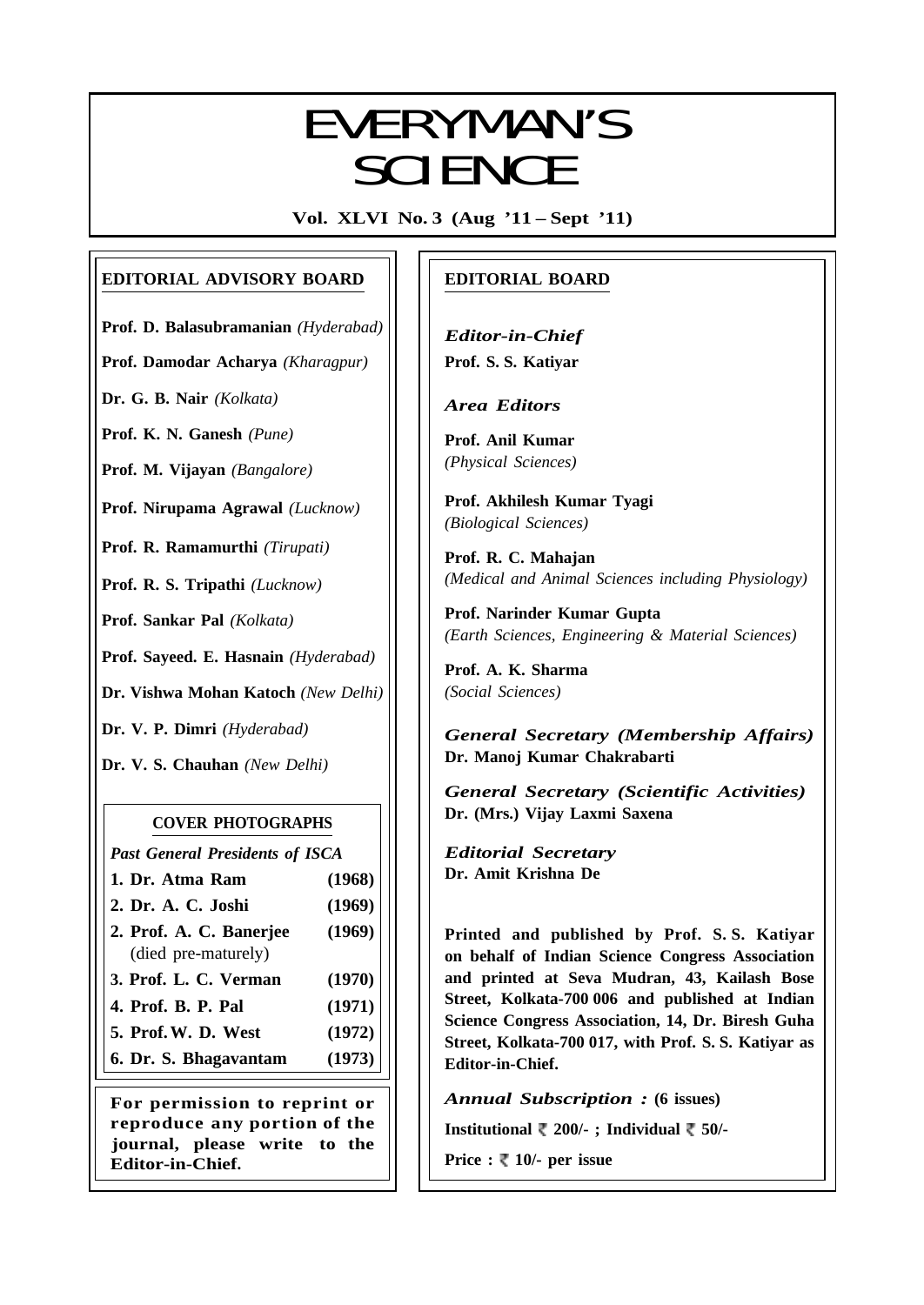| <b>CONTENTS</b> |  |
|-----------------|--|

| <b>EDITORIAL:</b>                                                     | 139 |
|-----------------------------------------------------------------------|-----|
| <b>ARTICLES:</b>                                                      |     |
| Presidential Address : Standardization : A Triple-Point Discipline    |     |
| L. C. Verman                                                          | 144 |
|                                                                       |     |
| Ancient DNA-Portraits of the Past and the Future                      |     |
| Anirudh P. Shanbhag, Manoj Kamalanathan and Ishita Ghosh              | 151 |
|                                                                       |     |
| <b>Need of Gas Sensors</b>                                            |     |
| D. R. Patil                                                           | 155 |
|                                                                       |     |
| Lipase-An Important Enzyme for Mankind                                |     |
| Alok Kumar and Ved Pal Singh                                          | 162 |
|                                                                       |     |
| <b>Impact of Invasive Alien Species on Ecosystem</b>                  |     |
| P. Dey                                                                | 165 |
|                                                                       |     |
| Low Carbon Economy-A Cleaner Option for Sustainability                |     |
| Subarna Bhattacharyya, Punarbasu Chaudhuri and Subhash Chandra Santra | 172 |
|                                                                       |     |
| KNOW THY INSTITUTIONS                                                 | 180 |
| <b>CONFERENCES / MEETINGS / SYMPOSIA / SEMINARS</b>                   | 184 |
| <b>S &amp; T ACROSS THE WORLD</b>                                     | 186 |
|                                                                       |     |
|                                                                       |     |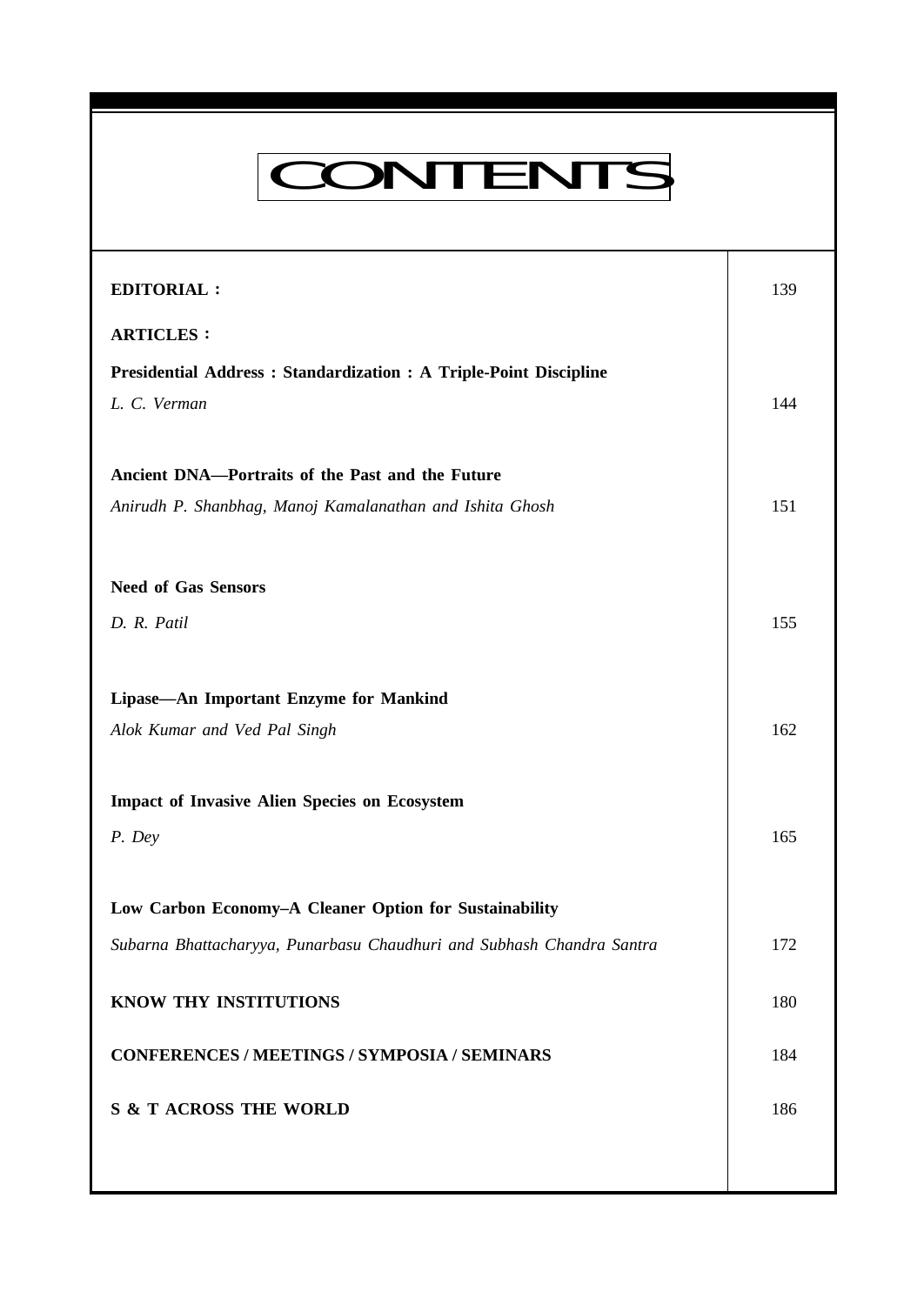# **EDITORIAL**

#### **MINORITY WELFARE : A REFLEXIVE CONCEPTUALIZATION**

#### **INTRODUCTION**

India is a young democratic country but with a long history dating back to at least six thousand years. In her long history conceivably all types of states, more or less numerous, have existed on the Indian territory. Just before the independence, India was directly under the British rule and barring a few elite Indians were excluded from state. After independence the Indian political elite adopted a democratic model of state aimed at creation of a sovereign, secular, democratic republic. The credit for this goes to many people and many forces. Western educated political and legal elite, of course, played a major role in this and they developed a framework of Indian constitution based on experiences of diverse types of Western democracies, as well as Russian and Chinese experiences. In this framework Indian state adopted the model of parliamentary democracy and federalism though some visionaries like Gandhi were suspicious of this model right from the beginning. This democracy would be meaningless if the interests of minorities are not protected. This article looks at the issue of minorities in India, state approaches to minority question and the corresponding risks.

At the outset it may be said that democracy is a dynamic process. It is not a fixed state of affairs. Unless guarded cautiously against oligarchic tendencies it can easily be subverted in the favor of the elite. One issue that democratization of society poses is the issue of minority. This calls for a reflexive definition of the majority and minorities. As against the Western definitions of minority based on gender and/or ethnicity, India cannot have a simple definition of minorities. Commonly,

in India the term minority is used for Muslims. Technically it implies religious minorities. The purposes of defining minorities in India are also different from those in Western countries. It is not merely to fight against the denial of employment opportunities as in the West but it includes radical, active policies to improve representation of minorities in government jobs and education without waiting for the social processes to produce this in the long run.

#### **DEFINITION OF MINORITIES**

Using the Gisbert's notion of negative and positive roles of state, the term democracy may be defined not only in the negative sense of protecting the citizenry and providing for food, safety and security, but also in a positive sense of creating a truly participatory democracy. Thus the democracy is to be viewed not only as the negation of totalitarian, autocratic and fascist tendencies but also as a condition in which the minorities have continuing special safeguards protecting them against the tyranny of majoritarianism. This calls for a definition of minorities. The question about safeguarding the interests of the minorities is closely linked with the question of how minorities are conceptualized. As the state evolves in a rapidly changing, globalized world it creates new sources of vulnerabilities and new types of vulnerable groups. Minorities and vulnerable groups need to be constantly redefined.

Louis Wirth defined minority group as "a group of people, who, because of their physical or cultural characteristics, are singled out from the others in the society in which they live for differential and unequal treatment and also therefore regard themselves as objects of collective discrimination."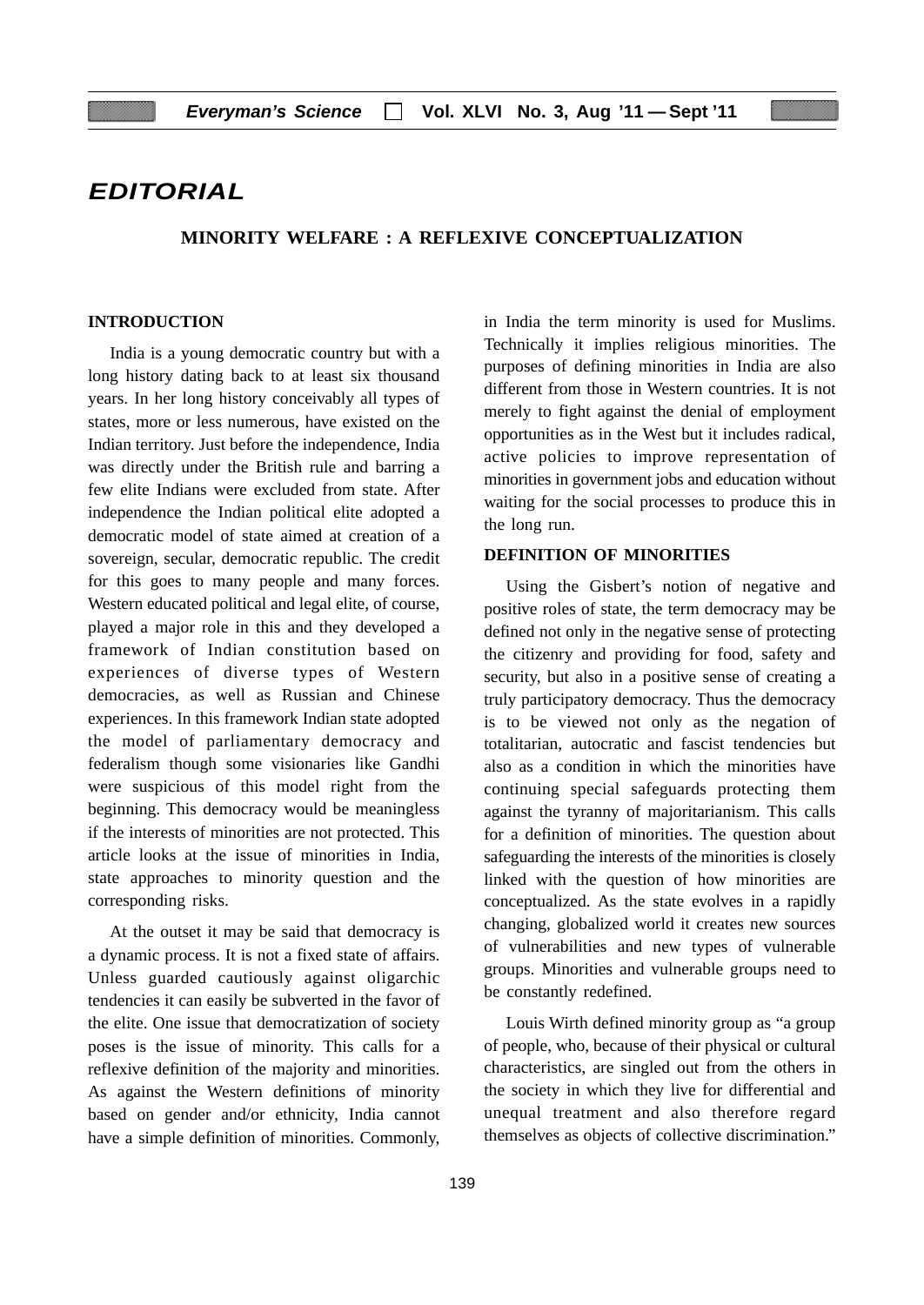A minority group may be a numeric majority in society. In the West, for example in Canada, there are two ways of defining minorities. In general, the minorities are defined as constituting of women, persons suffering from any disability, and persons of aboriginal status and external origin. According to the Employment Equity Act of 1995 the Canadian employers are expected to engage in proactive employment practices to increase the representation of all these groups. Specifically, the "visible minority" covers all those visible on the basis of color. They are Chinese, South Asians, Blacks, Arabs/West Asians, Filipinos, Southeast Asians, Latin Americans, Japanese, Koreans and Pacific Islanders. The minorities suffer from hate crimes, higher unemployment and lower incomes despite higher levels of education. More than ten percent population of Canada consists of the latter and very soon their proportion may rise to 20 percent.

#### **INDIAN UNDERSTANDING OF MINORITIES**

The constitution of India has been silent on the question of minority. The reason is that the Congress politicians had been nationalist and for a long time they fought against refusal of Indian independence before 1940 on the basis of existence of competing claims on religious and ethnic grounds. The Constitution however recognized the claims of the backward classes, and that too temporarily. As the time passed the Congress politicians started thinking in a different direction. In India the first disadvantaged groups covered under the social justice and chosen for affirmative action were Scheduled Castes and Scheduled Tribes. Their population comprised of nearly 15 percent and 7.5 percent of India's population respectively. They are not called minorities, but in India they are the groups which fit in the conceptual framework of minorities as used in the West. India has a negligible proportion of minorities defined on the basis of foreign origin. The largest of such groups is the population of Hindus and Sikhs who migrated from Pakistan before or after creation of Pakistan.

Their movement continued for decades and many of them still live in the condition of poverty but they were not given any special support in education or employment. If at all, there has been a stigma against them. In West Bengal those who came from East Bengal are still called *Bangals* while the natives of Bengal are called *ghotis.* In the western UP those who came from Pakistan were called *Sharnarthis* and the local people had a stigmatizing orientation towards them.

In India the Ministry of Minority Affairs was created on 29th January, 2006 to ensure a more focused approach towards issues relating to the minorities and to facilitate the formulation of overall policy and planning, coordination, evaluation and review of the regulatory framework and development programmes for the benefit of the minority communities. The Government of India created the National Commission for Minorities Act, 1992 on 17 May 1992. It defined the constitution and power of the commission but not the term minority. It said: "minority", for the purposes of this Act, means a community notified as such by the Central Government". In a notification in 1993 under the National Commission for Minorities Act 1992 (19 of 1992), however, the term minority was defined as follows: Muslims, Christians, Sikhs, Buddhists, Zoroastrians (Parsis).

The Government of India definition of minorities leaves the impression that minorities are defined on the basis of religion. Yet, Jains who are also a religious minority are not included in this list. The different religious groups included in the country are at various levels of socio-economic development. NFHS-3 data show that Jains constitute the wealthiest community in India, next only to Sikhs. One is excluded from the definition of minority while the other is included. There is also a big difference in size of population of each. In several states Muslims, Christians and Sikhs also constitute the majority and the other religious groups including the Hindus constitute a smaller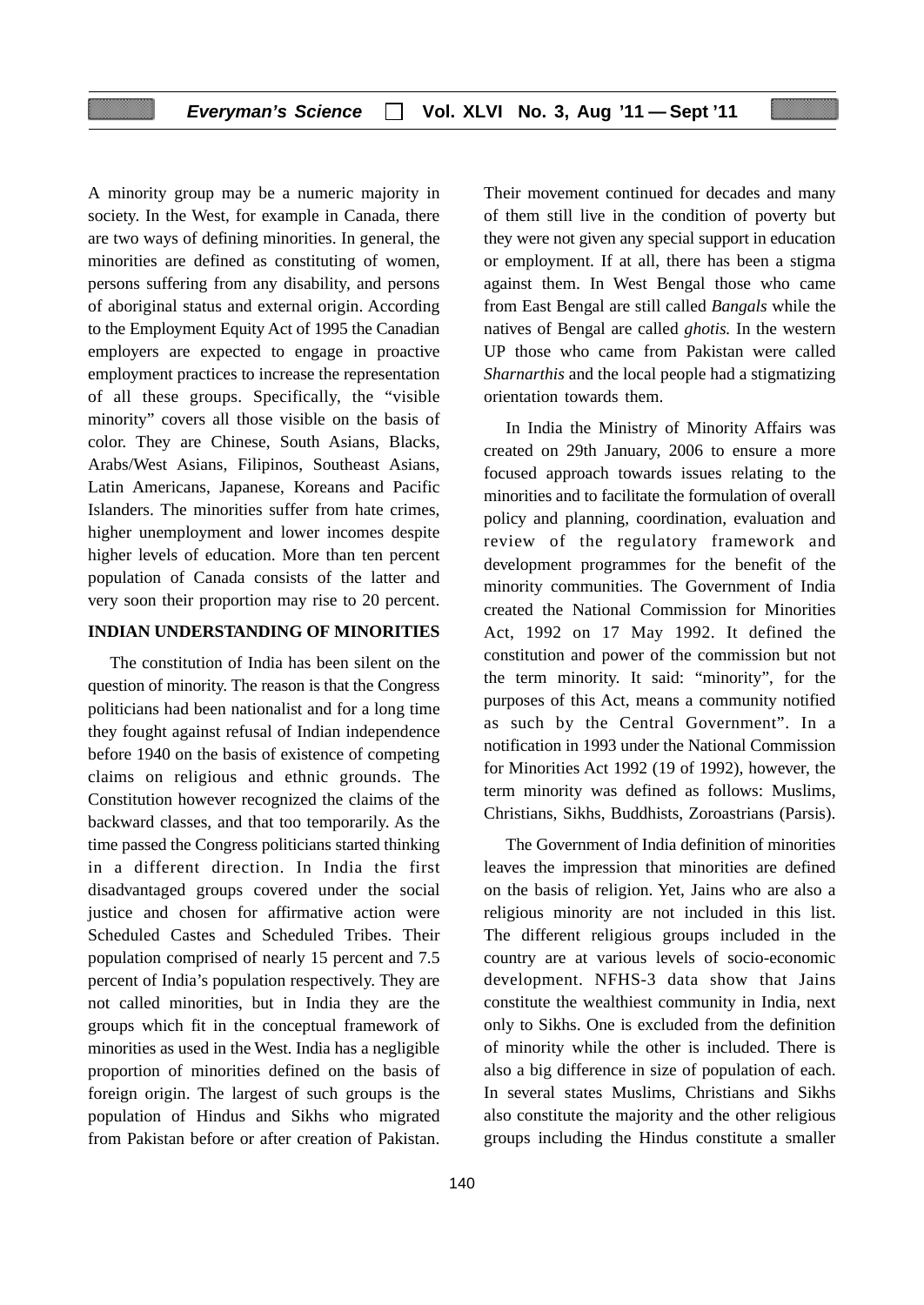fraction of the total population. It may also be noted that while the proportion of certain religious communities in central government jobs may be less than their share in the population they have the monopoly over land and certain skills. Thus a question may be asked: do the religious minorities in India need special safeguards because they suffer from stigmatic orientation or because a sizeable population of them comes under the backward classes, often for historical reason (one reason being that at the time of partition Muslim elite decided to move to Pakistan). It needs to be emphasized that in India more than 90 percent population comes under backward classes (including SCs and STs) or below the poverty line. The National Minorities Development & Finance Corporation (NMDFC) was created on 30th September 1994, with the objective of promoting economic activities amongst the backward sections of notified minorities. It provides concessional finance for self-employment activities to eligible beneficiaries belonging to the minority communities, having a family income below double the poverty line. Let us not forget that an overwhelming majority of India's population falls below double the poverty line.

As the issue of community based reservations found widespread political support commissions were appointed for examining conditions of backward classes in general and Muslims in particular and the government has partially accepted the recommendations of each of them. Without going into history of these commissions it must be said that there is an increasing political demand for treatment of various communities as backward for reservation in educational seats and jobs and academicians and analysts play a marginal role in debate on minority issues. For all practical purposes in India the minorities are also the beneficiary of schemes launched for backward classes and those below the poverty line.

#### **UNIQUE PROBLEMS OF INDIA**

There are many similarities as well as dissimilarities between India and the West. For example, in the past both Canada and India have been dependent on United Kingdom (UK). Canada severed dependence on British Parliament completely in 1982 and India in 1947. Both have a large population of aboriginal people living for millennia. Both have parliamentary democracy and both have a written constitution though unlike Indian constitution Canadian constitution gives importance to uncodified traditions and conventions also. Today in both the countries a large number of people believe that political elite are unresponsive and they do not represent the public opinion. However, Canada is a constitutional monarchy and the prime minister of Canada is much stronger that the prime minister of India. It is noteworthy that due to the post-independence politics Sanskritization, a endogenous model of change and resilience, has been replaced by differentiation implying Sanskritization in society and backwardness in politics. Thus the newly asserting power groups developed on the basis of the old minority policies are often found acting in a reactionary fashion thwarting the process of further democratization.

#### **REFLEXIVE DEMOCRATIZATION AS THE NEED TO PROTECT DEMOCRACY**

As said above, unlike the Western approach, Indian approach to minority welfare is radical, legalistic and the result of the post-independence electoral politics. It may cause more problems than it solves. In place of focusing on removing disadvantages it uses state power to implement quotas for various castes and communities which add to more than 90 percent population of India, dividing them into several categories. In absence of a radical employment policy, only about eight percent population being in regular jobs in formal sector, it is unlikely to succeed. It will create distrust, reinforce stereotypes and help only the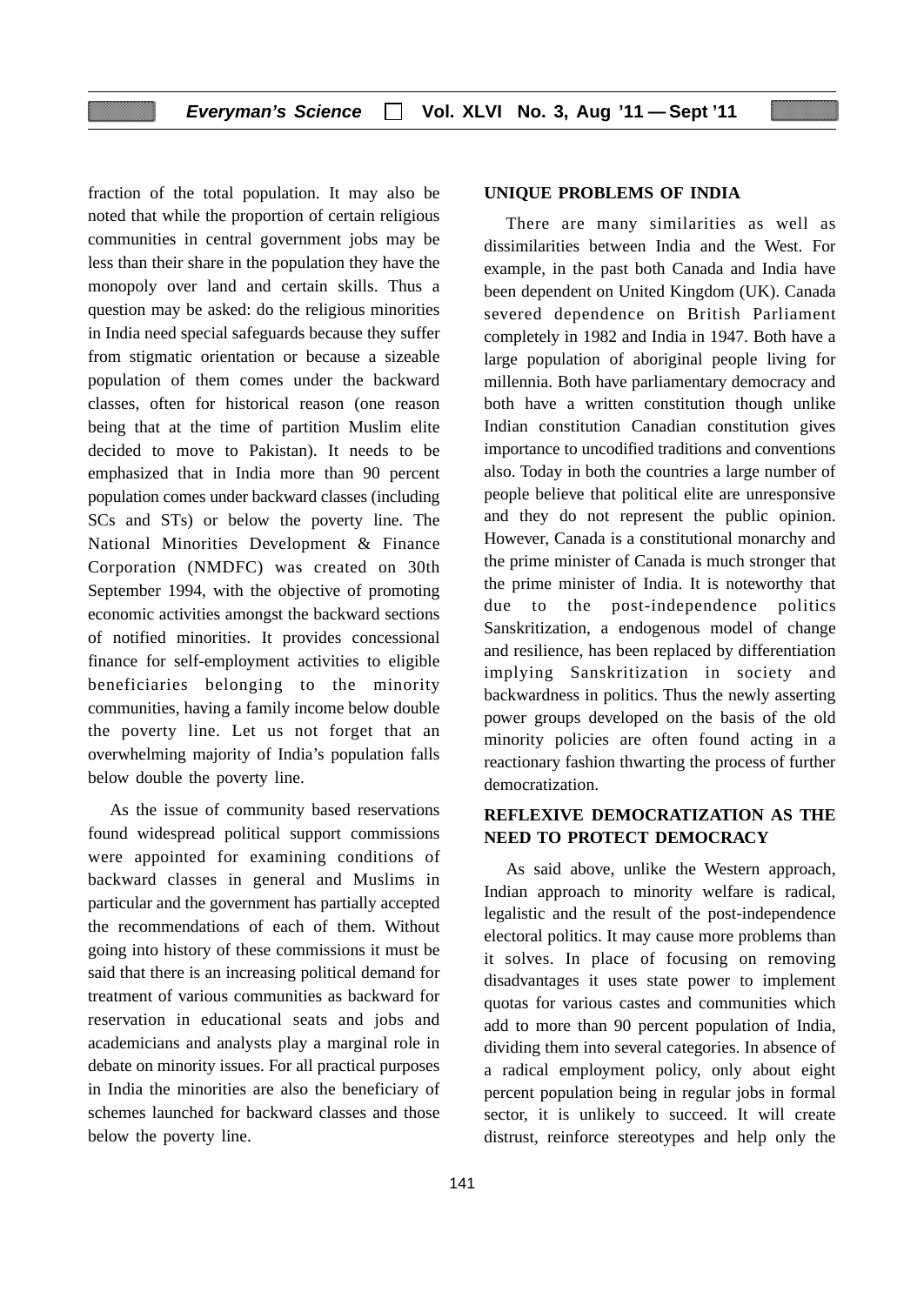elite from all categories. In view of the above, there is a need to define minorities reflexively. There is no alternative to democracy and there is a need for continuous democratization of state and education. Yet, there is a need for academicians and planning experts to draw attention of the government towards the following questions :

- 1. Should Indian society choose the path of democratization for furtherance of interests of all or should it move towards radical or totalitarian form of state because the minorities are not going to get their rights in a normal course?
- 2. If democracy is to be protected, what are the key indicators of the process of democratization and empowerment of the powerless? Is it enough that the minority welfare is restricted only to these key indicators of participation or the minorities must have enough say in state and culture?
- 3. Should the country go for proportionate representation of broad communities in all key areas of development sacrificing the interests of society, or only for their adequate representation? What needs to be done for the backward classes in each community? What criterion should be given precedence - community or class? What about gender? Several political leaders in India (most notably Dr. Lohia) included all women in the category of the backward. Somewhere in the fight for class and religion based affirmative action the issue of gender seems to have been given lesser importance.
- 4. Which are the groups in need of special provisions to fight against various disadvantages preventing their development and participation at a given time? How can those who have already crossed the threshold level be removed from preferential treatment or affirmative action?

There is a need for experts in politics, sociology and law to assert here. Democracy cannot be left to the self interests of the politicians. If the state processes are left to political leaders alone this too can lead to actualization of Robert Michel's "iron law of oligarchy" and this will kill the democracy. The definition of minority for legitimization of unrepresentative government can do an immense and permanent harm to the democratic fabric and the needs of integration.

Indian approaches towards minority's welfare are fraught with identity politics. It is doubtful whether in a society making rapid progress in the macro economic sense, and yet with an overwhelming majority of people being poor, identity politics can solve the problems of the needy and stigmatized on different bases. This calls for a new thinking on the matter of minorities. The models are :

- **1. Sarvodaya model.** This model calls for equalization of rewards at all levels, restriction on the upper income, a simple and sustaining economy and a greater concern for the moral worth of individual even at the expense of isolating national economy from the world economy for some time.
- **2. Representative education elite and representative bureaucracy.** This model seems to be the chosen model by the political elite today. Except reservation for Muslims even the main opposition parties concur with this model. This model cannot help the real social minorities. The logical outcome of this model is the demand for "caste and communal representation" in politics/state. The assumption is that equality is an unrealizable goal; it can exist only in the form of fair distribution among the elite of all castes and communities. The risk is the *racialization* of castes and communities of India leading to a *racialization* of all social representations and a civil war in the long run.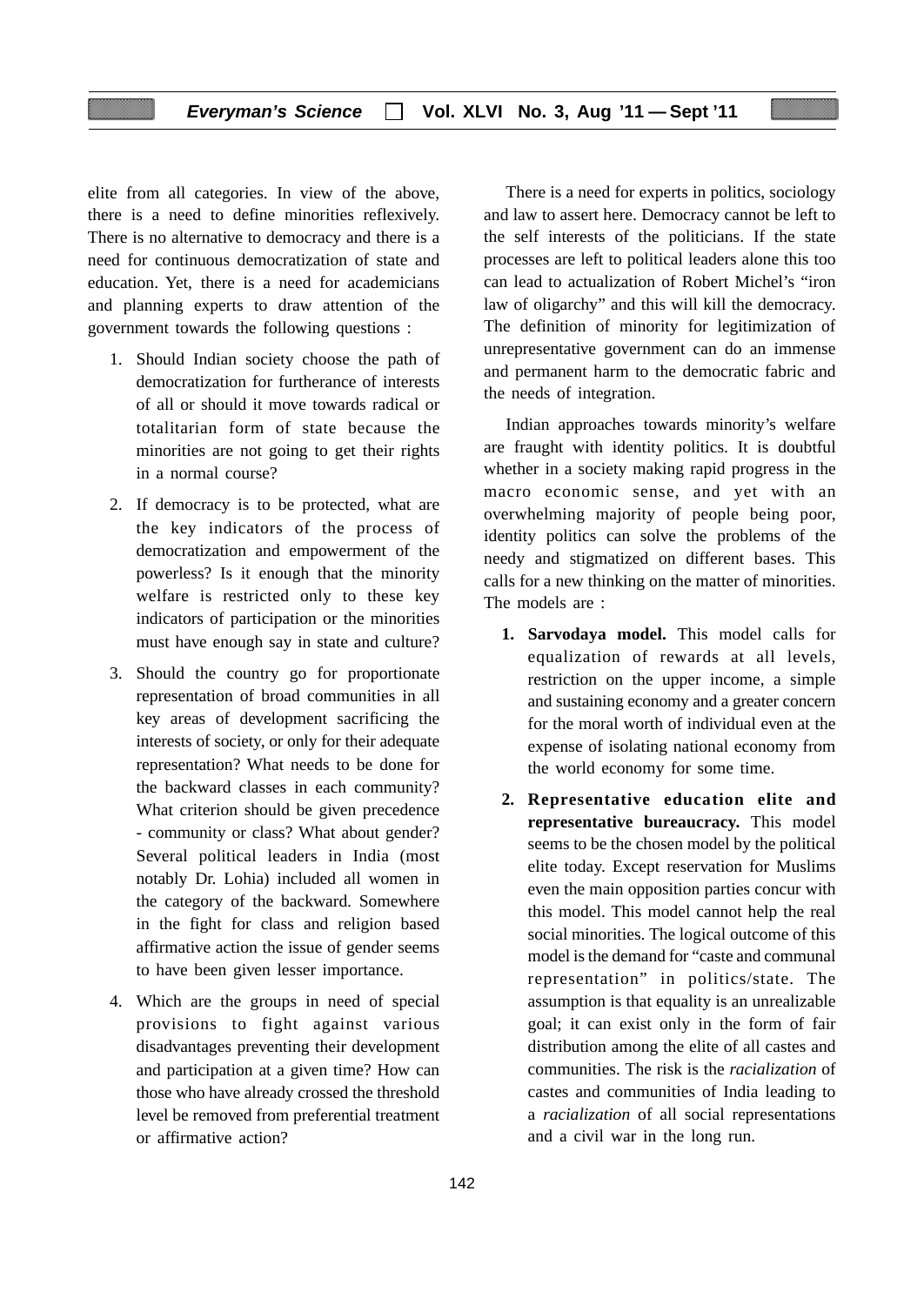- **3. A reflexive affirmative action.** This calls for a beginning of reverse discrimination whereby the elite from all categories are truncated from the state support. This implies defining not the backward classes but the forward classes whose share in the power and wealth should be increasingly restricted, be they from any caste or community. This can easily be achieved by raising the level of reservation dynamically to as high a figure as the extent of real poverty and excluding the elite from all castes and communities from the ambit of affirmative action.
- **4. The Western approach.** Western approach calls for preferential treatment of minorities. It implies expansion of education facilities, improving quality standards in government

schools and providing loans and other facilities to students from the weaker communities. This approach may delay the process of social justice but it will contribute more to integration and development of society.

There is a need to argue for a dynamic mix of the above. It may be hypothesized that a mix of 1 and 3 mentioned above seem to be the most appropriate model for many of the country's problems. It has a potential for social justice, equality, development of citizenship as well as social integration. Let the academicians and visionaries examine the methods and implications of this. It is their historic responsibility to save the oldest civilization from becoming prey to political adventurism.

*Dr. A. K. Sharma*

#### **Corrigenda**

In the Editorial entitled "Small Promises Big in Agriculture and Health!" written by Professor Akhilesh K. Tyagi published in Everyman's Science Vol no 46 issue no 2 (June–July) 2011, the following printing errors have been made :

- 1.  $1^{st}$  paragraph  $1^{st}$  column line 6 on page 71 should read as "Mello" instead of "Melio"
- 2. 1st paragraph 1st column line 10 on page 71 should read as "*et al*." instead of "*et. al.*"
- 3. 2nd paragraph 2nd column last line on page 71 should read as "*trans*-acting" instead of "fransacting"
- 4. 1st paragraph 1st column line 18 on page 72 should read as "- organisms. The discovery–". instead of "organisms the discovery--" "The discovery - -" should start as new paragraph.
- 5. 1st paragraph 2nd column line 4 on page 72 should read as "β2" instead of "(32"
- 6.  $1<sup>st</sup>$  paragraph  $2<sup>nd</sup>$  column line 7 on page 72 should as "miR-122" instead of "rniR-122"
- 7. In Reference on page 73 number 1 should read as "X Chen" instead of "X, Chen"
- 8. In Reference on page 73 number 1 should read as "X Fire, SQ Xu, - CC Mello, *Nature* **391**:806- 811, 1988." instead of "A Fire, S Q Xu, --- CC Mello *Nature* **391**:806-811, 1998."

The errors are regretted.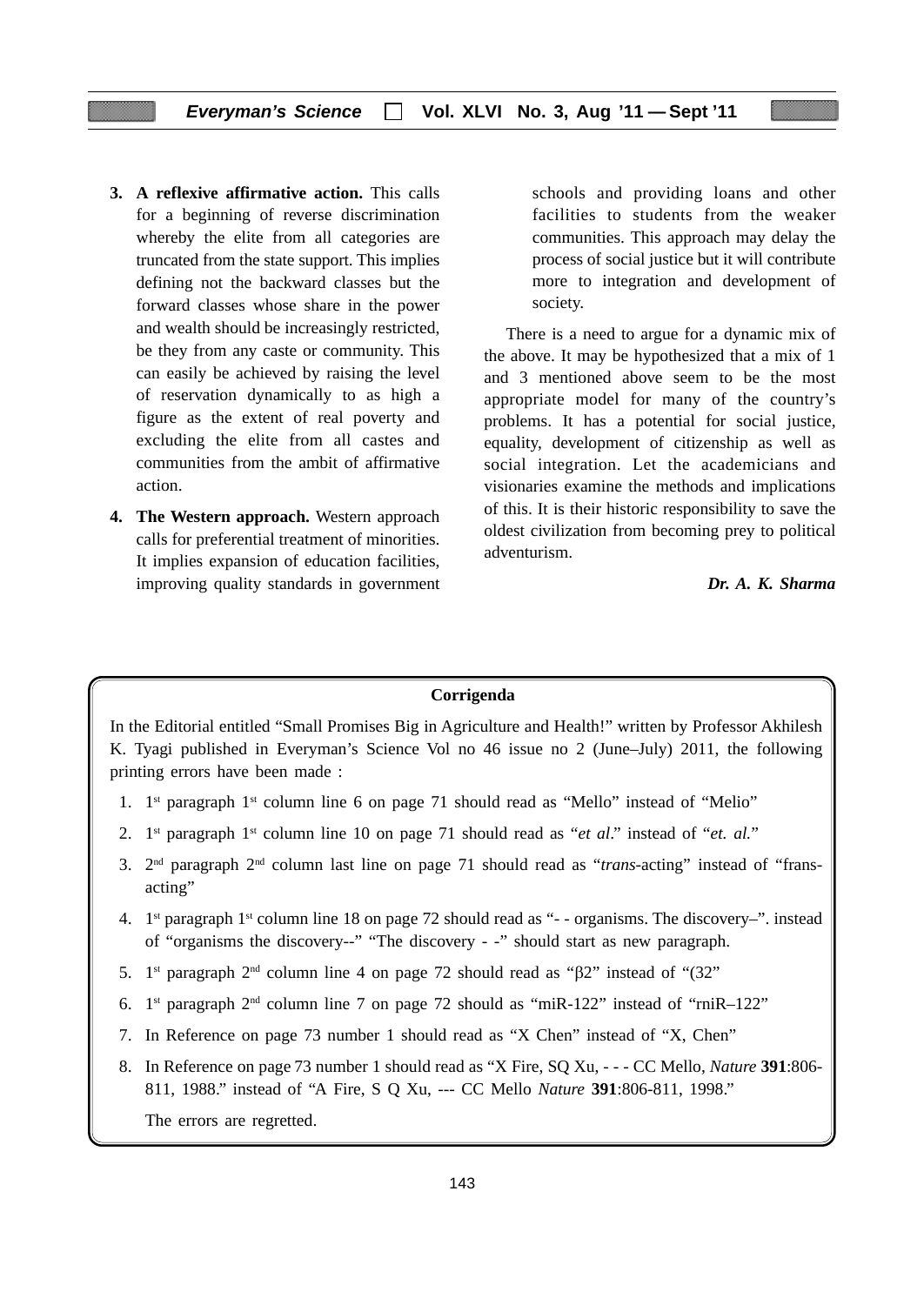## **PRESIDENTIAL ADDRESS**

# **STANDARDIZATION : A TRIPLE-POINT DISCIPLINE**

L. C. VERMAN, M.S., Ph. D, F.S.E.S, F.N.I

adame Prime Minister, distinguished guests, delegates and fellow members of the Indian Science Congress :

While expressing my deep gratitude for the honour conferred on me by this august body of Indian scientists, I must confess that the news of my election came somewhat as a surprise to me. Whatever moved the leaders of the Congress and its members to confer this unique honour on me, I could not but feel inadequate to fill an office which in the past had been the occupied so ably by many distinguished men of Science and outstanding leaders of thought, like your most worthy father, Madame. It was, therefore with great diffidence that I accepted it, in the hope that I may be able to be of some service, however small. As it turned out, I have been out of India for most of the year of my term of office and I have been able to take only a limited part in any of the organizational details or in any deliberations concerned with future policy and planning. I, therefore, owe you all my sincerest apologies and regrets.

This, I believe, is the second occasion when a session of the Congress is being held at the seat of an Indian Institute of Technology instead of a university.

Kharagpur Institute was the first one of the kind to be established in independent India under the

pioneering care of a distinguished President of the Indian Science Congress, the late Dr. J.C. Ghosh who had the distinction of leading the way for other similar institutes which came later. All of them have rendered outstanding service to the making of engineers and technologists and have established very high standards of educational efficiency and original research. It is now generally acknowledged that their organizational pattern and methods of approach of academic problems are worthy of emulation by universities and other places of higher learning. In beginning to hold its annual sessions under the auspices of the Indian Science Congress, it is breaking new ground, which may be considered as being well in line with its new policy of bringing Science and technology closer together.

It may be recalled that in their presidential addresses both Professor T.R. Sheshadri in 1967 and Dr. Atma Ram in 1968 emphasized the importance of this new role for the Science Congress and recommended that the specialized nature of work of the various sections of the Congress could with advantage, be relegated generally to the specialized scientific societies and academies, while the Congress could divert its energies more and more to the consideration of problems of public interest, in which Science plays an important part. National issues effecting the development of Science in the country should also continue to receive its attention. While there appears to be a general agreement on these proposals, it would seem that the pace of re-orientation needs

<sup>\*</sup> General President, Fifty-Six Indian Science Congress held during January, 1970 at Kharagpur.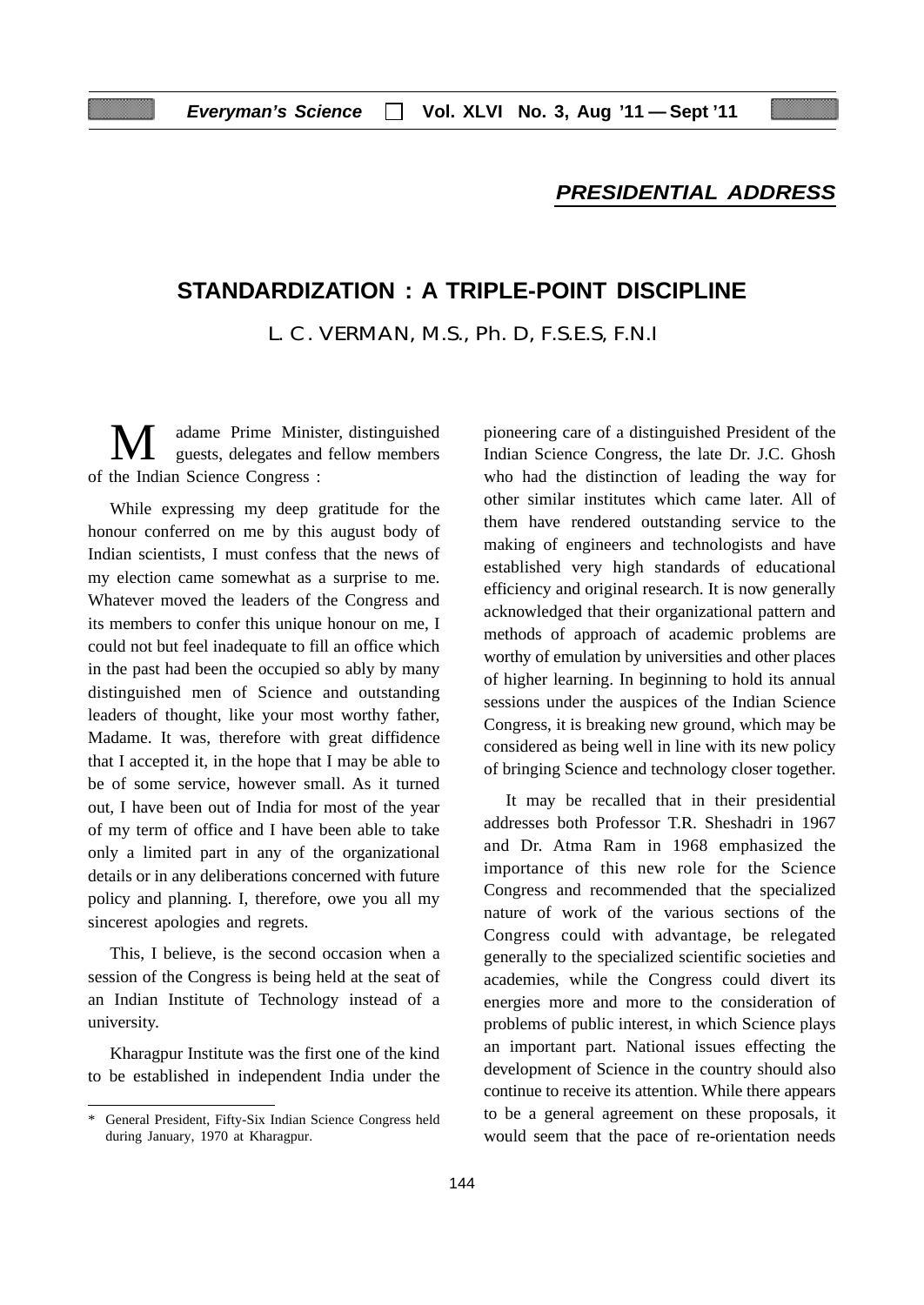perhaps be accelerated. May I offer a suggestion that the Congress could usefully initiate consultations with specialized learned societies, for the latter gradually to take over the specialized functions of it sections. To begin with, it could perhaps be arranged for the sections to meet more often in joint session with some of these specialized bodies. Gradually a more definite pattern might develop for further consideration and action. Many problems are bound to arise during the transition period, but by mutual consultation an agreed plan may ultimately be evolved.

It is customary for the president to talk about some aspect of the subject of his specialization, in which he has been particularly active. I have no profoundly scientific theme to present to you today, but what we have to say about standardization should interest scientists generally. Standardization being of primary public interest, to talk about it may be considered well in line with the new orientation now being given to the activities of the Indian Science Congress. Nevertheless, the subject in sharp contrast to the most exciting and spectacular advances registered in space travel during the past year, particularly man's successful landing on the moon, for which our colleagues abroad deserve our highest praise and heartiest congratulations.

I have chosen to call standardization a triplepoint discipline for more comprehension, but perhaps more accurately it might be described as a multi-point discipline, for it is a discipline in which applied sciences, technology, industry and economics play extremely important parts. Human psychology, public relations, management and other social sciences are also involved. In very general terms its object may be described as regulation of man's relationship to man in respect of the daily exchange of goods and services. Each one of these wide fields of knowledge contributes to standardization and all of them in turn profit by it. Standardization, indeed, furnishes the conditions and the environment under which they can act and

re-act on each other to mutual advantage and for the benefit of the community.

But whether "standardization" itself is as yet worthy of being called a discipline is a question on which there may be some difference of opinion. During the past twenty years or so, in fact since the end of the second world war, it had made considerable progress in the world, perhaps more than during the previous half a century of its existence as an organized activity in the more advanced countries. The Science Congress secretariat by labelling my own specialization as standardization instead of engineering or something else has, consciously or otherwise, acknowledged it as a discipline. Whatever the general view may be, it cannot be denied that standardization has come to stay as an important activity of a modern society and judging from its present rate of growth, it is bound to play a dominant rule in pooling together the knowledge and experience of various disciplines for the ultimate benefit of society.

It was during the interim government days, just before the independence of India that we in this country began to organize our standardization structure. At that stage we had little knowledge of its contents or methodology, even less of any direct experience. The International Organisation for Standardization (ISO) had just been created to undertake the coordination of national standards in the interest of providing the technological basis for promoting world trade, by removing an important non-tariff barrier.

As our work proceeded, it became more and more clear that the first task was to establish a meaningful vocabulary, specific to this field of work and to clarify the inter-relationships of the various concepts involved. It was in this context that the idea of standardization space was evolved, which today has become widely acknowledged all over the world. This three-dimensional space concept should in no way be confused with the mathematical space concept of the continuous or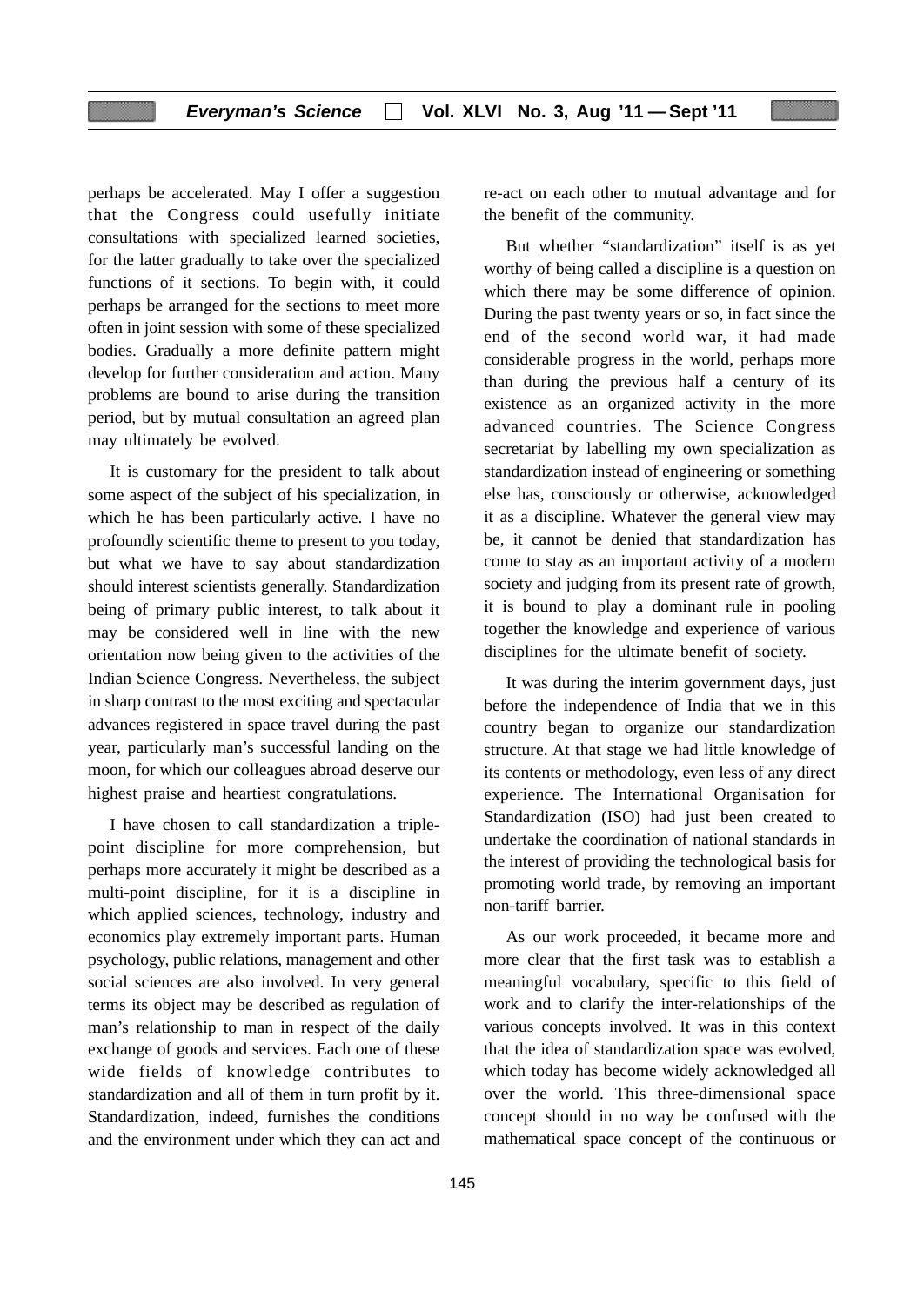discrete variables. The vocabulary has been borrowed merely for the convenience of visualizing the inter-relationship between the subject, the aspect and the level of a standard. Each of these attributes of a standard being independent of the others have some of the characteristics of the independent variables of mathematical space. Such a representation of standardization structure has therefore, been considered of great value by most workers in the field all over the world, particularly in clarifying much of the terminology involved. For example, most arguments about what constitutes a specification and what constitute a standard have been neatly resolved; how in-plant standardization is related to national standardization and how the former depends on the latter has become selfevident. Furthermore, aims and objectives of standardization activity at various levels and in different contexts can now be easily delineated and appreciated. Moreover, with such a scheme in mind, the methodology and approach to several intricate problems become apparent.

From these somewhat theoretical speculations, one was led to the need for defining authoritatively the terms involved in a more precise language. Even for the concept, standardization, there existed several definitions besides the ones given in various dictionaries and encyclopedias. It was obvious that unless an internationally agreed set of definitions of important basic terms was available, the existing divergences will continue to hamper advancement in this newly emerging field of work. At this stage, the ISO set-up was moved, which after several years of discussion finally succeeded in 1960 in securing general international agreement on definitions of seven terms, including standardization, standard, specification, codification and so on. These definitions reflect more accurately the modern trends of thought and meet more closely the need of recent developments.

The most important and basic issue to be settled, however, was the unification of weights and

measures and elimination of the multiplicity of existing units of measurement, prevailing in the country. Leading scientists of India had already created the Indian Metric Society which had been advocating this unification on the basis of the metric system. The Science Congress itself had expressed the view that decimalization of currency and introduction of metric system should be brought about side by side at any early date. It only required existence of a body specially concerned with standardization to devote concentrated attention to the matter and give it a real push.

Within two years of its creation, ISI managed to produce a report based on a country-wide survey of opinion of all important interests, in which action-oriented recommendations were made; and which the Government could ill-afford to ignore. In view of the Government's concern with ever so many problems arising out of the partition of the country, it took a good part of six years before it could be persuaded to take a definitive decision and that was made possible largely because of the keen personal interest that the then Prime Minister Jawaharlal Nehru himself took in progressive reforms of this kind. The result is that India today is a metric country both legally and in practice. It has not only led the way for other countries to adopt the metric system, but has also been rendering active technical assistance by way of training and consultancy services to several developing countries, as also to some of the developed ones, like the United Kingdom.

Another thing became apparent in the very beginning that standardization work, being related to and dependent on several disciplines, would require the active participation and cooperation of a very large number of people engaged in applied sciences, technology, industry and economics. Every subject and item of interest to the economy of the country had to be covered, requiring thousands and thousands of standards. The problem was how to enlist the services of numerous specialists, who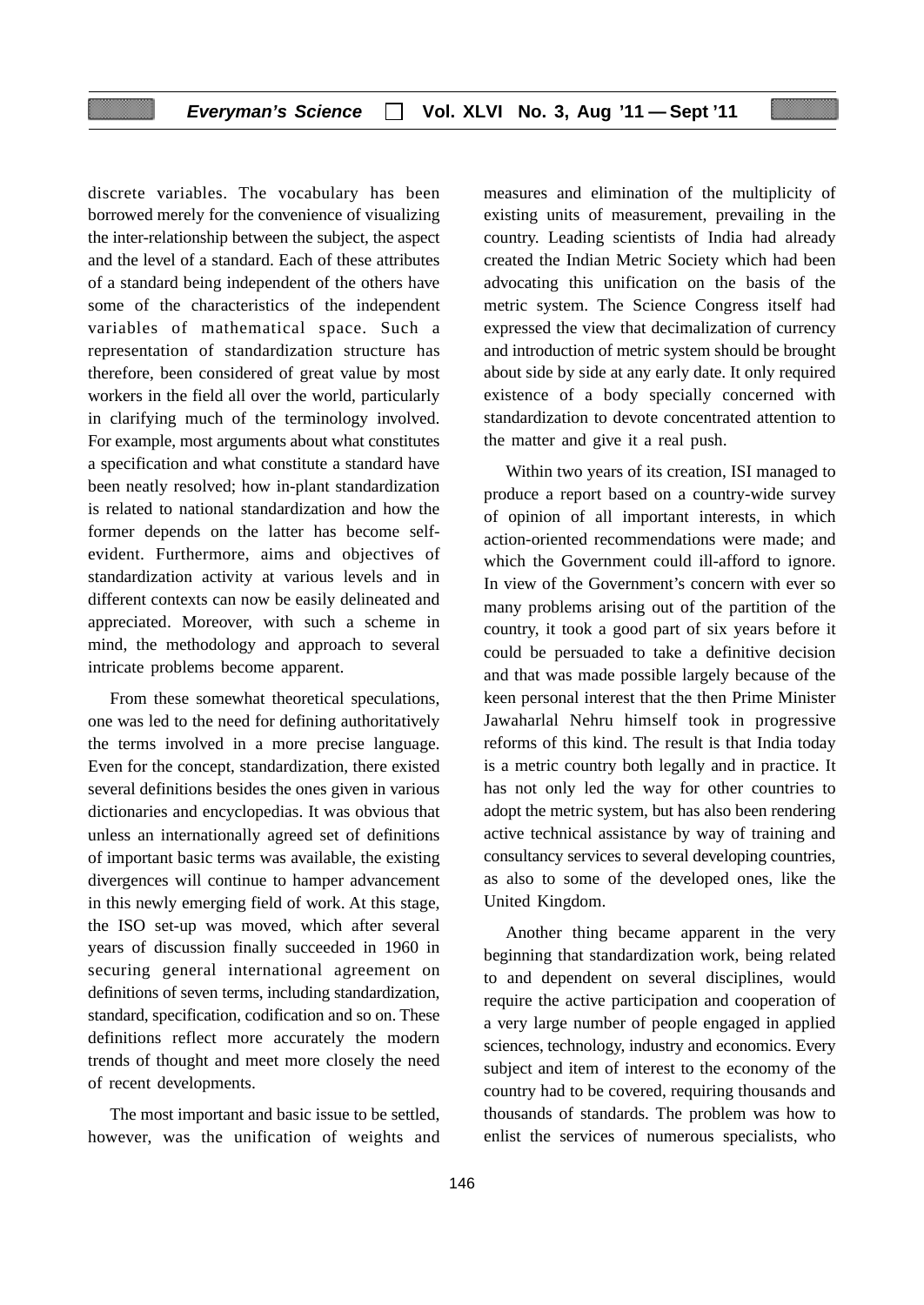should know intimately the processes of design, production, testing and utilization of all sorts of goods ranging from mineral, animal and agricultural inputs to the wide spectrum of industrial outputs. Obviously it was hardly practical to employ specialists on such a wide front, and yet their services were considered indispensable. We soon learnt from sister organizations abroad that timetried methods existed by which such services could be secured without adding greatly to the staff or the budget of the central organization.

The basic idea is to recognize that standardization serves industry and trade as well as the user and consumer. It brings manifold benefits to all users of standards, by way of economies to be effected on several fronts, which lead not only to the enhancement of profitability of enterprises but also to the expansion of markets, through ensuring consumer satisfaction. The organized consumers, who buy goods and services on a large scale, like governments, corporations, municipalities, and industrial and other enterprises, have the possibility of not only making their budgets go further but also earn the gratitude of users by ensuring serviceability and reliability of stores purchased according to the specified and generally agreed standards. All such organized sectors of economy have a primary stake in reflecting their knowledge and experience in standards and therefore to make their specialized personnel available to the work of the central standards organization on a voluntary basis. In order to ensure such participation on a continued basis, it was essential that the interests concerned were properly approached and the work was efficiently organized. Here is where human psychology and management science enter the standardization sphere.

Although in more advanced countries organized standardization had made a beginning with the opening of this century, its growth had been rather slow until after the second world War. Nevertheless, before the second world war, most producers and organized consumers in those countries had gradually come to realize the manifold benefits they stood to derive from reliance on standards and their regular use.

In the newly independent India how was this consciousness to be brought about ? Obviously many years would be required, if we were to follow the pattern of overseas countries. Fortunately, the national planning effort provided the incentive as well as the means. Successive Five Years plans gave an all-round fillip to the economic growth in all sectors and that in accordance with well-thought out series of inter-related and inter-dependent projects. The Indian Standards Institution (ISI) realized that, if its own efforts were to make a real impact on the economic life of the country, it would have to evolve its own parallel plans and organize its standardization work on a scale commensurate with the increasing demands of the country resulting from its planned advancement under the successive plans. It was necessary, therefore, that ISI should include, as an essential component of its plans, a comprehensive compaign of promoting public relations, which had for its object the education of the public and all others concerned. In particular, producers, users and consumers were to be informed of the manifold benefits they stood to derive from active participation in the standardization movement; their direct participation was to be enlisted in this nationbuilding work, which, being in fact in their own interest, was to be so projected, Furthermore, they were expected to contribute not only in terms of cash but also in services of their specialist personnel.

The response was wide-spread enough to enable ISI to stabilize itself during the first decade and organize its work on a broad-based foundation to emerge in due course as the largest and most heterogeneous cooperative enterprise in the country, controlled and managed jointly by the governments at the center and in the states, producers, consumers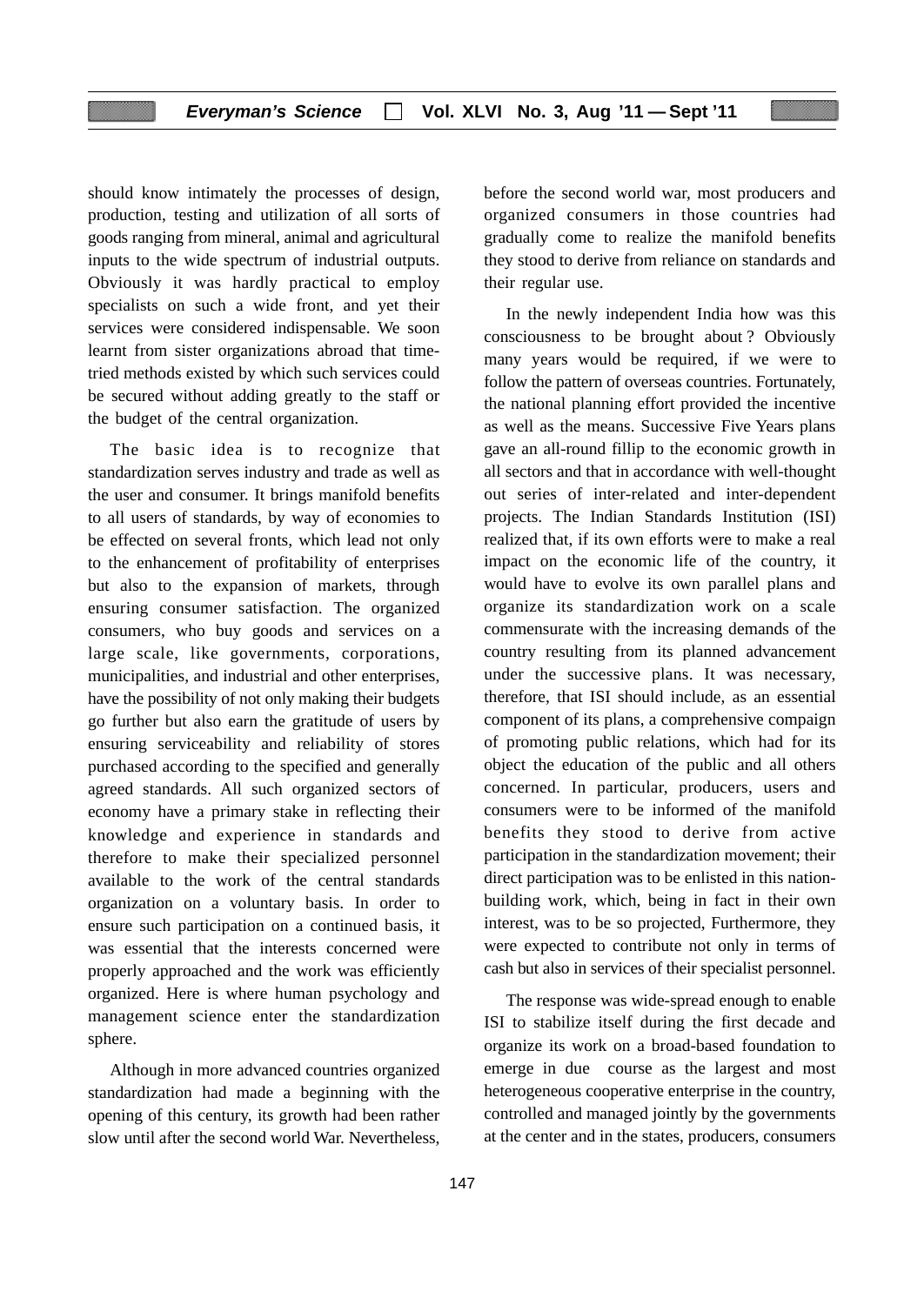and trading interests, as also the technologists and the engineers. It is estimated that the interests associated with ISI currently expend on ISI work in the aggregate about the same amount in terms of resources, as the ISI's own total budget which today runs up to about 12.5 million rupees annually.

Obviously, participation of several groups in a joint venture of this nature requires a mechanism for mutual consultations on a vast scale, which is largely a management problem. But philosophical and psychological consideration are also involved. If these diverse groups are to participate of their own free will and are not to be in any way responsible to an electorate or a nominating authority then it is clear that the decisions jointly arrived at cannot be taken by majority vote. It is the consensus principle that plays an all important role in decision-making on the contents of all standards. This approach has proved to be quite successful in most other countries as well as in India. But in India its success was rather astonishing because not long before, we have been told, Indians were not capable of operation among themselves and that independence for them might not be quite in their own interest.

But while the process of arriving at a consensus through cooperation may be acknowledged to have succeeded in the realm of standardization in India, the question may legitimately be asked about its chances of success in other fields of cooperative endeavour—particularly Political Science as applied to large masses of people. As an outsider, it hardly behoves me to tread on unfamiliar ground of such a field as this, in which, Madame, you have shown such a brilliant success in recent months. But one thought does occur to me, which with your permission I would like to express. Modern democratic principles seem to ascribe a magic power to the number 50, when used as a percentage. A majority in elections and in legislatures, no matter how narrow, is taken to distinguish right from wrong, good from evil, suitable from

unsuitable, even though a bonaflde case may exist for the justification of a majority view. One is inclined to enquire, whether in most cases it would not be a better approach to attempt and find a solution in which more than the simple majority bordering on 50 per cent could concur? However, such a fundamental change in democratic institutions would require quite a different approach, for example: a change from the subjective to the objective, from that of a generalist to that of a specialist, from predominantly party-bound to predominantly nation-oriented, and so on. To bring about such a change, the examples of older established democracies would hardly furnish any direct guidance. One would have to search a new and be guided by one's own and others' historical experience to find original solutions and establish novel constitutions.

I hope you will excuse this digression, but if a scientific outlook is to guide future development of thought, it is important to learn from every experience. Is it not quite likely that our difficulties in dealing with political problems do not necessarily arise from the peculiarities of our people, but from other more basic causes afflicting most democracies? Is it not conceivable that our experience in the standardization movement in India has provided us with adequate justification for a serious review in other fields?

Another characteristic of the consensus principle is that the standards, which emerge by its application, represent agreements on the widest possible front, among all the divergent interests concerned, which stand to benefit from their use in practice. Thus their implementation becomes an automatic process and no compulsion need be involved for their enforcement. However, there are cases in which certain standards dealing with safety, health and other important matters affecting public good, have to be made legally mandatory. But this is the responsibility of the State, which has to provide the necessary machinery for enforcement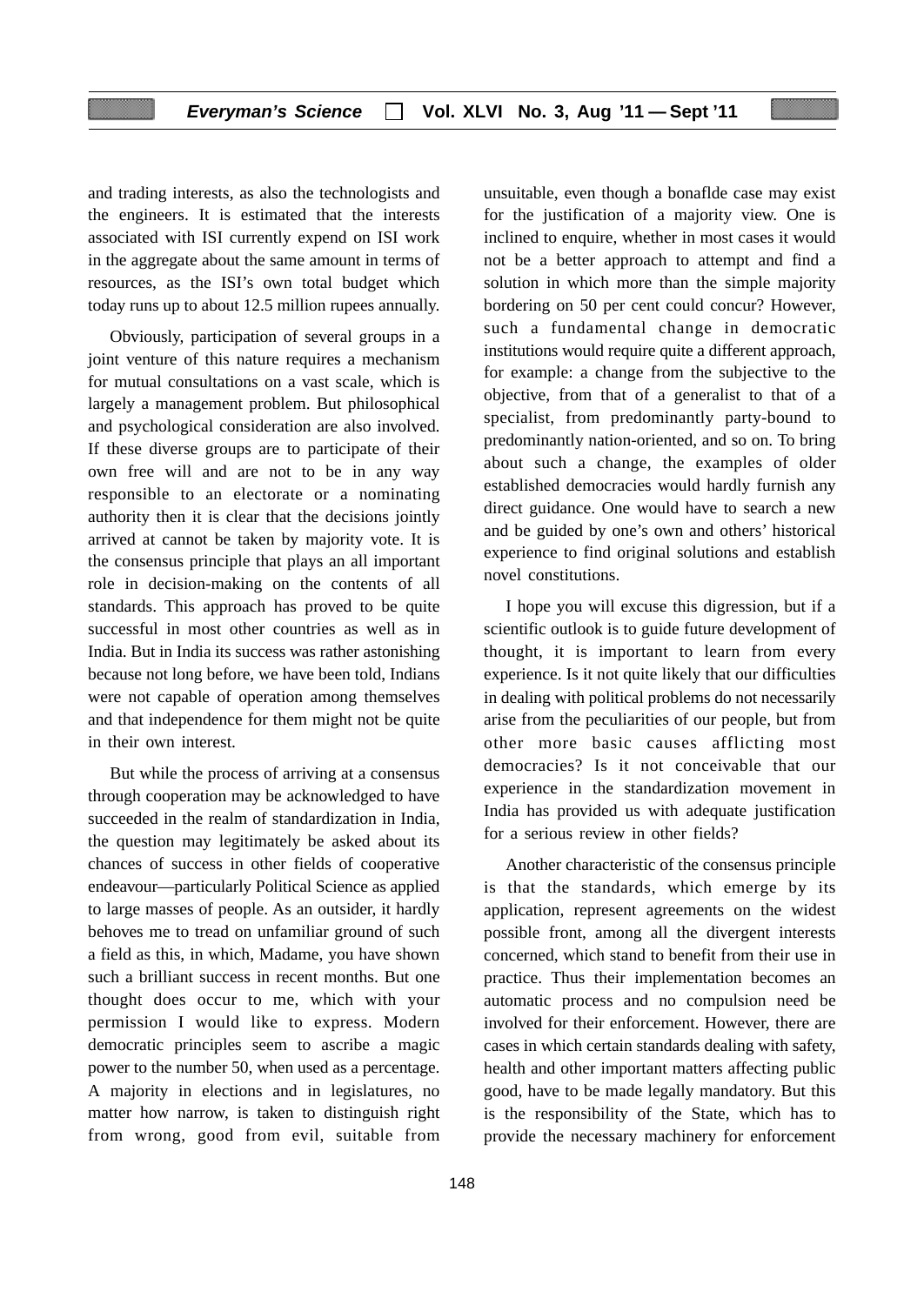of mandatory standards, like it does for the enforcement of other laws. A broad-based cooperative organization like ISI can only provide the facilities for consultation with all the important interests concerned and also furnish standards based on the largest possible consensus, which the Government could usefully consider for enforcement.

One example of such action that has been taken by our Government concerns the pre-shipment inspection and quality control of exports, which today covers some 85 per cent or more of our exports. While promotional efforts have had a great deal to do with our recently improving export performance, the relativity less well-known contribution of the mandatory application of standards to export goods by Government has not been inconsiderable.

There are many other items controlled in the interest of health and safety under the law of the land, for example drugs, food purity, explosives, boilers, pressure vessels and so on. An example of a field in which Government action is still awaited is the safety of domestic electrical appliances. Coupled with this, of course, is the urgency of securing a more effective implementation of household wiring rules and regulations. With the increased use of electricity in the home and in cottage industries, and with the extension of rural electrification, the importance of such an action cannot be over-emphasized.

Among the large majority of standards intended for voluntary implementation, perhaps the most outstanding example is that of the economic impact made by those dealing with steel and steel structures. A comprehensive survey carried out by the National Council of Applied Economic Research has led to the conclusion that if all the Indians Standards, developed as a result of the Steel Economy Project of ISI were to be implemented, the overall saving in structural steel would amount to some 23.6 per cent. At a modest estimate this may well amount to a saving of 400, 000 tons of steel per year at the end of the current plan period, which means a saving to the Indian economy of some 500 million rupees per year in respect of one item alone. It may also be of interest to mention that these new steel standards were developed well in time for guiding the initial expansion of the steel industry in the mid-fifties and were all written in metric terms. They are among those which are at present being most popularly followed by producers, designers, builders and others concerned.

No similar studies have been made in India in regard to other items of economic interest, but a world-wide interest has been aroused and the International Organization for Standardization (I.S.O) is now considering the possibility of examining the economic effects of international standards on world economy.

Thus far I have given only a few examples of the mutual interaction of industry, trade and economy through standards. The role of Science and technology is equally important. Apart from the indispensable need of standards for terminology, equipment, procedures, methods of test and analysis required for the advancement of Science and technology, it must be recognized that it is Science and technology that constitute the source and furnish the basis of all standardization, which in turn also benefits industry, and trade, and thus influence the economy of nations. While fully acknowledging the valuable contribution made by Science and technology, I am constrained to submit that scientists of India as distinct from technologists have not yet had the opportunity to take a very active interest in standardization. However, the picture is not much different in other countries, though in the Indian context it would be useful if scientists could develop a more active interest in standardization problems bordering on their own particular fields of interest.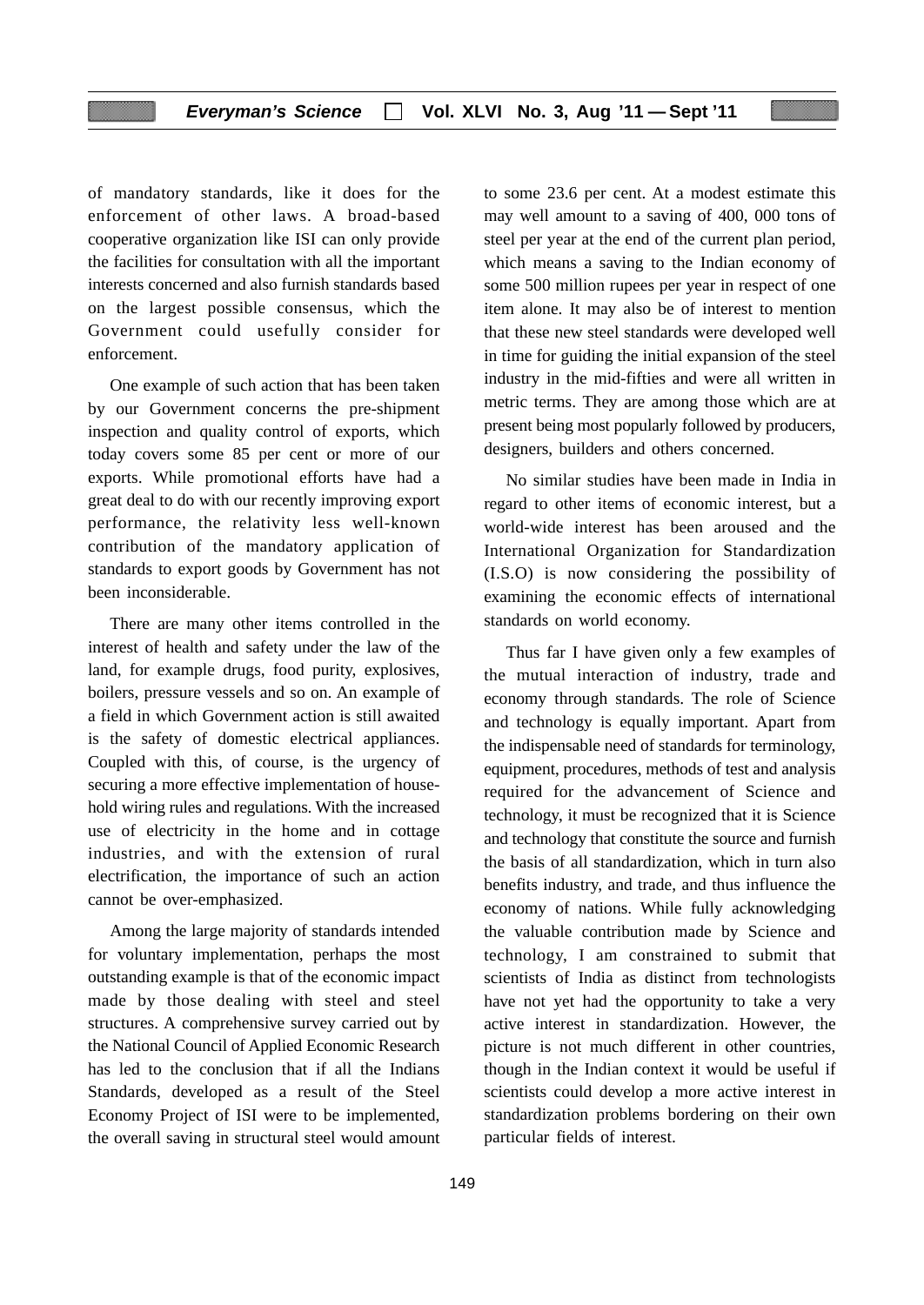It so happens that there are some outstanding problems of standardization which are basic enough to deserve the attention of scientists, perhaps even teams of scientists drawn from more than one discipline. May I mention the most difficult and really basic problem which the standards authorities would like to have resolved early. It is the question of a quantitative estimation of smell and taste. Even the quality of smells and tastes have to be determined subjectively today. Is it possible to find methods for an objective determination of their quality and quantity?

Then there is the field of non-destructive testing, in which many valuable contribution have been made in the recent past. But the whole field may be regarded as wide open and full of opportunities. There is also the need for a satisfactory accelerated weathering cycle or procedure, which could closely simulate the results of normal weathering of protective finishes such as paints, enamels and other organic materials such as textiles and plastics. These are but a few examples. There are many more problems indeed requiring attention. The existing literature may be helpful in defining the problems more precisely, but their satisfactory solution would require quite an original and fresh approach. I am sure the Indian Standards Institution will be pleased to discuss such matters with those of you who may be interested to pursue any of the questions or survey some of the fields as such.

In conclusion, I would again like to express my gratitude for this opportunity that the Science Congress has given me to address the distinguished scientists of India. It is my hope that I have been able to arouse their interest to some extent in this relatively new field which constitutes an interesting and extremely useful meeting ground of several disciplines.

Thank you, Jai Hind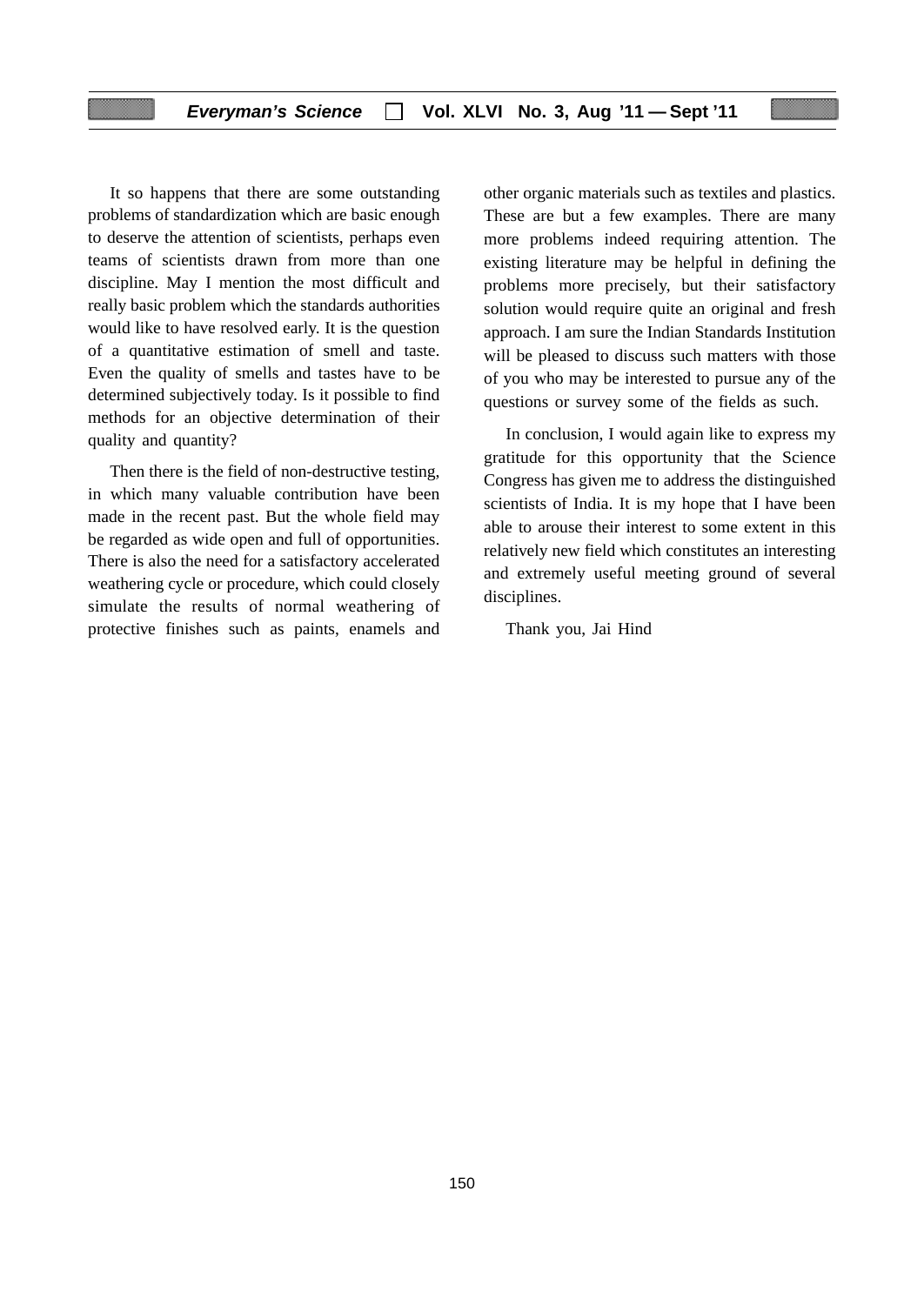# **ANCIENT DNA—PORTRAITS OF THE PAST AND THE FUTURE**

Anirudh P. Shanbhag\*, Manoj Kamalanathan and Ishita Ghosh

**DNA is a molecule which contains information about the organism from which it's extracted. Extraction of ancient DNA (aDNA) from the remains/fossils of the organisms enables to establish phylogenetic relationships (relating two organisms to a common ancestor) among extinct and modern species. The cloning of aDNA promises the reintroduction of extinct or endangered species into wild in the near future.**

#### **INTRODUCTION**

NA (Deoxyribonucleic acid) is a molecule present in all the multicellular organisms. It contains information about the makeup and character of organisms. Many animals become critically endangered or extinct in the wild and once they are extinct they are lost forever. However, after recent advances in cloning and genomics it is now possible to clone extinct or endangered animals. The prime requirement for cloning is naturally the organism's DNA. But it's not so easy to clone DNA from fossils or preserved remains of dead animals, such DNA is also called as ancient DNA. Mostly, the ancient DNA (aDNA) obtained from organisms belongs to the Pleistocene era which is about 200,000 to 10,000 years ago.

The aDNA acts as an indirect evidence of historical processes that might have occured long time ago. The DNA normally becomes degraded by enzymes in the dead body which cleave nucleic acids such as DNA, RNA etc. commonly known as nucleases. But sometimes, under few conditions such as high salt concentrations, rapid drying and low temperatures, nucleases get destroyed or inactivated before all nucleic acids are broken down into nucleotides (which are the building blocks of DNA)<sup>1</sup>.

#### **RETRIEVING ANCIENT DNA :**

To retrieve the DNA from dead cells, they are often lysed and methods such as filtration and centrifugation are utilized for the removal of cellular material and debris. The PCR or polymerase chain reaction, a technique which enables to generate multiple copies of DNA in a matter of few hours has made the retrieval of aDNA sequences very easy and hence many samples which have been stored in museums for over two centuries have been utilized and analyzed.<sup>1</sup>

To prevent the contamination of samples by modern DNA, treatment of the laboratory equipment with alcohol (95%–100%), irradiating the entire laboratory and facilities in the laboratory with Ultra Violet (U.V.) radiation, and wearing protective clothing and face shields etc. are executed in the laboratory.

The specimens themselves might be contaminated with modern DNA, and this can be possible despite taking all the necessary measures to prevent contamination. The difficulties increase when we go for extraction of DNA from animals which actually exist even today, for example it's very difficult to extract proper authentic human DNA from fossils as, human DNA is present in the

School of Biosciences and Technology, Vellore Institute of Technology University, Vellore, India.

Correspondence Author Address : 6-4-494/1, Krishna Nagar, Bhalakpur, Secunderabad–500 080, Andhra Pradesh.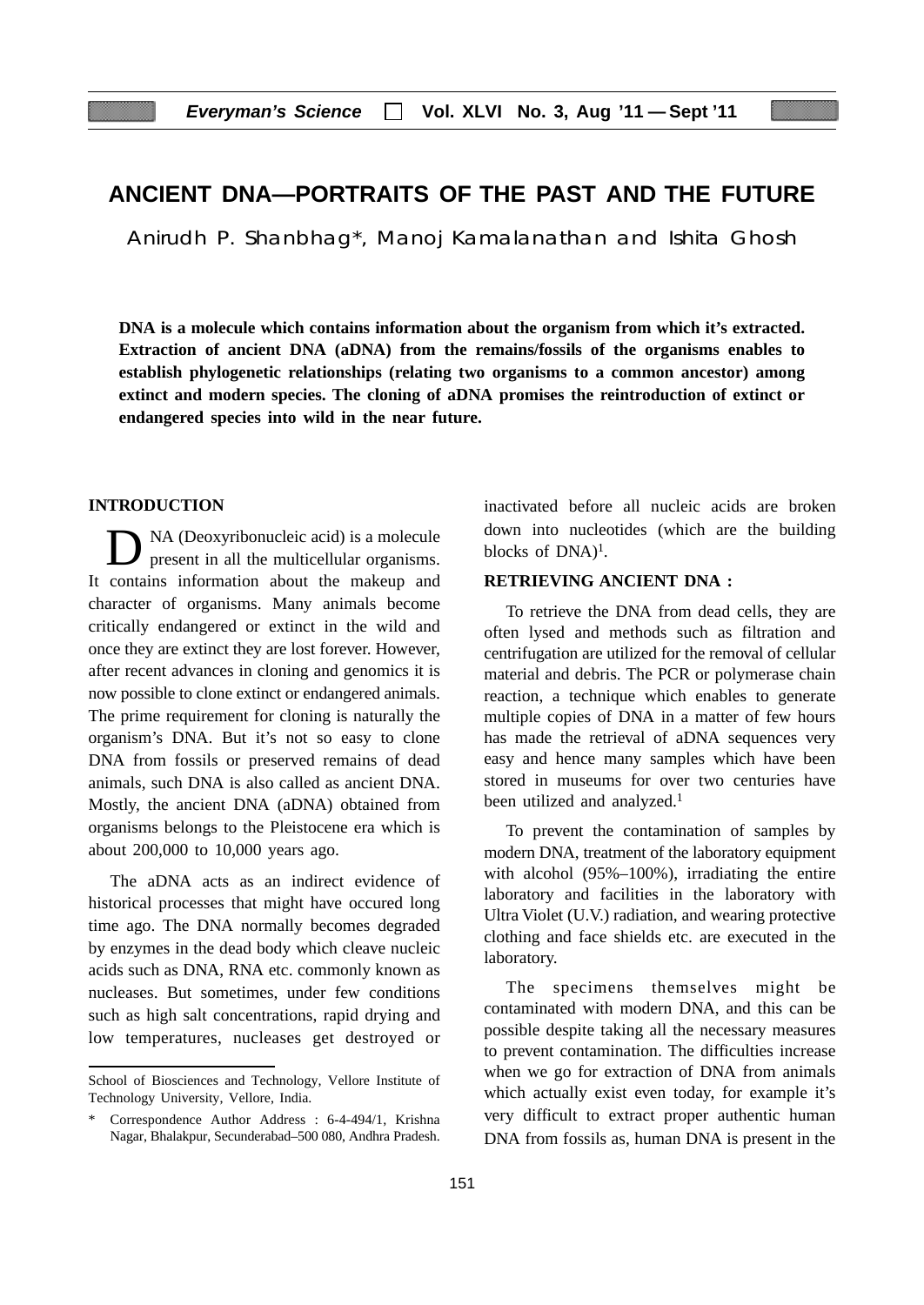laboratories or any other site or place of work. Hence, contamination of ancient DNA sequences by human DNA is often mistaken as ancient human DNA in the samples thus making the findings unreliable.2

It's a known fact that the mitochondria and chloroplasts (cell organelles) have multiple copies of their own DNA. Higher amount of copies of the same DNA have high probability of survival as they occur in higher numbers per cell, hence mostly DNA is attempted to be retrieved from mitochondria or chloroplasts. However it's also to be noted that the nucleic acid sequence of the organism often give more phylogenetic information about the organism.2

of the molecule)<sup>3</sup>. This condition has been suggested to represent a key adaptation for flight in birds, by reducing the cost of producing energy for the body, associated with having large genome and cell sizes. However, the evolution of genome architecture in birds, or any other lineage, is difficult to study because genomic information is often absent for long-extinct relatives.

Recent finding by Morten E. Allentof *et. al*. showed the identification of aDNA from extinct moa species (*Pachyornis elephantopus*)4.

#### **STUDY OF ANCIENT DNA IN MAMMALS :**

Many fossils of mammals have been found frozen in ice and also in tar pits (such as Rancho



**Fig. 1** : **Depiction of overall procedure for phylogenetic classification of organisms**

#### **STUDY OF ANCIENT DNA IN BIRDS :**

Avian or bird DNA is small all streamlined compared with those of mammals by virtue of having fewer repetitive nucleotides and less noncoding DNA (i.e. DNA contains some regions which don't show any character of the organism, research suggests that it is present for the stability

la Brea in United States). DNA samples have been isolated and have been studied to find out the phylogentic relationship between them and modern or other ancient species.

One such animal is the woolly mammoth (*Mammuthus primigenius*), which is one of the most intensively studied extinct species at the DNA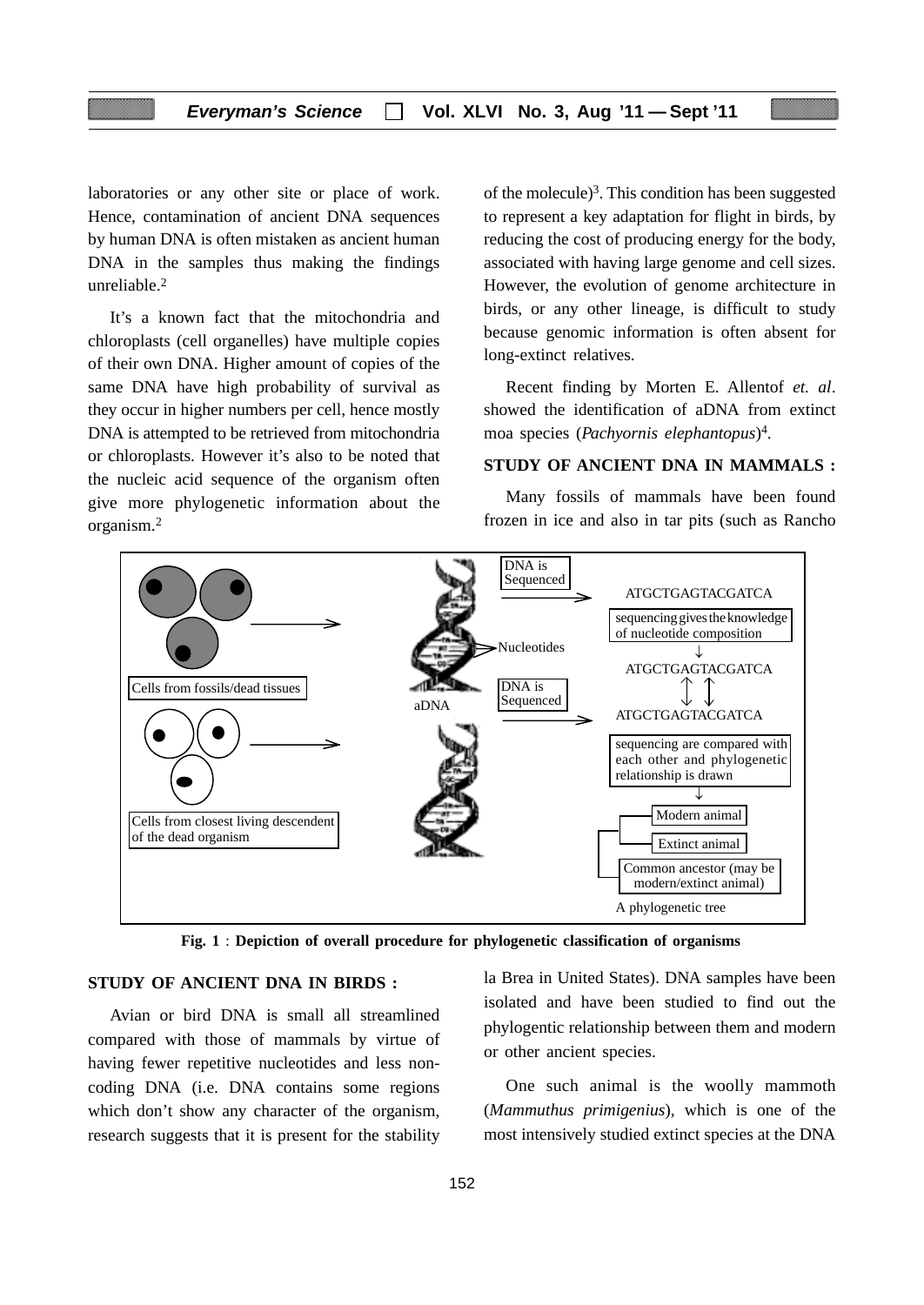level, basically because of its well preseved fossils. The comparison of the nuclear DNA of the mammoths with that of modern elephants showed that Asian elephants are the closest relatives of mammoths.<sup>5</sup>





The second animal, a cave bear (*Ursus spelaeus*), is a relative of modern brown and black bears that lived in caves throughout Europe in the Late Pleistocene. The DNA of this species was isolated from the teeth samples (about 40,000 years old) and cloned. The obtained fragments of DNA were compared to that of a related organism which was the dog, as its DNA was completely sequenced necessary repair was done and the cave bear DNA was obtained. The DNA sequence was then compared with the DNA sequences obtained from modern black, brown polar bears and phylogenetic tree was constructed. About 0.05% of human DNA contamination was present but it was easily distinguishable<sup>6</sup>.

Many ancient human DNA sequences have been retrieved and studies pertaining to the classification of humans, their geographical distribution and relation of Neanderthals (closest relative of modern man) with modern humans (*Homo sapiens*) have been established with the help of sequencing genomic DNA7.

Many other mammalian samples belonging to the Pleistocene era such as the Patagonian Ground sloth (*Mylodon darwinii*) samples, the saber toothed cat (*Smilodon spp.*), the marsupial wolf (*Thylacinus cynocephalus*) and Selerikan horse (*Eqqus spp.*) samples were cloned and sequenced successfully.<sup>1,8</sup>

Samples from coprolities (fossilized excreta) have also been amplified and sequenced. The coprolites from extinct Shasta ground sloth (*Nothrotheriops shastensis*) also contained DNA sequences from various plants which it has eaten, further comparison lead to the conclusion that the Shasta ground sloth used to travel high altitudes (about 80 meters) for search of food9.



Wooly mammoth Sabre toothed cat



#### **FUTURE PERSPECTIVES :**

Cloning has become a common process today; the utilization of single embryo in order to develop a complete animal with the same genetic makeup is an established fact<sup>10</sup>. Scientists have succeeded in cloning mice from DNA of mice in frozen conditions this have become successful with modern DNA11. This procedure might soon be applied in case of extinct mammals such as the wooly mammoth (*Mammuthus primigenius*), Saber toothed cat (*Smilodon sp.*) and marsupial wolf (*Thylacinus cynocephalus*) where the aDNA has been successfully extracted and phylogenetic classifications have been established. Many attempts have been made to clone various animals which has become either endangered or extinct in the wild such as Wild Ox *(Bos gaurus)* the Bucardo mountain goat *(Capra pyrecenia)* their tissues are being preserved at low temperatures and it is hoped that one day with the advent of better cloning procedures we can bring them back into the wild and establish the natural ecological balance.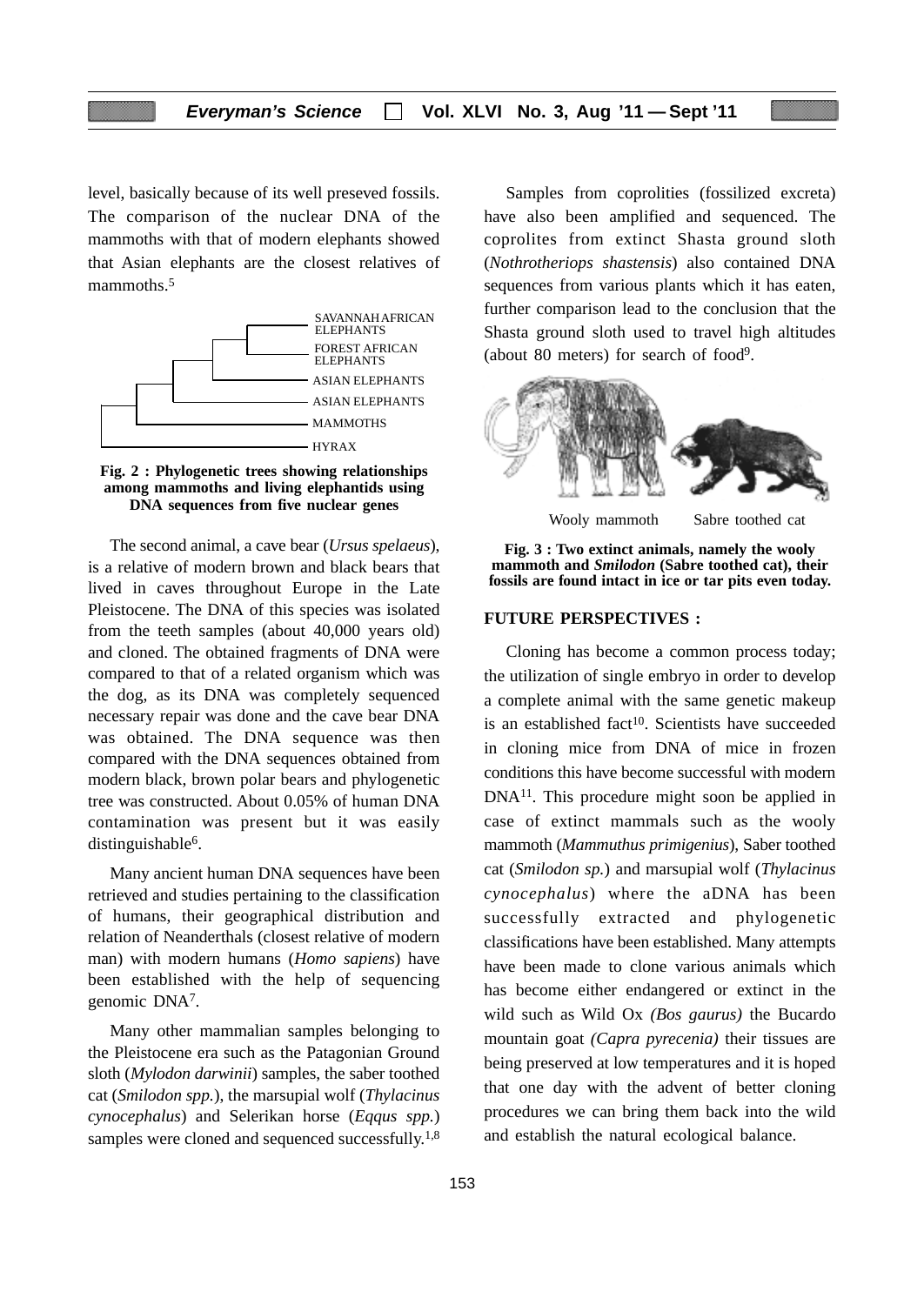#### **REFERENCES**

- 1. Savante Pääbo. *Proc. Natl. Acad, Sci*. *USA* **86**, 1939-1943, 1989.
- 2. O. Handt, Höss, M., Krings, M. & Pääbo, S. *Experientia* **50** : 524-529, 1994.
- 3. Chris L. Organ, Andrew M. Shedlock, Andrew Meade, Mark Pagel & Edwards, *Nature* **446** : 180-184, 2007.
- 4. Morten E. Allentoft *et. al*., *Bio Techniques* **46** : 195-200, 2009.
- 5. Cristian Capelli A, Rose D. E. MacPhee, Alfred L. Roca C, Brisighelli, Georgiadis, O'Brien, Greenwood, *Molecular Phylogenetics and Evolution* **40** : 620-627, 2006.
- 6. O. Loreille, *Curr. Biol*, **1** : 200-203, 2001.
- 7. M. Krings, *Cell* **90** : 19-30, 1997.
- 8. Paul G. Taylor, *Mol. Biol. Evol.* **13**(1) : 283-285, 1996.
- 9. Hendrik N. Poinaret *et. al., Science* **281** : 402-408, 1998.
- 10. I. Wilmut, *Nature* **385** : 810-813, 1997.
- 11. Sayaka Wakayama *et. al., Proc. Natl. Acad. Sci. USA,* **105** 45 : 17318-17322, 2008.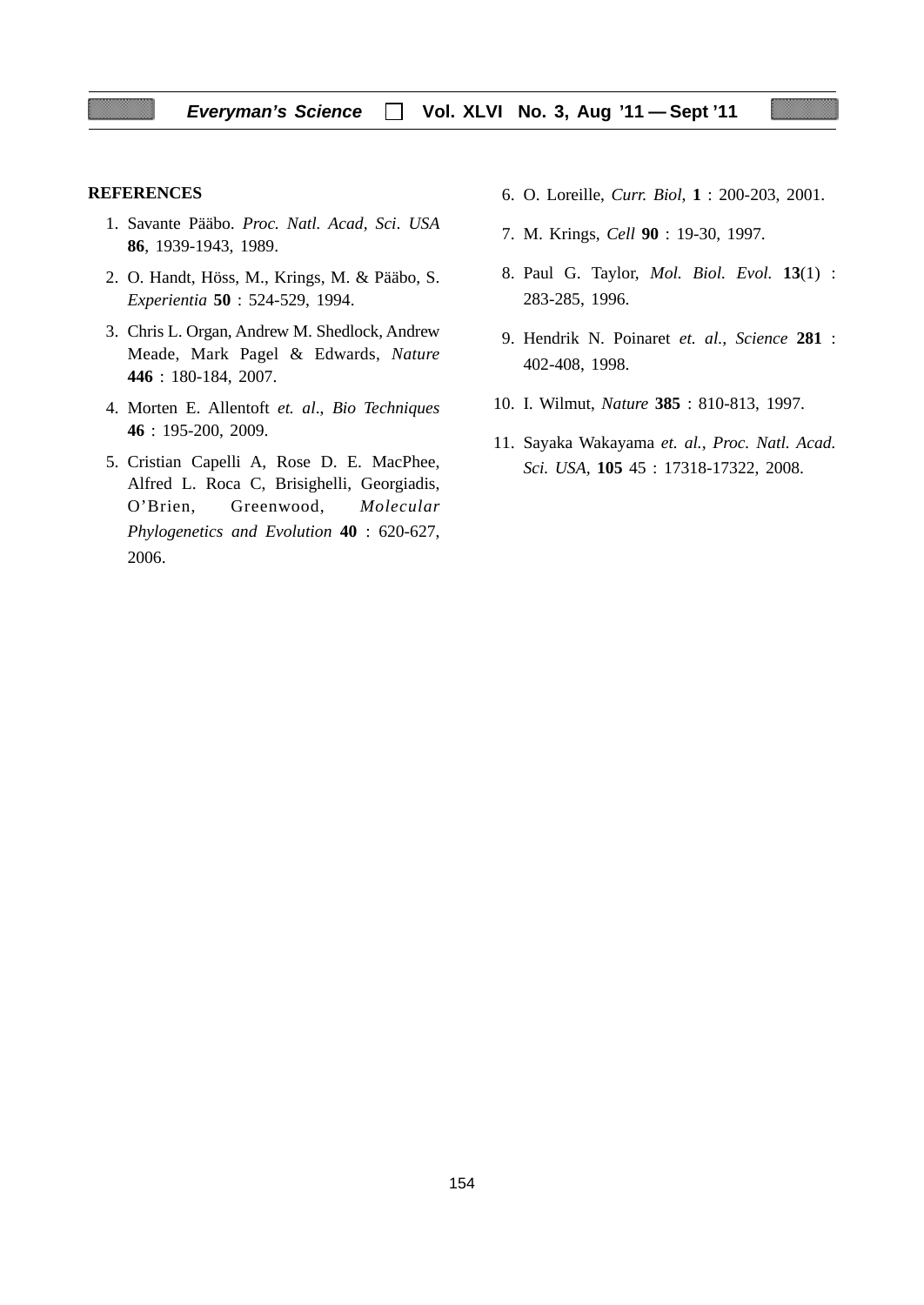# **NEED OF GAS SENSORS**

D. R. Patil

**Mankind and the planet Earth are suffering from the destructive natural events** *viz***. Earthquakes, Tsunamis, Cyclones, High tides as well as from the harmful diseases** *viz***. High fever, Typhoid, Malaria, Chikungunya, Bird flu, Swine flu, Dengue, etc., which have been increased tremendously. No doubt, these are the products of environmental pollution and ultimately, of the global warming. Industries, vehicles, few natural events and man made events are the major sources of polluting gases. These gases beyond the certain limit cause undesirable and disastrous effects on human and environment. So, there is a strong need to detect the trace levels of gaseous species in the environment. Along with trace level (ppb and sub ppb level) gaseous species detection and gas concentration detection, in the environment, gas sensors are useful for disease diagnosis, food inspection, to detect food freshness, etc.**

#### **INTRODUCTION**

century is the age of automation which  $21<sup>st</sup>$  century is the age of automation which requires quick, easy and safety control and easurement technology of physical quantities. It needs more sophisticated and delicate digital instrumentations. To increase the efficiency and capability of the instruments in measurement and detection technology, to reduce the cost, shape, size, weight, etc., it is necessary to introduce the sensor units at the input ports of domestic, industrial and scientific instruments in development.

Man is running, as fast as Tolstoy's man, continuously at day and night, proving contribution in development and hence is not giving proper attention to the damage that is being done by him to the environment. The net visible result is the destruction and degradation of the quality of the environment, which causes tremendous

pollution. Environmental pollution has posed serious problems *viz*. physical, chemical, biological, social, economical and what not ?



#### **Fig. 1 Industrial pollution**

Environmental pollution is defined as "the condition that exists when the atmosphere contains the concentration of pollutants those produce objectionable effects". The environment may be defined as "the imperceptible relationship and interaction between the nature and the human

Bulk and Nanomaterials Research Laboratory, Dept. of Physics, Rani Laxmibai College, Parola, Dist - Jalgaon, India, 425111, E-mail : prof\_drpatil@yahoo.in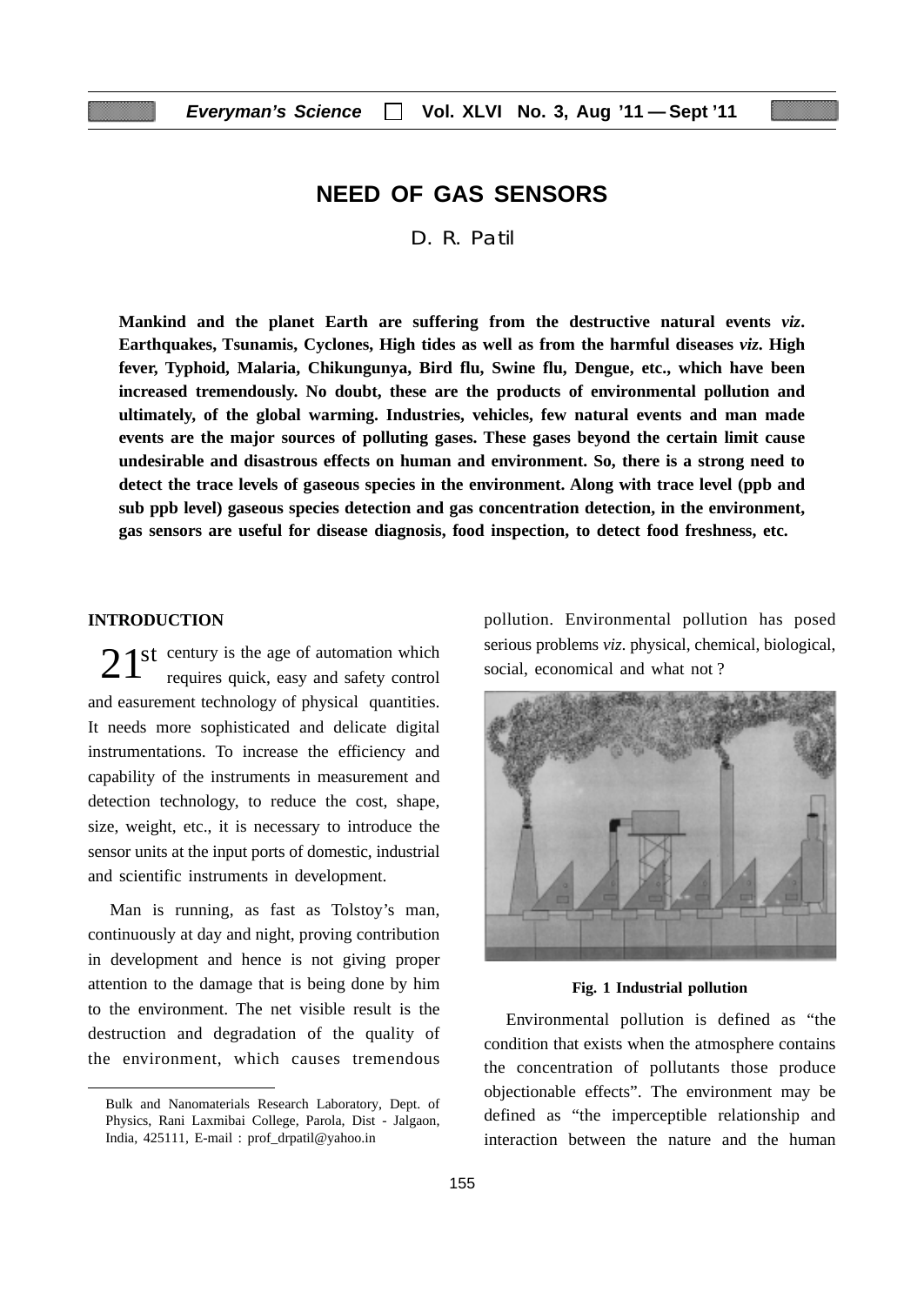mind". If there is no mind, then there is no environment. Man, with a rapidly growing and advancing technology, grabbing and robbing the beautiful natuie speedily and thoughtlessly. During the competition of qualitative and quantitative production and development, many toxic and hazardous gases are released by the industries in the environment (Fig. 1). Man is one of the great deformer of land for many reasons such as mining, cutting, boring, building, construction and deposition, nuclear explosions, bomb attacks, etc. add to imbalance the gravity resulting in land slide.

Environmental pollution<sup>1,5</sup> is a burning global issue. Pollution has raised its ugly head high in the global environment. The pollutants so sadly affect all the components of the environment such as air, water, soil, noise, etc. that the environment has become polluted. Pollution is the price of industrialization and urbanization, and a by-product of development. Carbon monoxide, carbon dioxide, hydrogen sulfide, sulfur dioxide, sulfur trioxide, nitric oxide, nitrogen dioxide, chlorine, ethanol, ammonia, etc. are toxic and polluting gases; the leakages of which can reach to dangerous level up to 100 ppm. It can cause the serious health hazards in all sense. Exposure of a few such gases up to 150 ppm and above can cause death. Unwanted gases released by the industries and vehicles, smoke and particulate matters are the major pollutants in air. The gases which beyond the certain limit cause undesirable and disastrous effects on human and environment are called as air pollutants.

The gases produced by industries in large extent are stored in the tanks. The leakage of storage tanks caused the cruelest events all over the world. The world has not forgotten a most cruelest episode that happened on December 2, 1984 where Methyl Iso-Cyanate (MIC) gas leaked out from the storage tank at the Union Carbide Ltd. plant in Bhopal (India), explosion accident of Chernobyl nuclear power plant (April 26, 1986) in U.S.S.R., horrifying explosion of the gas cracker plant at Nagothane (Nov. 5, 1990) in Maharashtra (India) and number of accidents and explosions of cooking gas in kitchens all over the world. During the single event of Bhopal episode, more than six thousand people died, injured about few lacs and about fifty thousand were permanently impaired.

Secondly, top of the wonders of the world, Taj-Mahal of Agra in India, is blackening away because of the industrial and vehicular air pollution. The most shocking thing is that, the Mumbai has ranked the top of top ten industrially polluted cities of the world, because it has already crossed the danger limits of pollution. Chembur, described as Mumbai's gas chamber, omits more than 50 % of Mumbai's industrial pollutants. Chemical industries, fertilizer industries, oil refineries, atomic and thermal power plants and vehicles do their best to pollute the environment of metropolis.

The share of the man in the floods in India is 49 %6. June normally marks the beginning of the monsoon season in India, but early rains triggered floods in north-eastern India earlier than normal. According to news reports, 25,000 people were displaced in India's Assam state when the Brahmaputra river burst its banks in early June<sup>7</sup>. Tsunami waves in Fukushima Japan and India (2005) and in Pacific sea (2009), earthquakes (at jolted parts of Afghanistan and Pakistan: 6.0 on Richter scale, South-West Japan: 6.8, Veracruz in Mexico: 5.4, Indonesia: 7.0, 7.3, 7.9, etc.), cyclones, high tides (not seen from hundreds of years ago) in Indian sea at Mumbai, rainstorm, dry, over floods, along with global diseases like Chickun Gunia, Bird flu, Swine flu, Dengue, Yellow fever, Malaria, Typhoid, and many Physiological and Psychological hazards, are the few examples of natural disasters, occurred because of the imbalance of the earth, caused by air pollution.

The exposure of toxic and hazardous gases can cause heart and respiratory track diseases, lung cancer, reduction in hemoglobin, impairment of nervous system, mental retardation, disorders of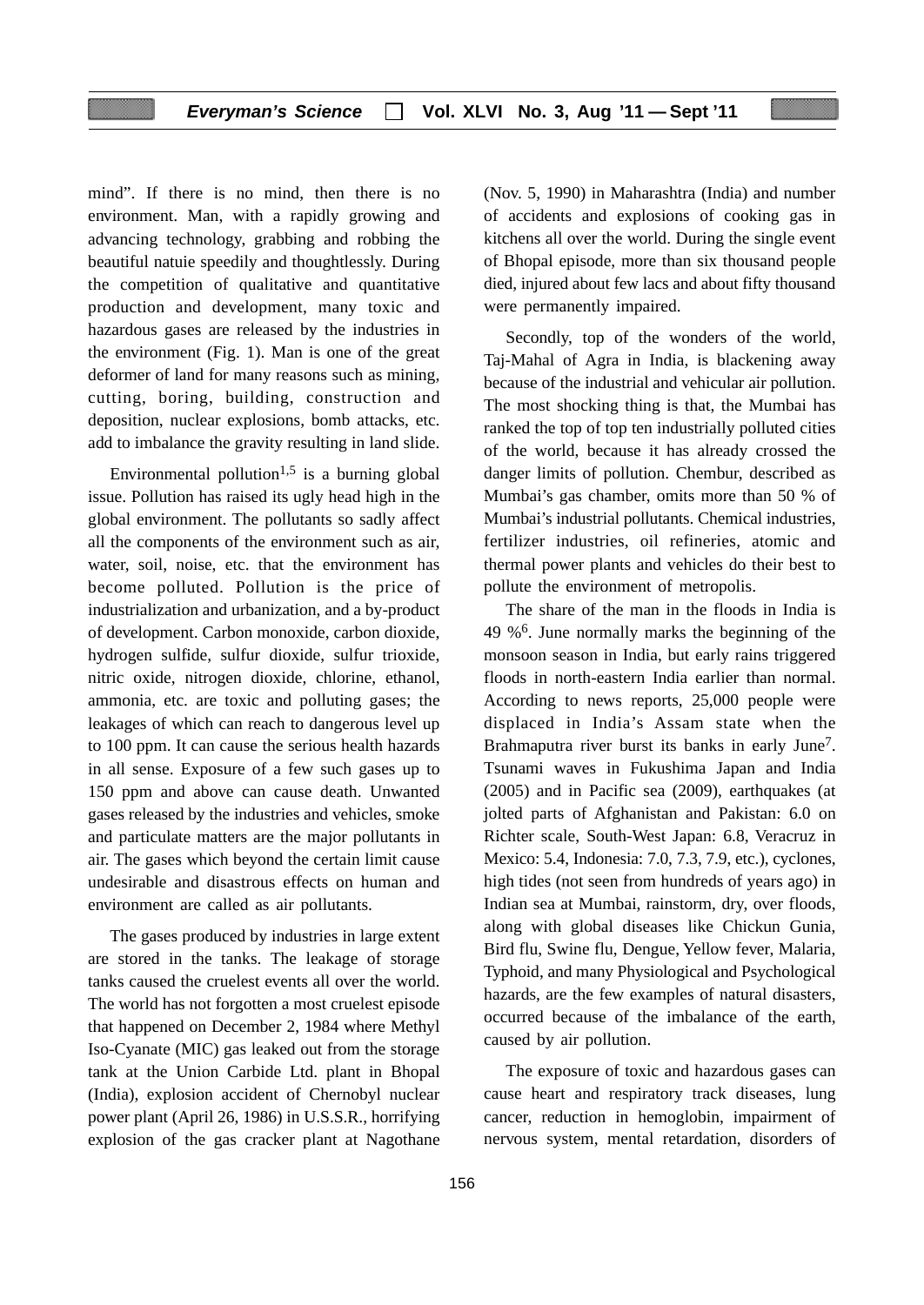digestive system, disorders of reproductive system, blindness, forgetfulness, headaches, hypertension, etc.

The applications of gas sensing technology range from environmental analysis and food processing to the pharmaceutical industry and medicine. Gas sensors offer great potential for the detection of different microbial species. Some chemical products are specific to fungal and bacterial species and are commonly used as a useful diagnosis tool. Offflavors in foods originate mostly from bacterial and/or fungal metabolism and several studies have been carried out on the detection of the volatile chemicals produced from the microorganisms mentioned. The isolated species include gramnegative, gram-positive bacteria and several fungi. The risk of fungal contamination is also related to several mycotoxigenic species that produce mycotoxins very harmful to human and animal health. Therefore, early detection of the microorganisms offers many advantages for quality control in the foodstuffs industry. Similarly, specific volatile compounds have been identified and related to the growth of several microorganisms in biological samples and these results promise to be useful for medical diagnostics $8,11$ .

So, there is a strong need to monitor such gases and to be controlled for safety survival of living beings. It leads to the research and development of a wide range of sensors using simple and cost effective materials and technologies.

#### **AIR POLLUTANTS**

Air pollutants are classified as:

#### **Inorganic gases :**

This class includes the oxides of carbon, sulfur, nitrogen and other gases viz.  $H_2S$ , NH<sub>3</sub>, C1<sub>2</sub>, HF, etc.

#### **Organic gases :**

This class includes the hydrocarbons viz.  $CH<sub>4</sub>$ ,  $C_2H_6$ ,  $C_3H_8$ ,  $C_2H_2$ ,  $C_2H_4$ ,  $C_8H_{18}$ ,  $C_6H_6$ , formaldehyde, vapours of acetone, alcohols, organic acids etc. Vapours of petrol, diesel, LPG and LNG are the gases containing volatile organic compounds.

#### **Particulate matters :**

This class includes dust, smoke, ash, carbon, lead, sprays, insecticides, pesticides, oils, greases, paints, etc.

On the basis of direct or indirect release of gases, there are mainly two types of pollutants; they are primary and secondary pollutants.

#### **Primary pollutants :**

The pollutants which are directly released from sources are known to be primary pollutants e.g.  $H_2S$ , NH<sub>3</sub>, CO<sub>2</sub>, SO<sub>2</sub>, NO, vapours of petrol, diesel, kerosene, LPG, LNG, dust particles etc.

#### **Secondary pollutants :**

The pollutants which are formed in atmosphere by chemical interactions among primary pollutants are known as secondary pollutants e.g.  $NO<sub>2</sub>$ ,  $SO<sub>3</sub>$ ,  $O_3$ , Ketones,  $H_2SO_4$  etc. Like human activities, few natural activities<sup>12</sup> are also responsible for emitting particulate matters and polluting gases (Table 1).

| Sr. No.          | <b>Natural</b><br>activities      | Pollutants released in<br>in the Environment                                  |
|------------------|-----------------------------------|-------------------------------------------------------------------------------|
| 1.               | Eruption of<br>Volcano            | Particulate matters.<br>$H_2S$ , $SO_2$ and $CH_4$ .                          |
| $\overline{2}$ . | Accidental<br>fires in<br>forests | Smoke, unburnt<br>hydrocarbons, $CO$ , $CO2$ ,<br>NO, $NO2$ and ash.          |
| 3.               | Ocean                             | Salt particles which<br>show corrosive<br>properties to<br>metals and paints. |
| 4.               | Plants and<br>trees               | Pollen grains and<br>hydrocarbons                                             |

**Table 1 : Natural activities and pollutants released in environment :**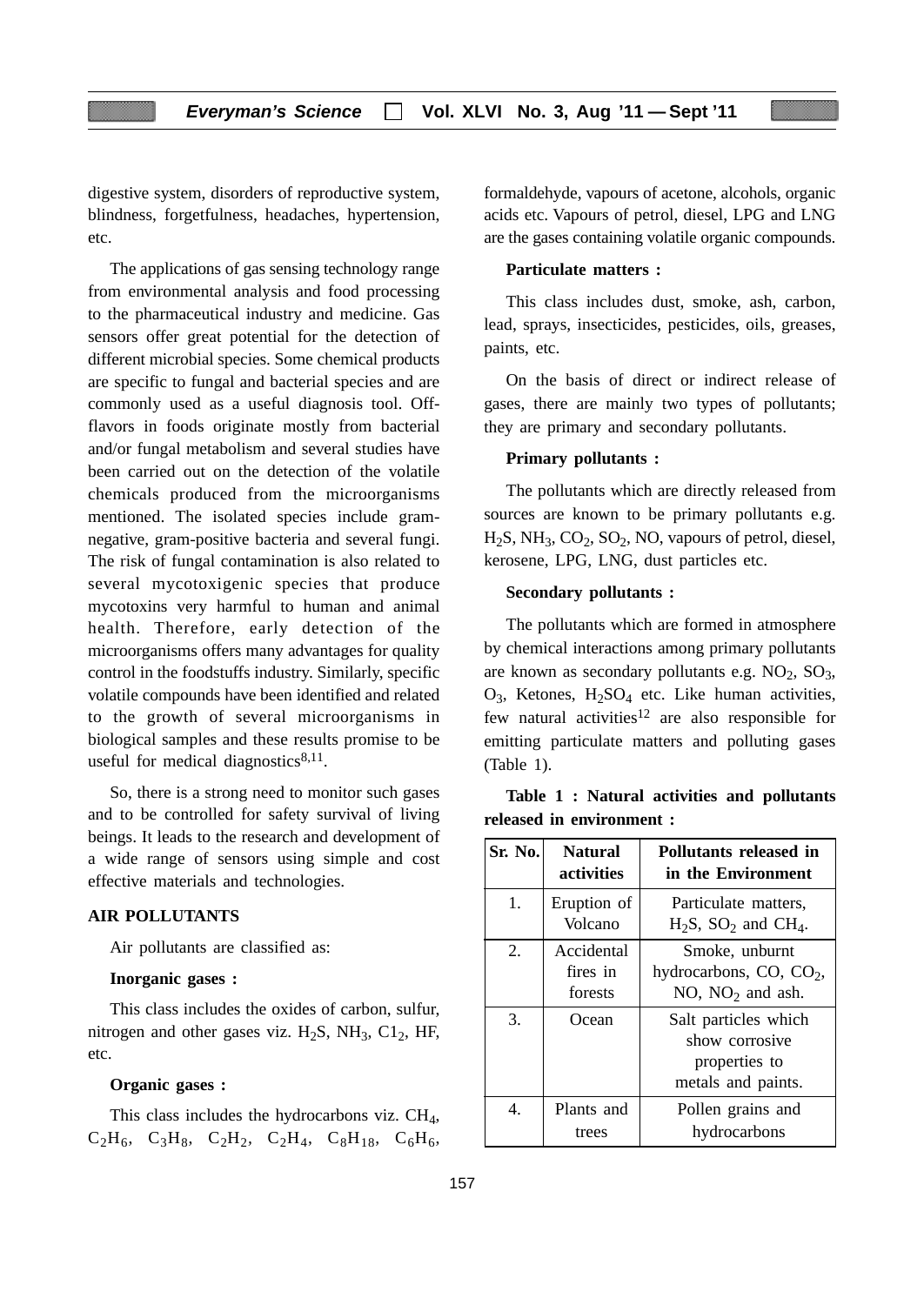## **HEALTH HAZARDS DUE TO DIFFERENT EMITTED GASES**

Different gases cause various health hazards. On the basis of nature and kind of gases, few health hazards are discussed below :

#### **Hydrogen Sulfide (H<sub>2</sub>S)**

The biogenic decomposition of sulfur containing organic matter occurs both on the land and in the sea. The major sulfur compounds generated in biogenic decomposition is hydrogen sulfide  $(H_2S)^{12}$ .  $H<sub>2</sub>S$  is one of the major pollutants, hazardous and toxic in nature, which is also released from industries and laboratories. The primary standard of sulfur oxides promulgated to protect human health is few ppm. However, sulfur oxides alone produce no acute response in humans upto 1.0 ppm. But if sulfur oxides condense on smoke or particulates, it can be inhaled quite deeply into the respiratory track causing infection to respiratory track. This makes breathing difficult, and strains the victim's heart. Higher concentrations of gases containing sulfur lead to bronchitis and lung cancer. These gases containing sulfur destroy plant cells and interfere with chlorophyll synthesis. Leaf blotching and reduction in crop yield occur even at the concentration less than 1 ppm. The exposure of gases containing sulfur can also affect the non living things viz stone leprosy, increase the rate of corrosion of metals and retardation of drying of paints, etc.

#### **Ammonia (NH3)**

Ammonia is utilized extensively in many chemical industries, fertilizer plants, refrigeration systems, etc. A leak in the system can result in health hazards. Ammonia is harmful and toxic in nature. The exposure of ammonia causes chronic lung disease, irritation and even burning the respiratory track, etc.

#### **Chlorine** (Cl<sub>2</sub>)

Chlorine is a yellowish-green gas having pungent smell, which is explosively utilized in industrial applications such as to bleach paper pulp, to disinfect sewage and drinking water, etc. As it has wide range of applications, its toxicity can affect the health of humans in contact. Chlorine has excellent bleaching ability, but once it is discharged in aquatic systems, it interacts with other industrial effluents to produce a host of chlorinated organics such as dioxin. Dioxin persists in the environment for prolonged periods and has a tendency to bioaccumulate in the food chains, which elicits toxic effects to humans, such as skin infections, psychological disorders and even liver damage.

#### Ethanol  $(C_2H_5OH)$

Pure ethanol is called as an absolute alcohol. Ethanol is used for beverages, scientific and industrial purposes. Ethanol is a hypnotic (sleep producer) gas. It depresses activity in the upper brain even though it gives the illusion of being a stimulant. Ethanol is also toxic like methanol. Abuse of ethanol is a major drug problem in most countries. Ethanol can be made by fermentation of sugars and it is the alcohol of all alcoholic beverages. The synthesis of ethanol in the form of wine by the fermentation of sugars of fruit juices was probably the first accomplishment in the field of organic synthesis. Sugars from a wide variety of sources can be used in the preparation of alcoholic beverages. Often, these sugars are from grains, so, ethanol is referred as "grain alcohol".

Fermentation is usually carried out by adding yeast to a mixture of sugars and water. Yeast contains enzymes that promote a long series of reactions that ultimately convert a simple sugar  $(C_6H_{12}O_6)$  to ethanol and  $CO_2$ .

Fermentation alone does not produce beverages with ethanol content greater than 12-15 %, because the enzymes of the yeast are deactivated at higher concentrations.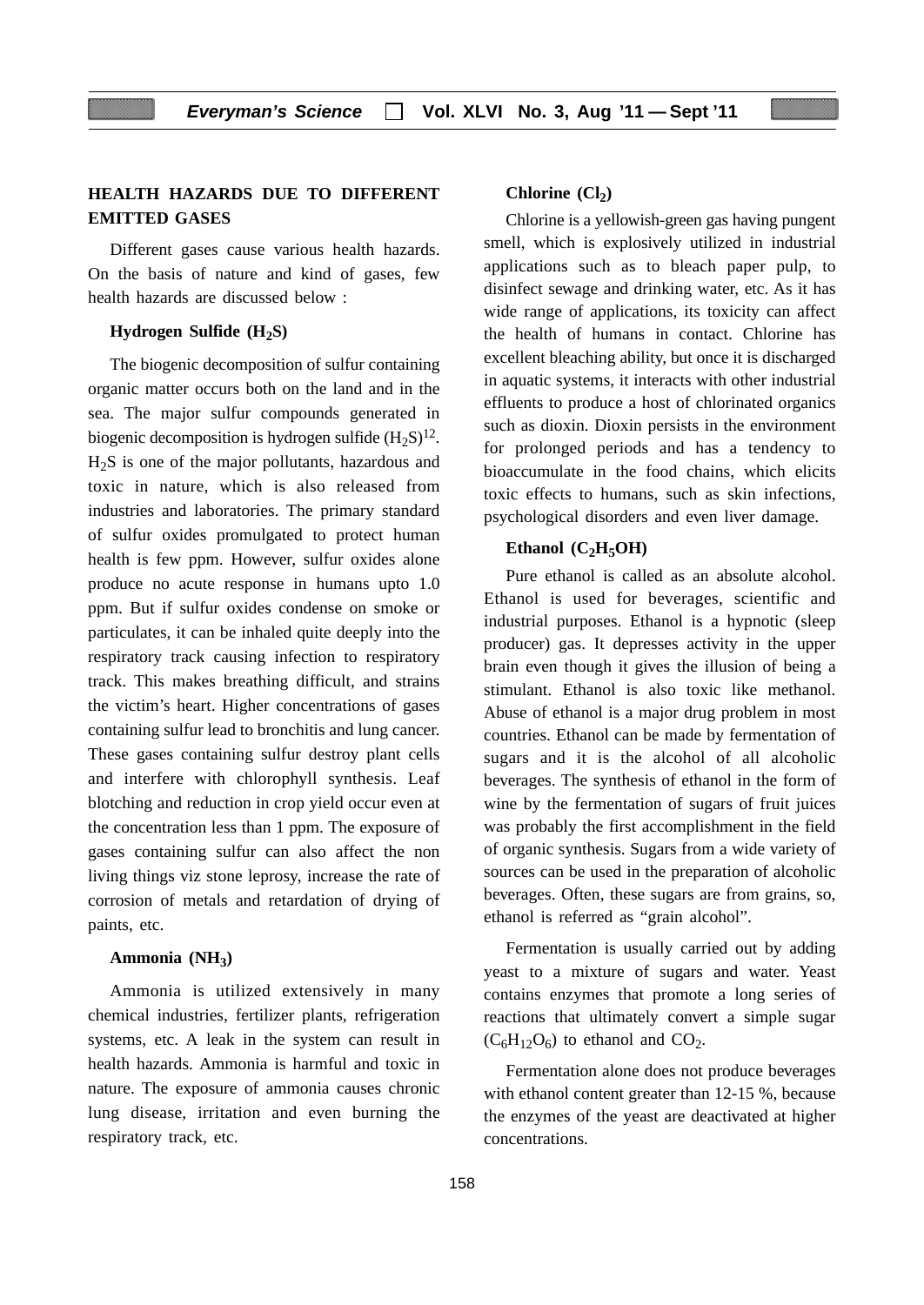

**Fig. 2 Contribution of GreenHouse Gases**

The atmospheric concentration of  $CO<sub>2</sub>$  at present is about 356 ppm. The greenhouse contribution of  $CO<sub>2</sub>$  is 50 % (Fig. 2). If the present emission trend of  $CO<sub>2</sub>$  continues, a global warming of 3.5 to 4.5°C is likely to occur. It has been estimated that, the sea level may rise 0.5 to 1.5 m in the next 50 to 100 years. An increase in average global temperature is likely to increase the incidence of infectious diseases, viz. malaria, chikungunia, schistosomiasis, sleeping sickness, dengue, yellow fever, etc. The outbreak of cholera in Latin America (1991), the outbreak of pneumonic plague in India (1994) and the Hantavirus epidemic in South America (1994) can be directly linked to global warming<sup>13, 14</sup>.

#### **Carbon monoxide (CO)**

Hemoglobin (Hb) has about 210 times more affinity for CO than for oxygen. Hence, less oxygen is taken up by hemoglobin, if CO is inhaled during breathing. When CO is inhaled during breathing, it combines with hemoglobin (Hb) in the blood stream to form more stable complex known as carboxyhemoglobin CO-Hb.

 $HbO<sub>2</sub> + CO \rightarrow CO-Hb + O<sub>2</sub>.$ 

This reduces the ability of Hb to carry the oxygen to the body tissues. Prolonged exposure to low levels of CO causes the reduction of ability of a person to see small objects at a distance, the reduction in night vision, hearing ability, mental performance and time discrimination ability. It also causes headache, dizziness, and lassitude and discomfort. Higher levels of CO would result in an increased haematocrit that is percent volume of Red Blood Cells. Thus cigarette smokers have been found to have an increase in haematocrit within minutes of smoking. Smokers having 10-20 % carboxy-hemoglobin level begin to have artery blockages at a very young age.

**Liquefied Petroleum Gas (LPG)**



**Fig. 3 Constituent components of LPG**

Fig. 3 depicts the constituent components of LPG. Liquefied Natural Gas (LNG) and Liquefied Petroleum Gas (LPG) are highly inflammable gases. They are explosively utilized in industrial and domestic fields as fuels. They are referred as town or cooking gases. Cooking gas consists chiefly of butane (55-vol %), a colorless and odorless gas. It is usually mixed with compounds of sulfur (methyl mercaptan and ethyl mercaptan) having foul smell, so that its leakage can be noticed easily. These gases are potentially hazardous because explosion accidents might be caused when they leak out by mistake. It has been reported that, at the concentration upto noticeable leakage, it is very much more than the lower explosive limit LEL of the gas in air.

#### Hydrogen (H<sub>2</sub>)

Energy is the driving force of all activities in the universe. Nothing moves, changes, grows or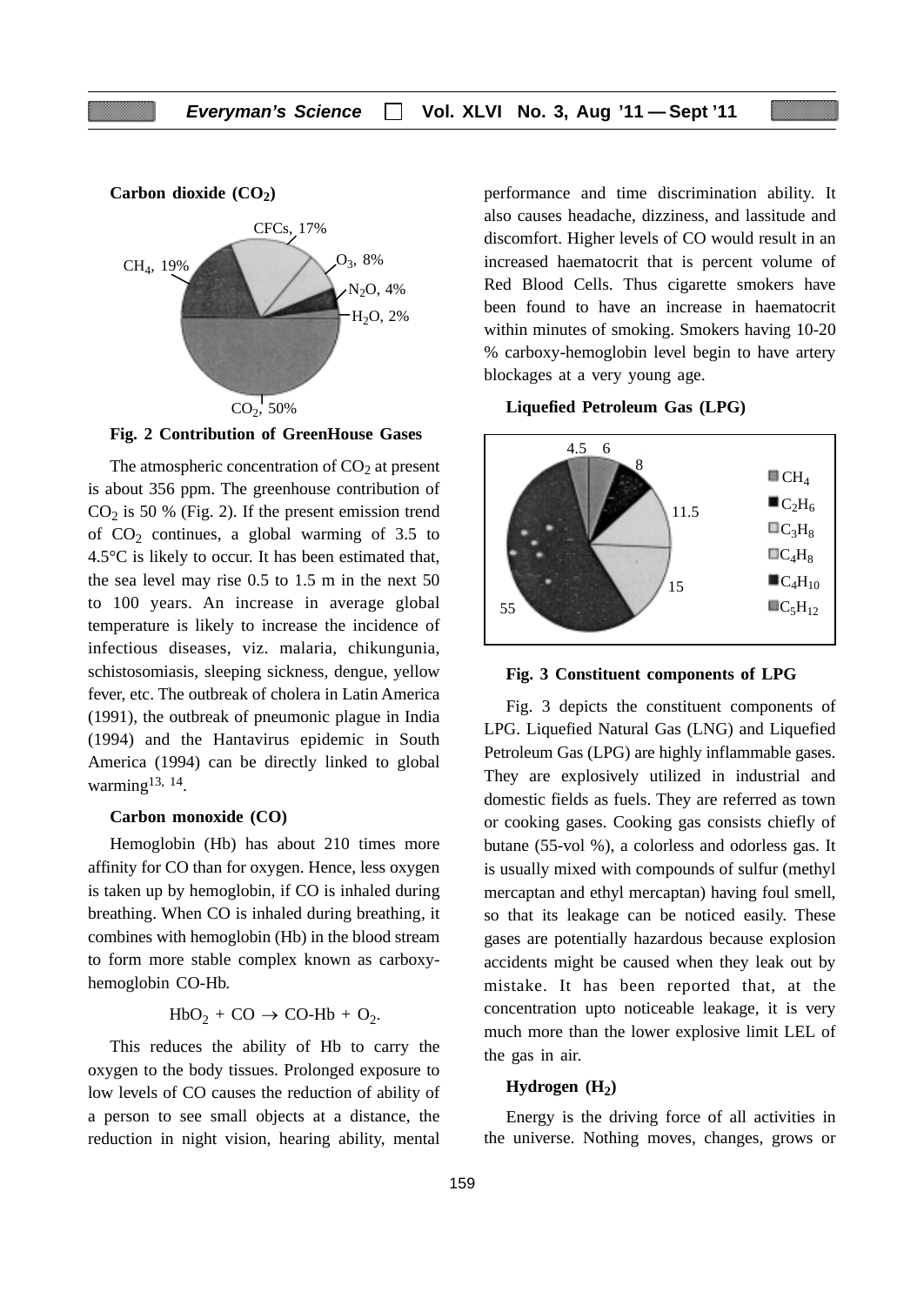decays without consumption of energy. It flows downhill from high-potential to "low-potential and high-temperature source to cosmic cold of the outer space. For most organisms, the energy required is derived from food. Unlike other organisms, human not only require food energy but also energy to drive machines, to produce heat, to generate electricity, to transport, etc.

The energy is obtained from fossil fuels, solar and nuclear resources. Fossil fuels, coal and petroleum have limited age as their consumption is tremendous. These are non-renewable resources. They cause explosive pollution. The extraction of energy from solar radiation causes minimal damage to environment; but not developed well till today and unaffordable to middle class society for domestic use. Nuclear energy has the serious problems with handling and waste disposal.

It is, therefore, necessary to turn our attention towards the development of fuel economy based on hydrogen. Hydrogen is not the primary source of energy. It is an energy carrier. On combustion, it produces only water. Hence, the advantage of hydrogen is its virtually pollution-free combustion. It is therefore, destined to become the fuel of the future. Cracking of hydrocarbons, cracking, electrolysis and thermo chemical decomposition of water produce the hydrogen. Hydrogen as an energy carrier has widespread applications. It is explosively utilized in industrial fields as fuels. It is a colorless and odorless gas. Its leakage cannot be noticed easily. This gas is potentially hazardous because of explosion possibility.

To reduce the risks of global warming, we should control the emission of polluting gases. To reduce the environmental pollution and risks, we can not stop the production through industries and transportation, but many simple things are in our hand, by which we can reduce the pollution viz. periodically tuning the engines, servicing of machines properly and regularly, by using pure form of fuels, by stopping unnecessary working of machines, etc.

Many gas sensors are already, fabricated by Figaro Engg. Inc., Eco Sensors Inc., Sierra monitors, IST, etc. However, they couldn't meet the challenges up to the depth demand by society, e. g. Sensor TGS 824 is ammonia sensor, which could detect the ammonia in the range 50 to 300 ppm of gas concentration. However, the Threshold Limit Value (TLV) for ammonia is 25 ppm. It means that, if ammonia leaks by any means in the environrrient above 25 ppm it affects the living beings in that environment. And at this concentration of the ammonia, the available sensor model TGS 824 detects the ammonia. Table 2 shows the particulars about few available sensor models.

| <b>Sensor</b><br><b>Model</b> | <b>Target Gas</b> | <b>Detection</b><br>range | <b>TLV</b><br>(ppm) |
|-------------------------------|-------------------|---------------------------|---------------------|
| nos                           |                   | (ppm)                     |                     |
| <b>TGS 824</b>                | NH <sub>3</sub>   | $50 - 300$                | 25                  |
| <b>TGS 825</b>                | $H_2S$            | 50                        | 10                  |
| <b>TGS 826</b>                | NH <sub>3</sub>   | $30 - 300$                | 25                  |
| CM 99-447                     | NH <sub>3</sub>   | $50 - 200$                | 25                  |
| <b>TGS 2610</b>               | <b>LPG</b>        | $500 - 10000$             | 100                 |
| TGS 2612                      | <b>LPG</b>        | $500 - 10000$             | 100                 |
| TGS 2620                      | Ethanol           | $50 - 5000$               | 200                 |
| LPM2610                       | <b>LPG</b>        | $500 - 10000$             | 100                 |
| GD 801                        | $H_2$             | 1000                      | 100                 |
| <b>TGS 821</b>                | H <sub>2</sub>    | $50 - 100$                | 100                 |

#### **REFERENCES**

1. R. F. Dasmann, Environmental conservation, 1976, 4th Ed. pp 310-338, John Wiley and sons, Inc., New York.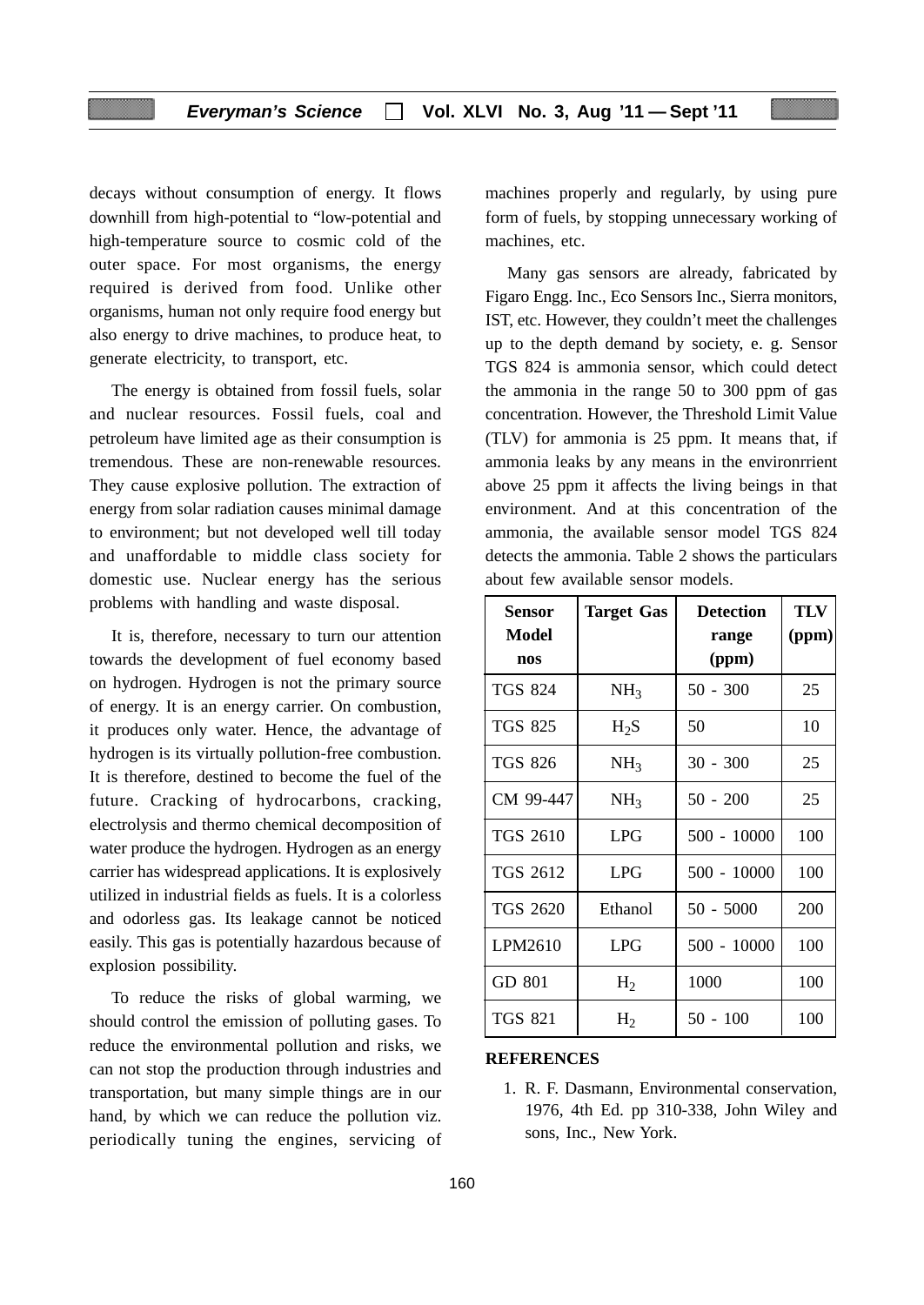- 2. M. Brooks, A. Coghlan, *New Scientists* 46-49, 1998.
- 3. W. B. Durham, Industrial Pollution, Sax, 1974, N.I., Ed., 10-35, Van Nostrand Reinhold Co., New York.
- 4. W. Lepcowski, *Chem. Engg. News*, pp 18-32, 1985.
- 5. M. Heylin, *Chem. Eng. News*, 3, 1994.
- 6. http://post.polls.yahoo.com/quiz/ quizresults.php
- 7. http://earthobservatory.nasa.gov/Natural Hazards/
- 8. A. D. Parry, P. R. Chadwick, D. Simon, B. Oppenheim, C. N. McCollum, *J. Wound Care* **4**, 404-406, 1995.
- 9. C. D. Natale *et. al., Biosens Bioelectron*, **18**, pp 1209, 2003.
- 10. E. R. Thaler, C. W. Hanson, *Expert Rev. Med. Devices* **2**, 559-566, 2005.
- 11. R. F. Machado *et. al., Am. J. Respir. Crit. Care Med*., **171**, 1286-1291, 2005.
- 12. G. S. Sodhi, Funda. Conc. Environ. Chem., pp 143-437, 2002. 1st Ed. Narosa Publishing House, New Delhi.
- 13. J. Gribben, *New Scientist*, 31-32, 1986.
- 14. B. Hileman, *Chem. Engg. News*, 19-20, 1995.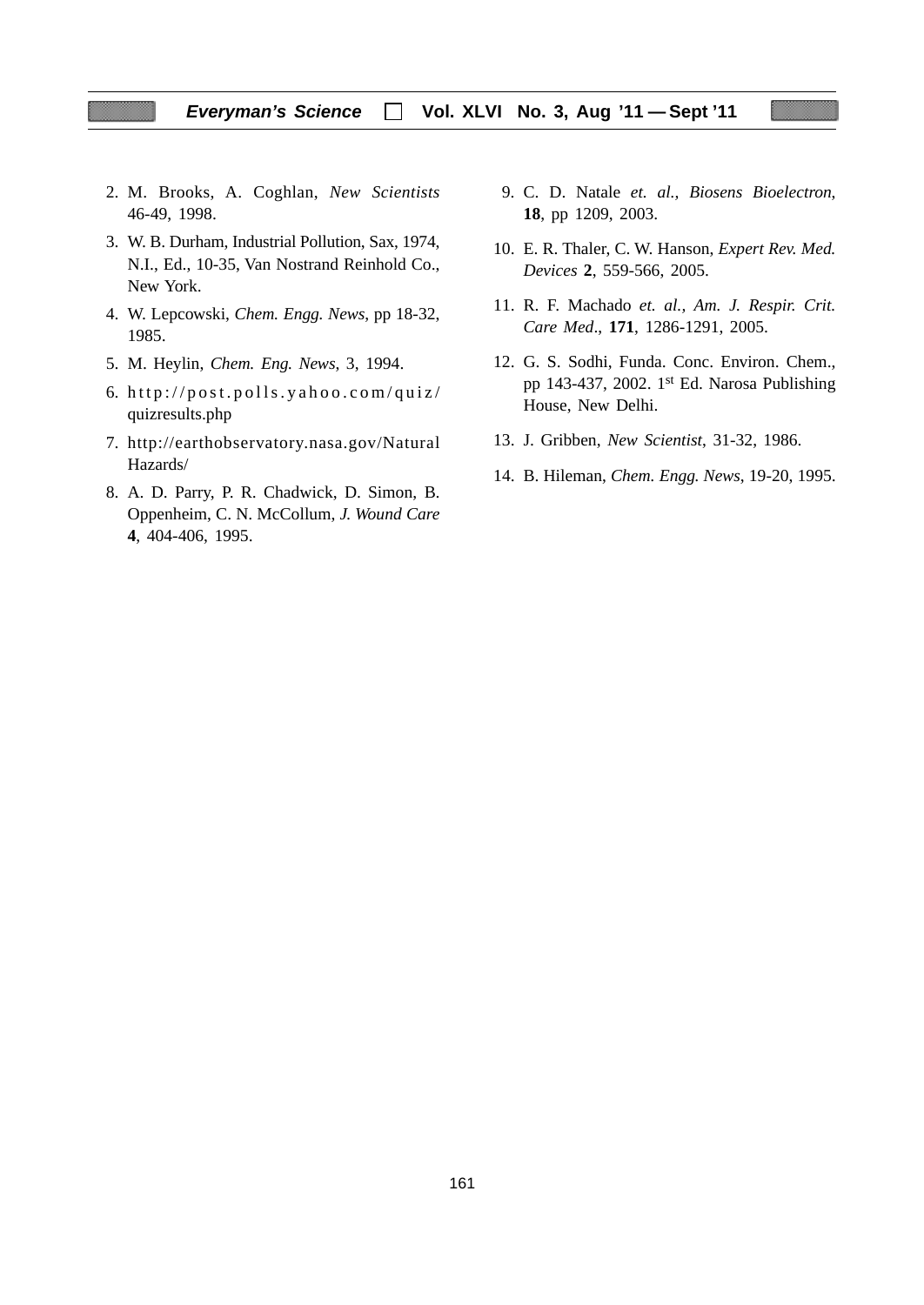# **LIPASE—AN IMPORTANT ENZYME FOR MANKIND**

Alok Kumar and Ved Pal Singh\*

**Fat and oil degrading enzymes, such as lipases are an important group of industrially and biotechnologically relevant enzymes. Lipases are widely distributed among animals, plants and microorganisms. In animals they constitute an essential component of their digestive system, whereas lipases of microbial origin have found immense commercial applications in various industries such as detergent, food, dairy, leather, chemical and pharmaceutical industry. The commercial requirements of lipases have been increasing day by day. To meet this challenge, there is a great urge to explore novel lipases of industrial uses and to have improved lipases through molecular approaches such as by exploring natural microbial communities by the metagenomic and metaproteomic approaches.**

#### **INTRODUCTION**

Lipase performs a crucial role in the digestion, transport and processing of dietary lipids (e.g. fats, oils, triglycerides) in humans. Lipases are water soluble enzymes and can be found in every living organism like animals, plants and microorganisms such as bacteria, fungi and even in some viruses also. Lipases of bacterial and fungal origin have found promising application in various industries such as food industry for emulsification, dairy industry for hydrolysis of milk fat, oleochemical industry for production of biodiesel, pharmaceutical industry for synthesis of drugs, detergent industry for lipid stain removal, pulp and paper industry for pitch control and contaminant control, leather industry for removal of subcutaneous fat, baking industry for dough stability and conditioning (in situ emulsifier), in chemical processing industry and in synthesis of surfactants and polymers for resolution of chiral alcohols and amides. Now-a-days, commercial use of lipase is a billion dollar business that comprises a wide variety of different applications. About 1000 tons of lipase is sold every year in the field of detergent industry only.1,2

#### **MICROBIAL LIPASES**

Plants, animals and microorganisms are the source of lipase. In general, microorganisms have the ability to withstand most environmental extremes such as high and low temperature and high salinity etc. Thus microbial enzymes such as microbial lipases are relatively more stable and are capable of catalyzing a variety of reactions. Lipases of microbial origin, mainly fungal and bacterial ones belong to most widely used class of enzymes in biotechnological applications and organic chemistry. Importantly, thermophilic bacteria and fungi, which grow under high temperature conditions produce thermostable or thermophilic lipases which are in great demand in diverse industrial applications, as many enzymatic processes in industries run at relatively higher temperatures. The special genomic and proteomic features such as overpresentation of purine bases in protein coding sequences, overpresentation of GC bases in structural RNAs, presence of higher tRNA diversity, enhanced usage of positively

Applied Microbiology and Biotechnology Laboratory Department of Botany, University of Delhi, Delhi–110007, India, Email:vpsingh\_biology@rediffmail.com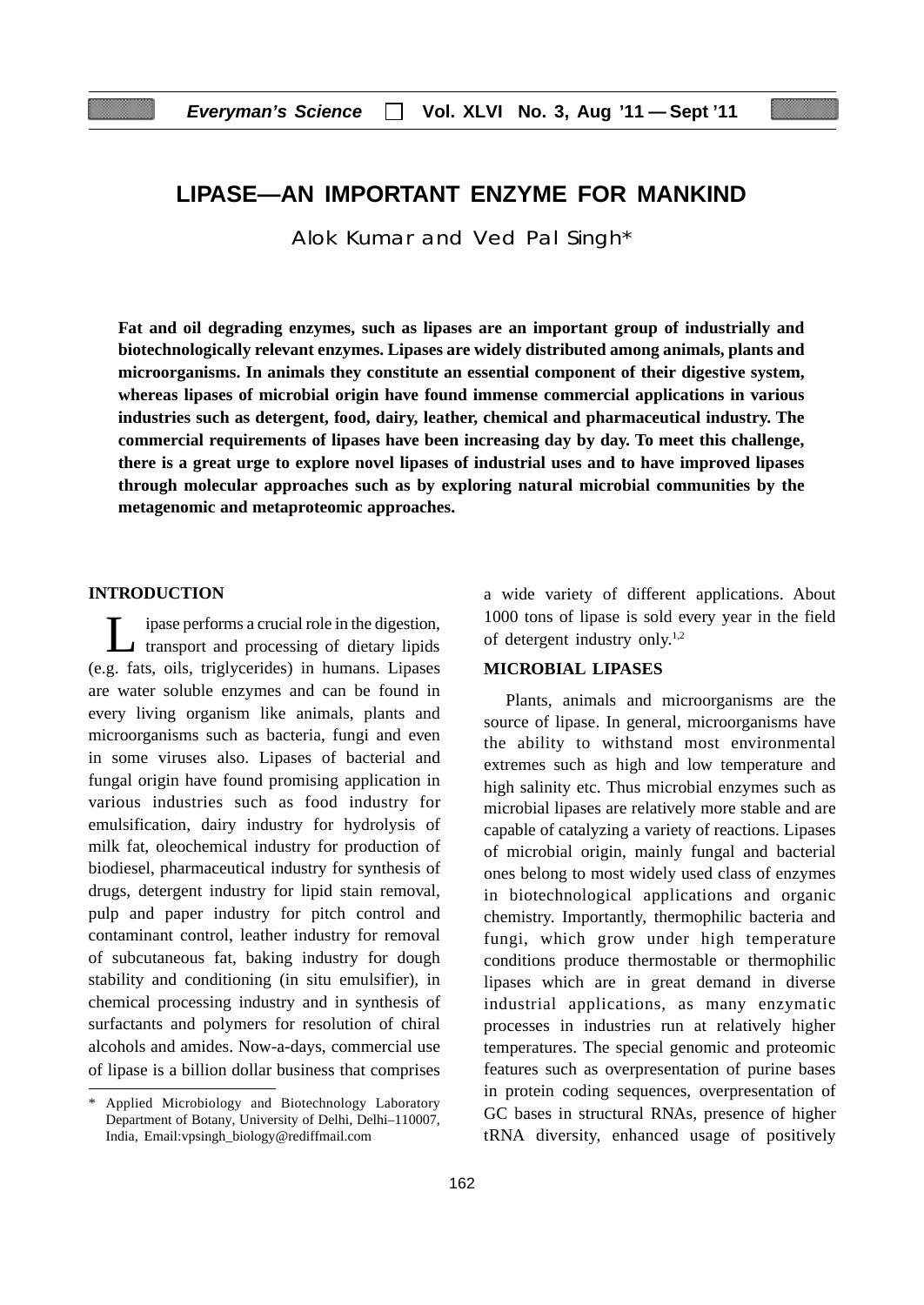charged and aromatic residues, decrease in polar uncharged residues in the encoded protein and presence of chaperons are responsible for their thermal stability.3,4 Thus thermophilic microbial lipases are potentially of great importance for diverse industrial and biotechnological applications, and thus contribute to multi billion dollar industries all over the world. Commercial bacterial lipases such as Lumafast and Lipomax have been utilized by detergent industry, while other commercial bacterial lipases, Combizyme 23P and Combizyme 61P have been utilized in waste treatment.

#### **PLANT LIPASES**

Research articles indicate that mostly, microbial and animal lipases are used in preference to plant lipases. Over the last ten years, the trend is leading towards the use of plant lipases. Crude lipase preparations are obtained by organic acid or buffer solution extractions from seedlings of oilseed bearing plants. The advantages of these extracts are their availability, their cost and their direct application as biocatalysts. Plants that bear oilseeds such as sunflower, mustard and rape seed store considerable amount of triglycerides that are processed by lipases. In dormant castor bean seeds, very high amount of a triglyceride hydrolase is found, which is probably one of the best known of all plant lipases.<sup>5</sup>

#### **ROLE OF LIPASE**

Lipase plays an important role<sup>1,6</sup> in:

- Break down of dietary fats in the human digestive system.
- Production of flavours in cheese. It also accelerates the ripening of cheese and lipolysis of butter, fats and cream.
- Determination of lipids for the clinical diagnosis and in food industry as biosensor is of great importance.
- Household detergents and soaps.
- Vegetable fermentation.
- Meat product curing.
- Fish processing.
- Industrial cleaning.
- Leather processing.
- Bioremediation such as olive oil from oil mills, degradation of polyster waste and removal of biofilm deposits from cooling water systems.
- Cosmetics and perfumeries.
- Paper making industry.
- Digestion for those with low lipase levels, as lipase enzymes are available in tablet or capsule form to aid the process.
- Synhesis of chirally important drugs and their intermediates.

#### **LIPASE AS FOOD SUPPLIMENT**

In human, lipase is the main enzyme of the pancreas and break down fat in the digestive system. Generally, human beings produce enough pancreatic lipase, but people suffering with crohn's disease (a disease causing inflammation of digestive system), cystic fibrosis (a genetic disorder that particularly affects the lungs and digestive system) and coeliac disease (an autoimmune disorder of the small intestine) may not have sufficient lipase for metabolic purpose and need it as supplement in their diet.<sup>7</sup> Manufacturers offer lipolytic enzymes in powder form free of other enzymes and sometimes for people with low lipase level. Lipase enzymes are available in capsule or tablet form such as Creon 5, Creon 10, Creon 20, Kutrase, Lipram-UL12, Lipram-UL20, Pencreaze, Pancrecarb MS-8, Pancrelipase, Plaretase 8000, Tri-pase 16, Ultrase, Ultrase MT 18, Viokase 8 and Viokase 16 to aid in digestion.

#### **LIPASE IN LEATHER INDUSTRY**

Hungarian Teljes patent describes that lipase treatment is useful for leather processing. Thus lipases are extensively used for leather processing in many parts of the world. In leather processing, wild animal skins were treated with lipase in the presence of deoxycholic acid as catalyst to remove lipids and noncollagenous proteins. Lipases specifically degrade fat and, therefore, do not damage the leather itself and impart more uniform color and a cleaner appearance to skin.<sup>1,3</sup>

#### **LIPASE CONTAINING DETERGENTS**

● Rapid-zyme, ultra clean zyme, ultrazyme 2, ultrazyme 3, ROSUN triple plus with ROS,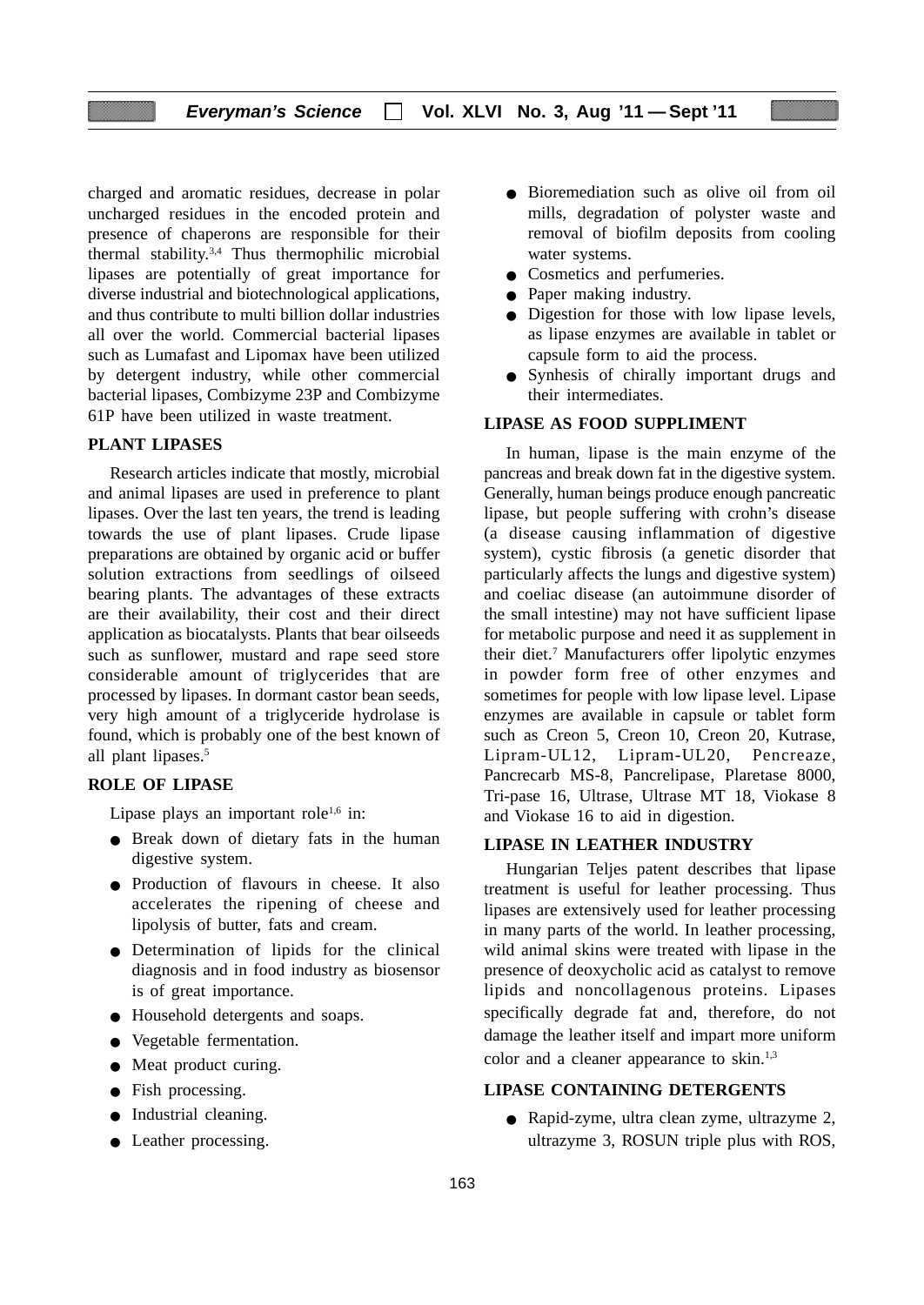multienzyme detergent CE are few enzymatic detergents containing lipase enzyme for their actions.3

- The use of microbial lipase and other microbial enzymes to increase general detergency of formulations have been described in a German patent to Henkel and Cie,  $G.m.b.H.<sup>1</sup>$
- The patent describes that the efficiency of a detergent product increases when lipase is added in sufficient concentration i.e. 5-500 units/g.
- Commercial lipase Lipase Toyo, type S has been found to be compatible for use in detergents.

#### **MANUFACTURERS OF COMMERCIAL MICROBIAL LIPASE**

The following companies / industries are authorized for the manufacture of commercial lipases of microbial origin:

Maps enzymes Ltd., EUCODIS Bioscience, Amano Pharmaceutical, Wallerstein, Nagase, Osaka saikin, Meito sangyo, Rohm and Haas, Tanabe seiyaku, Kenkyu-Sho K.K., Kaken chemical Co. A few commercial lipases known as Lipomax, Lipase-AP, Lipase-MAP, Combizyme 209P, Lipase-MY, Lipase-Saikin, Lumafast, Lipase-B, Lipase Toyo, Lipase QL, Lipoproein lipase, Lipase 3500, Lipase RH,Olipase are available in market for various biotechnological and chemical applications.<sup>1,8</sup>

#### **FUTURE PROSPECTS OF LIPASE INDUSTRY**

Lipases exhibit their activities over a wide temperature and pH range, substrate specificity, diverse substrate range, thus making them the biocatalyst of choice for present and future of enzyme industries. Their importance has been tremendously increasing day by day in several industries, such as, detergents, leather, food, dairy, chemicals, pharmaceuticals etc.<sup>2</sup> However, the commercial exploitation of lipases is still not sufficient to meet the present requirement, due to the economics of lipase industry. Thus, there is a great need to develop production and downstream processing systems, which should be cost-effective and time saving. In the light of the facts mentioned above, trend has shifted towards exploration of novel lipases and improving the properties of existing lipases through molecular approaches such as directed evolution and exploring natural microbial communities by the metagenomic and metaproteomic approaches.

#### **CONCLUSION**

Lipase plays a crucial role in the metabolism of lipids in humans. In the industrial sector the use of lipase covers a very broad area. It is used in food, dairy, agrochemical, oleochemical, cosmetics, pharmaceuticals, detergent, leather industry, chemical processing, synthesis of surfactants and polymer, vegetable fermentation, meat product curing. Thus, lipase is truly a versatile enzyme as aside from helping the body, it can produce different kinds of products of industrial interests. But as day to day industrial requirements of lipases have been increasing, there is a great urge to explore new microorganisms for their production and industrial applications.

#### **REFERENCES**

- **1.** E. W. Seitz, *J. Am. Oil Chem. Soc*., **51**, 12- 16, 1974.
- **2.** A. Singh and V. P. Singh, *The Botanica*, **56**, 19-30, 2006.
- **3.** D. Sharma, B. Sharma and A. K. Shukla, *Biotechnology*, **10**(1), 23-40, 2011.
- **4.** A. Kumar and V. P. Singh, *J. Plant Dev. Sci*., **3**(1&2), 19-29, 2011.
- **5.** B. Sadurska and E. Skalska- Hilgier, Postepy *Hig. Med. Dosw*., **55**(4), 541-63, 2001.
- **6.** R. Gupta, N. Gupta and P. Rathi, *Appl. Microbiol. Biotechnol*., **64**, 763-781, 2004.
- **7.** M. A. Taipa, M. R. Aires-Barros and J. M. S. Cabral, *J. Biotechnol*., **26**, 111-142, 1992.
- **8.** K. G. Mukerji, V. P. Singh, and K. L. Garg, In: Frontiers in Applied Microbiology, 1989 (eds), 61-84, Rastogi & Co, Meerut.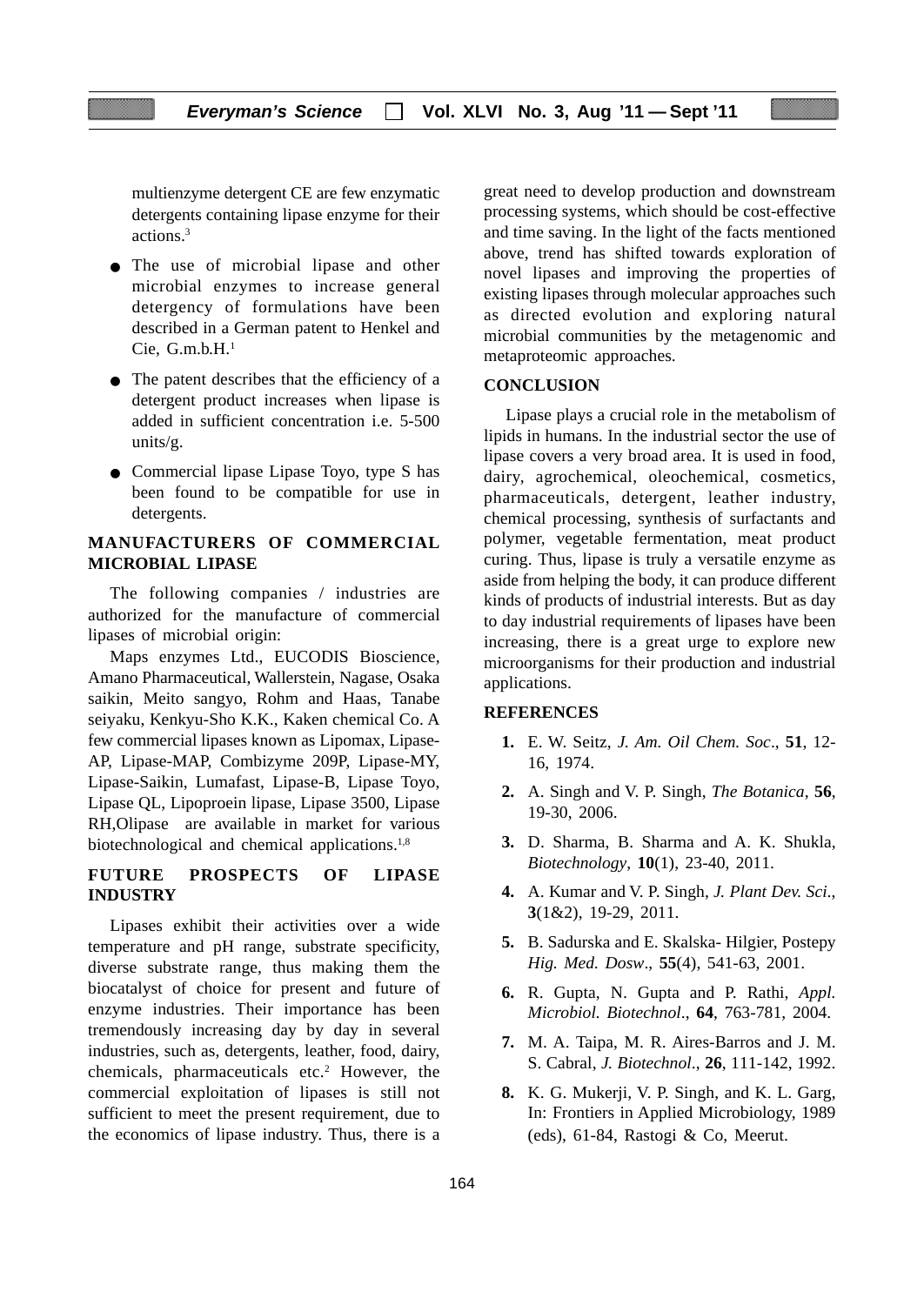# **IMPACT OF INVASIVE ALIEN SPECIES ON ECOSYSTEM** P. Dey

**The article deals with a serious problem of invasive alien species vis-a-vis environmental and economic concern related to such species. Mechanism of invasion and procedure to manage the spread has been recommended. Besides, future safeguard plans and research needs have also been suggested.**

#### **INTRODUCTION**

I nternational Union for Conservation of Nature and Natural Resources (IUCN) defines Invasive Alien Species as an alien species which becomes established in natural or seminatural ecosystems or habitat, an agent of change, and threatens native biological diversity. These invasive species are widely distributed in all kinds of ecosystems throughout the world, and include all categories of living organisms. They are nonnatives and either deliberately or accidentally introduced in new habitat causing dramatic environmental changes that lead to major decline in native population. They have the capacity to alter hydrology, nutrient mining, and can alter gene pool through hybridization. Invasive species are good at exploiting bare soil and empty niches. Being non-natives they infest natural ecosystems, including forest, rangelands, and pastures and dreaded ones can transform diverse and productive ecosystem into sterile land. As per Convention of Biological Diversity estimate of 2006, invasive alien species have contributed to nearly 40% of all animal extinctions since 17th century for which the cause is known. The global economic loss by invasive alien species including cost of control has been estimated at about 63,00,000 crore rupees per year. One way to avoid invasive species is to

choose the ones that are native to the area. Natives often are adapted to a specific environmental niche, and have natural controls that keep them in balance. Invasive species, on the other hand, are tolerant against environmental extremes and possess greater flexibility for survival in wide range of conditions with high water, light and nutrient use efficiencies. Some of the invasive species also exhibit fire resistance besides better competitive ability and allelopathy.

#### **INVASION RAISON D'ETRE**

Land disturbance particularly by grazing, mining, urban development etc. which causes removal of vegetation and disturbs soil generally promote invasive alien species. Absence of predators and parasites in new found habitat that otherwise kept invasive alien species under control in native habitat also help in advancing invasive alien species. Land development such as fragmentation, corridors through undisturbed vegetation help enabling the spread of invasive species. Global change such as elevated  $CO<sub>2</sub>$  level due to greenhouse effect, climate change also promotes invasive alien species. The present era of globalisation and open market economy has accelerated the influx of invasive alien species. Many of these invasive species have caused catastrophic ecological impacts1,2. Any invasion undergoes three distinct phases of arrival in new habitat, establishment followed by rapid spread in new found habitat<sup>3 $*$ 4</sup>. Each of these three

Central Soil Salinity Research Institute, Karnal-132001 pradipdey@yahoo.com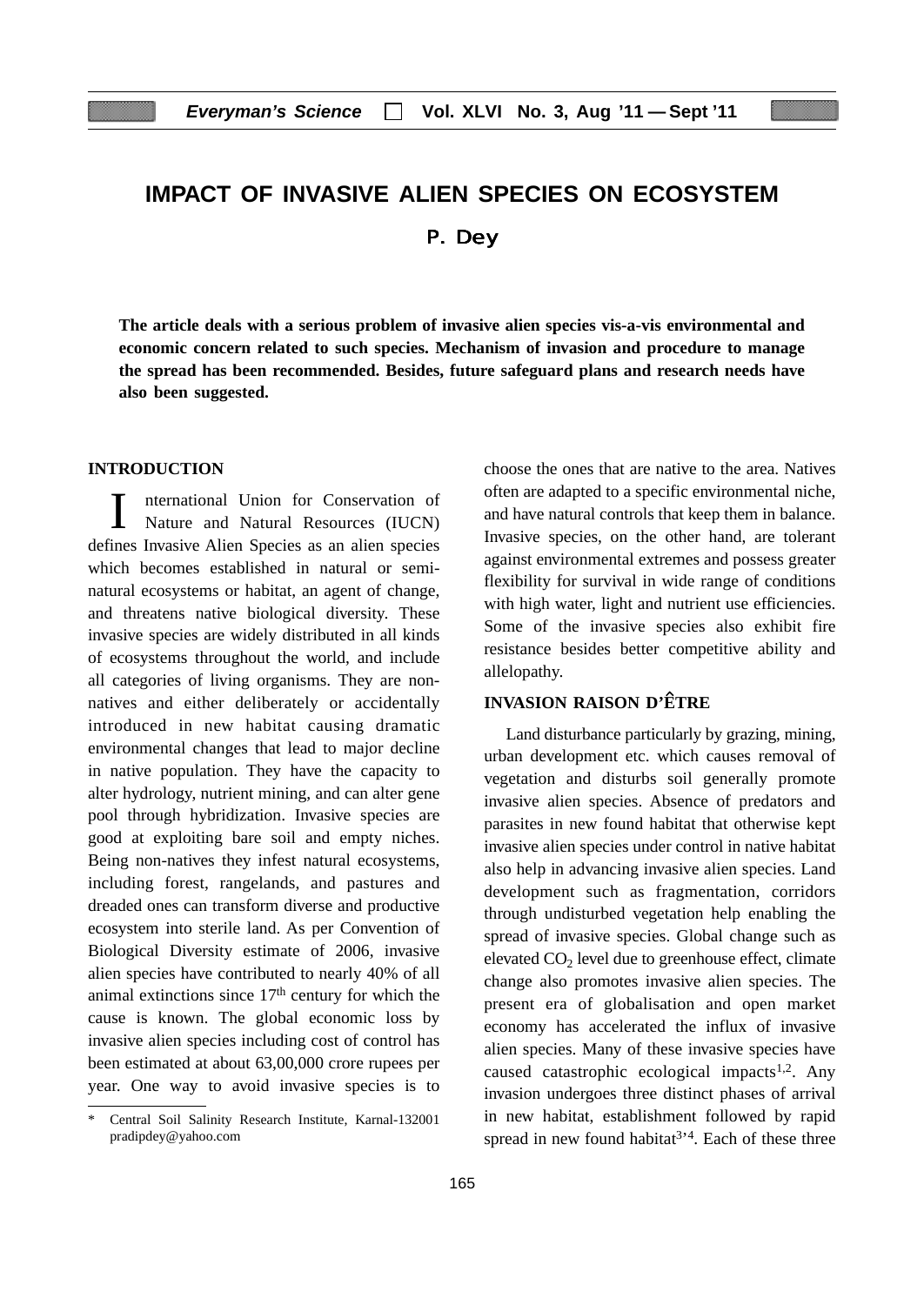phases of invasions can be managed by three different approaches of quarantine, eradication and containment<sup>1</sup>. Invasive alien species exacerbate poverty and threaten development through their impact on agriculture, forestry, natural systems and fisheries which form the basis for livelihood in developing countries. This damage is aggravated by climate change, habitat loss and human-induced disturbances.

## **GLOBAL ACTION PLAN AGAINST INVASIVE ALIEN SPECIES**

In 1996, concern that invasive species might be one of the most significant "negative externalities" of globalization brought 78 countries and numerous international and intergovernmental organizations together at the "Trondheim Conference." This meeting, sponsored by Norway and the United Nations, was the first global effort to assess the impact of invasive species on the environment. Participants concluded that :

- The impact of invasive species is "immense, insidious, increasing, and irreversible." In other words, every country has been impacted by invasive species, the patterns and trends follow that of globalization, and as long as we engage in international trade, travel, and transport we'll need to manage this problem ;
- Aside from climate change, invasive species are the most significant threat to the environment worldwide. Developing countries will be severely impacted, particularly Small Island Developing States (SIDS); and
- A global plan and strategy is urgently needed to address the problem.

In 1997, three international organisations came together with a commitment to share their expertise and other resources in order to address the scientific and technical aspects of the problems identified in Trondheim. The World Conservation Union (IUCN), CAB International (CABI), and the Scientific Committee on Problems of the Environment (SCOPE) formed the Global Invasive Species Programme (GISP). GISP is a coalition of scientific and technical experts.

#### **INVASIVE SPECIES INTRODUCED IN INDIA**

Invasive alien species of plants/animals/ microorganisms are as equally ancient as human civilization, and are ongoing chronologically indistinguishable by man. However, biological invasions have lately become one of the major global issues of concern since June 1992 soon after the UNCED's Earth Summit held in Rio de Janeiro, Brazil. It was estimated that about 40% of the species in the Indian flora are alien, of which 25% are invasive in nature. *Parthenium hysterophorus*, first report in 1951 from Maharashtra was introduced from Tropical America and presently has stretched throughout the length and breadth of India. *Lantana camara* introduced in 1809-10 from Tropical and subtropical America has reached in submontane regions of the outer Himalaya to southernmost part of India. *Eichornia crassipes* was introduced in 1914-16 from Brazil has extended large area of water bodies of India. *Mikania micrantha* is rather neotropical origin but has extended natural forests, plantations, agricultural systems in northeast and southwest India. Other invasive species of India include *Ageratum conizoides*, *Cytisus scoparius*, *Eupatorium adenophorum*, *Eupatorium odoratum*, *Parthenium hysterophorus*. Eutrophication of water bodies by water hyacinth is a major invasive species of aquatic system. Carrot grass is another major invasive species causing economic loss to many agricultural crops. *Chromolaena* is a invasive climber for North-East Himalaya and Western Ghat region. In the fishery sector, Africian catfish, big head carp, tilapia etc. are invasive species which were introduced either deliberately or accidentially but all found to pose great threat to the native fishes. Invasive insect like coffee berry borer also caused major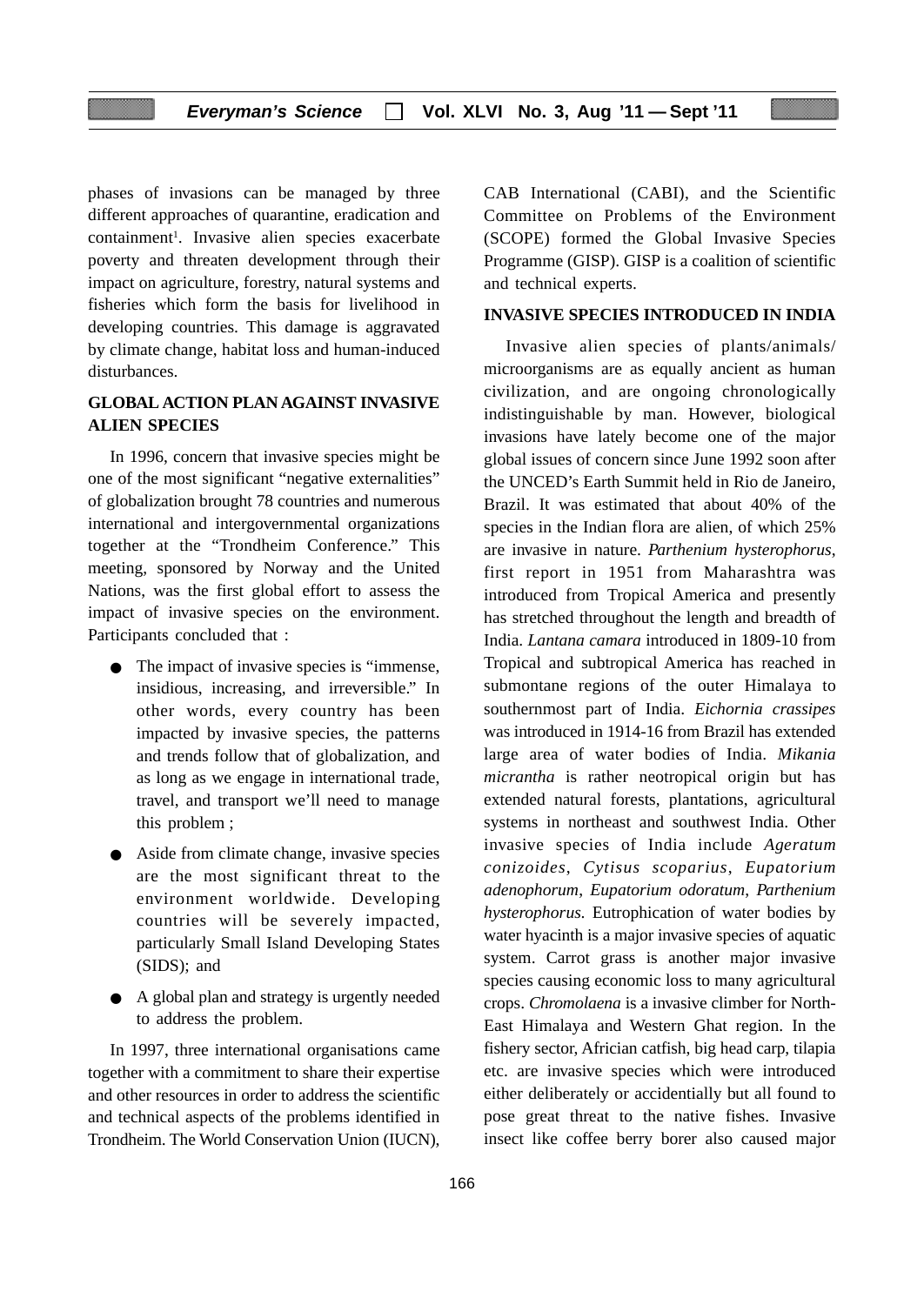economic damage. Microbial invasive species causing major economic damage include banana bunchy top virus, turnip stripe virus, potato wart (a fungal disease caused by *Synchytrium endobioticum*) and golden nematode (*Globodera rostochiensis*).

|          |  |  | Invasive alien species and their distribution |
|----------|--|--|-----------------------------------------------|
| in India |  |  |                                               |

| Name of the<br>species                                                     | Native of/<br><b>Introduced from</b>  | <b>Distribution</b>                                                                                                             |
|----------------------------------------------------------------------------|---------------------------------------|---------------------------------------------------------------------------------------------------------------------------------|
| Acanthospermum<br>hispidum DC.                                             | South America                         | Moist places along river<br>beds of Andhra Pradesh and<br>Himachal Pradesh.                                                     |
| Aeschyomene<br><i>Americana L</i> inn.                                     | <b>Tropical America</b>               | Paddy fields of Bihar.                                                                                                          |
| Ageratum<br>conyzoides Linn.                                               | South America                         | Forest margins, road sides<br>and waste fields throughout<br>the country.                                                       |
| Ageratum<br>houstonianum<br>Mill.                                          | Mexico                                | Waste fields of Tamil Nadu,<br>Assam, Nilgiri and Puney<br>hills, Sokkim, Dehradun,<br>Madhya Pradesh and West<br>Bengal.       |
| Alternanthera<br>polygonoides<br>$(Linn.)$ HB & K<br>Ex Roem and<br>Schult | Tropical and sub-<br>tropical America | Upper<br>Gangetic plains,<br>West Bengal, Tamil Nadu.                                                                           |
| Alternanthera<br><i>pungens</i> Kunth.                                     | Tropical America                      | Common in road sides, rail-<br>way tracks of Coimbatore,<br>Bengaluru,<br>Chennai,<br>Mumbai, Andhra Pradesh,<br>Orissa, Delhi. |
| Argemone<br>ochroleuca Sweet                                               | Mexico                                | Common in road sides and<br>waste fields of Madhya<br>Pradesh and Delhi.                                                        |
| Bacopa<br>procumbens<br>(Mill.) Greema                                     | <b>Tropical America</b>               | Frequent in grassland and<br>gardens of Assam, Bihar,<br>Madhya Pradesh and West<br>Bengal.                                     |
| Chenopodium<br>ambrosiodies<br>Linn.                                       | <b>Tropical America</b>               | Moist places of Delhi and<br>Karnataka.                                                                                         |
| Cleome burmanni<br>Wt. & Arn.                                              | <b>West Africa</b>                    | Moist and shady places.                                                                                                         |
| Croton<br>bonplandianum<br>Baill.                                          | South America                         | Common in road sides and<br>waste fields of Assam,<br>Delhi, Madhya Pradesh,<br>Orissa, Punjab and Tamil<br>Nadu.               |
| Eichhornia<br>crassipes Solms.                                             | <b>Brazil</b>                         | ditches of<br>Ponds<br>and<br>Andhra Pradesh, Assam,<br>Madhya<br>Pradesh,<br>Karnataka, Kerala, Tamil<br>Nadu and West Bengal. |

| Name of the                                                              | Native of/                          | <b>Distribution</b>                                                                                        |
|--------------------------------------------------------------------------|-------------------------------------|------------------------------------------------------------------------------------------------------------|
| species                                                                  | <b>Introduced from</b>              |                                                                                                            |
| Ergeron<br>bonariensis Linn.                                             | South America                       | Open moist soils of Delhi<br>and Madhya Pradesh.                                                           |
| Euphorbia<br>geniculata Orteg.                                           | <b>Tropical America</b>             | Open moist soil of Delhi<br>and Madhya Pradesh.                                                            |
| Gomphrena<br>celosioides Mart.                                           | South America                       | Common in grassland of<br>Karnataka, Madhya Pradesh<br>and Maharasthra.                                    |
| Ipomoea fistulosa<br>Mart. Ex Choisy.                                    | South America                       | Common in many habitats<br>of Madhya Pradesh and<br>Rajasthan.                                             |
| Jatropha<br>gossypifolia Linn.                                           | <b>Brazil</b>                       | Common as undergrowth of<br>forest and along road sides<br>of many places.                                 |
| alba<br>Lippia<br>(Mill.)<br>N.E.<br><b>Brown Ex Britton</b><br>& Wilson | Tropical America<br>and West Indies | ditches<br>Lakes<br>of<br>and<br>Andhra<br>Andamans,<br>Pradesh, Assam, Bihar,<br>Orissa and West Bengal.  |
| Martynia annua<br>Linn.                                                  | Mexico                              | Common in waste lands and<br>along road sides of Andhra<br>Pradesh, Bihar and Madhya<br>Pradesh.           |
| Nicotiana<br>plumbaginifolia<br>Viv.                                     | Mexico and West<br>Indies           | Common in Assam, Delhi<br>and Punjab.                                                                      |
| Opuntia elatior<br>Mill.                                                 | <b>Tropical America</b>             | Dry places of Andhra<br>Pradesh and Delhi.                                                                 |
| Oxalis corymbosa<br>DC.                                                  | South America                       | Garden of Assam, Delhi and<br>Pulney Hills of Tamil Nadu.                                                  |
| Oxalis pes-carpae<br>Linn.                                               | Good<br>Cape<br>of<br>Hope          | Common in road sides of<br>Niligiri and Pulney Hills.                                                      |
| Parthenium<br>hysterophorus<br>Linn.                                     | <b>Tropical America</b>             | Common in road sides<br>throughout the country.                                                            |
| Peperomia<br>pellucoda (Linn.)<br>HB & K                                 | <b>Tropical America</b>             | Common in crevices of wall<br>under shade and moist con-<br>dition throughout the coun-<br>try.            |
| Rauvolfia<br>tetraphylla Linn.                                           | West Indies                         | Common in river banks of<br>Andhra Pradesh, Bihar and<br>Uttar Pradesh.                                    |
| Ricchardia scabra   Tropical America<br>Linn.                            |                                     | Andhra<br>Common<br>in<br>Pradesh, Assam, Bihar,<br>Karnataka, Rajasthan and<br>Uttar Pradesh.             |
| Ruellia tuberose<br>Linn.                                                | <b>Brazil</b>                       | Common in open places<br>throughout the country.                                                           |
| Salanum viarum<br>Dunal.                                                 | <b>Brazil</b>                       | Common in road sides and<br>river banks of Assam, Bihar,<br>Orissa, Sikkim, Tamil Nadu<br>and West Bengal. |
| Solvia<br>anthemifolia<br>(Juss.) R. Br. Ex<br>Lessony                   | America                             | Recently introduced and<br>found in damp places of<br>Uttar Pradesh.                                       |
| Tithonia<br>diversifolia<br>(Hemsl.) A. Gray.                            | Mexico and Central<br>America       | Common in waste lands of<br>Uttarakhand (Dehradun)<br>and West Bengal.                                     |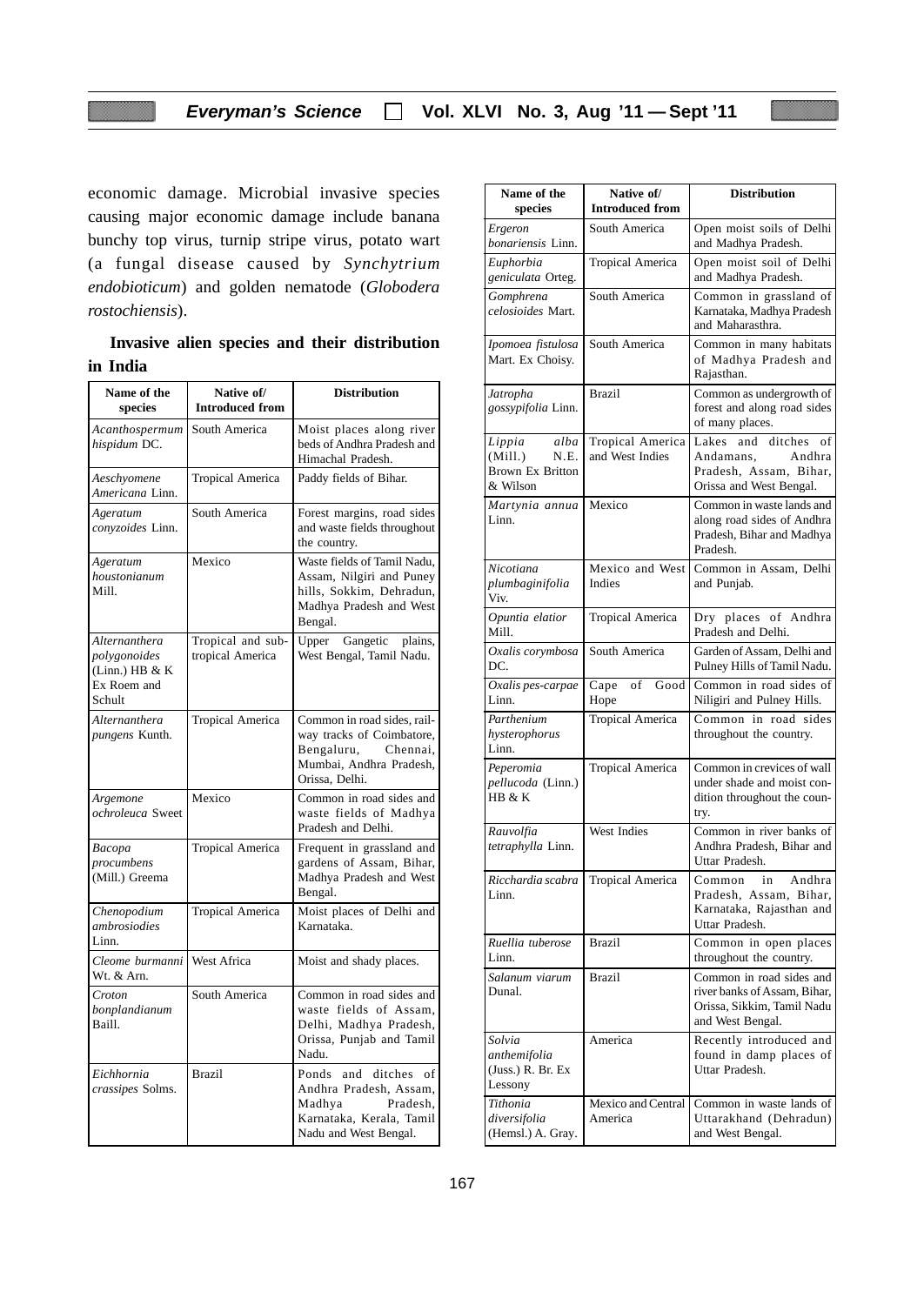| Name of the<br>species                       | Native of/<br><b>Introduced from</b> | <b>Distribution</b>                                                   |
|----------------------------------------------|--------------------------------------|-----------------------------------------------------------------------|
| Tithonia<br>rotundifolia<br>(Mill.) Blake    | Mexico                               | Common in road sides of<br>Uttarakhand and West Ben-<br>gal.          |
| Tridax<br><i>procumbens</i> Linn.            | Mexico                               | Common in gravelly grass-<br>land of Assam, Bihar and<br>West Bengal. |
| Volvulopsis<br>nummularis<br>(Linn.) Roberty | West Indies                          | Common in grassland of<br>Madhya Pradesh, Orissa and<br>West Bengal.  |

## **IMPACTS OF INVASIVE SPECIES ON BIODIVERSITY**

Invasive alien species including plants, animal and microorganisms are distributed in all types of ecosystems throughout the globe and have affected native biota all ecosystems. The influences include change in function of ecosystems by changing fire regime, nutrient cycling and hydrology. The Convention on Biological Diversity and its 191 Parties recognize the urgent need to address the impact of invasive alien species. Article 8(h) of the Convention on Biological Diversity states that, "Each contracting Party shall, as far as possible and as appropriate, prevent the introduction of control or eradicate those alien species which threaten ecosystems, habitats or species". As per the Decision V123, the Convention on Biological Diversity has adopted guidelines on prevention, introduction and mitigation of impacts of invasive alien species that threaten ecosystems, habitats or species, which can be accessed on the Convention on Biological Diversity website.

Land clearing and human habitation put considerable pressure on native species. Such disturbance of habitat is prone to invasion by alien species and cause adverse effect on ecosystem. Multiple successive introductions of non-native species can have interactive effect and pave the way for earlier introduced invasive species to flourish. Possibility of genetic pollution through uncontrolled hybridization and introgression and resulting extinction of rare species has also not been ruled out. The following impacts of invasive alien species may be encountered :

- Loss of biodiversity due to capture of habitat by Invasive Alien Species
- Extinction of native animal species by predation
- Loss of biodiversity due to increased fire incidence following exotic grass invasion
- Reduced abundance of threatened and endangered species

#### **IMPACTS OF INVASIVE SPECIES ON SOIL AND WATER RESOURCES**

An introduced species might become invasive if it can out-compete native species for resources such as nutrient, light, physical space, and water. Ecosystems in which all available resources are being used to their fullest capacity by native species can be modelled as zero-sum systems, where any gain for the invader is a loss for the native species. However, such unilateral competitive superiority and extinction of native species with increased populations of the invader is not the rule. In fact, invasive species often coexist with native species for an extended time, and gradually the superior competitive ability of invasive species become apparent as its population grows larger and denser and it adapts to its new location.

An invasive species might be able to use resources previously unavailable to the native species, such as water from deeper soil layer may be accessed by a long tap root system, or the ability to thrive on a previously uninhabitated poorly fertile soil. For example, *Aegilops triuncialis* (barbed goatgrass) was introduced to California on serpentine soils with low water retention, low nutrient level, a high Mg/Ca ratio, and possible heavy metal toxicity. Plant population on such soil usually remained at a very low density except barbed goatgrass which proliferate profusely and suppressed the growth of other native species. Every species has a role to play in its native ecosystem which is known as niches. Some invading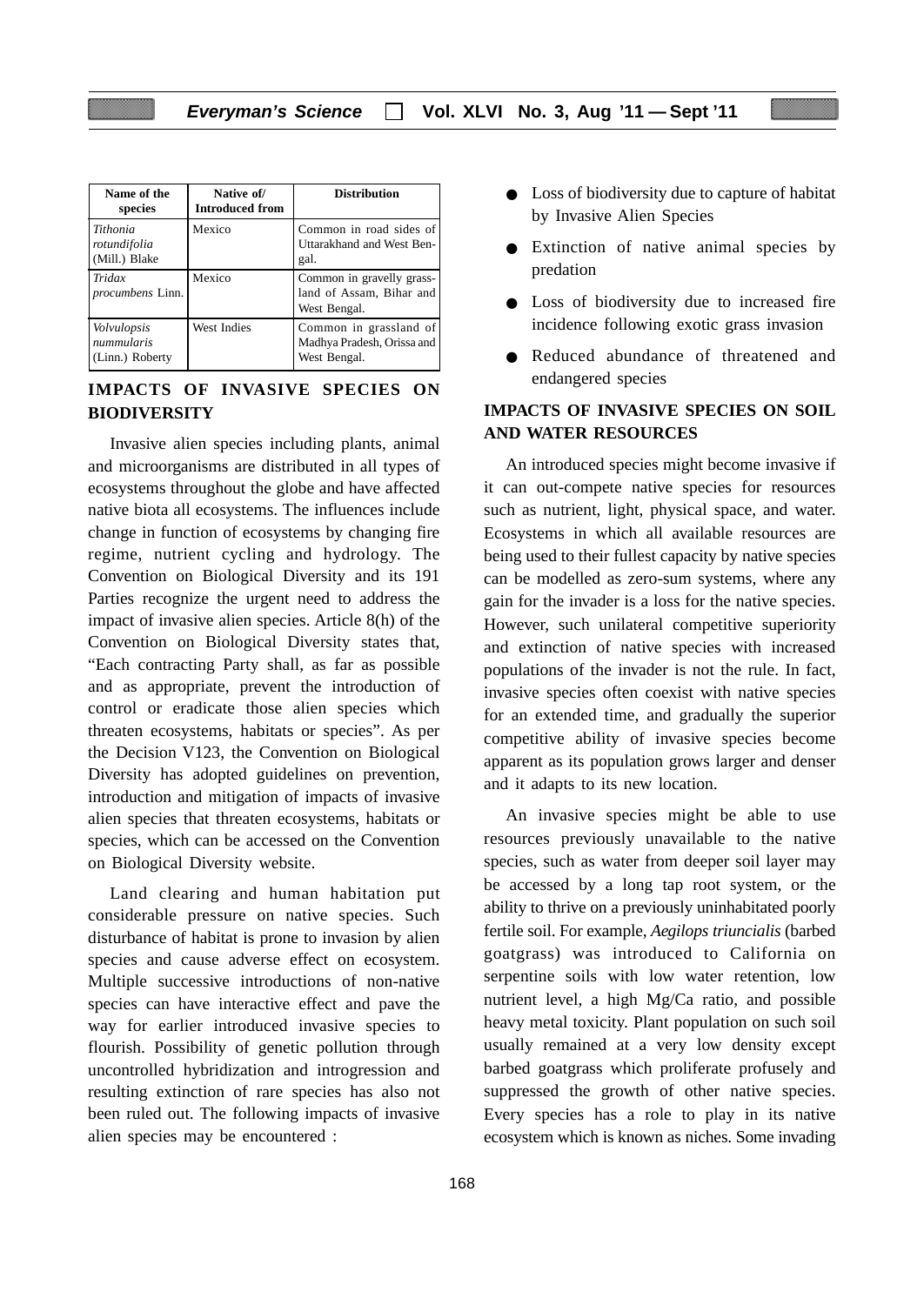species are able to fill niches that are not utilized by native species. Also the invading species have the ability to create niches that were actually absent. *Lantana camara* has potential to compete for scarce nutrients and has the ability to uptake nutrient from extremely impoverished soil. It can also thrive on a very low moisture status. The impacts of invasive alien species on soil and water are :

- Increased soil erosion
- Increased incidence of flooding in some situation
- Increased water use, reduction in water table
- Changes in soil chemistry, e.g., salt accumulation
- Changes in soil microorganisms, e.g., reduced mycorrhizal association with mustards
- Loss in productivity

#### **IMPACTS OF INVASIVE SPECIES ON ENVIRONMENT**

Some environmental issues are well documented and flagged as the impacts of alien invasive species. The movement of people, commodities and their conveyances through international trade has augmented the danger of transmit of these unwanted organisms. Although many non-native species has been proved to provide great benefits to society, many others after establishment cause significant and often irreparable damage to the native ecosystems beside negative economic consequences in the new found habitat. Invasive species can also cause dramatic ecological changes due to landscape transformations that reduce the adaptability and competitiveness of more desired native species. Such transformation can be caused by the disproportionate use of resources by invasive species like increased ability to capture light, use water, uptake nutrients.

There are abundant rationales for accepting the logic that climate change will favour invasive alien species because they can adopt extreme adverse climatic conditions. Invasive species, being generalists in nature, have greater competitive advantage when species shift ranges and habitat composition changes in response to climate change. The alien saprophytic fungi are ecologically more favoured with climate change and global warming phenomenon and will dominate over the native microbial community due to their tolerance power to higher temperature. Different alien plant pathogen which cause tremendous economic damage to field, plantation and horticultural crops introduced in India at different time<sup>5</sup> are given below :

| Pathogen                                                   | <b>Disease</b>                       | <b>Introduced</b><br>from | Year |
|------------------------------------------------------------|--------------------------------------|---------------------------|------|
| Hemileia vastatrix<br>Berkely and<br><b>Broome</b>         | Leaf rust of coffee                  | Sri Lanka                 | 1879 |
| Phytophthora<br>infestans<br>(Montagne) Bary               | Leaf<br>blight<br>of<br>potato       | UK                        | 1883 |
| Urocystis tritici<br>Körnicke                              | Flag smut of wheat                   | Australia                 | 1906 |
| Erysiphe<br>cichoracearum<br>DC.                           | Powdery mildew of<br>cucurbits       | Sri Lanka                 | 1910 |
| Plasmopara<br>viticola (Berk. &<br>M.A. Curtis) de<br>Bary | Downey mildew of<br>grapes           | Europe                    | 1910 |
| Sclerospora<br>philippinensis                              | Downey mildew of<br>maize            | Java                      | 1912 |
| Pyricularia<br>oryzae Cavara                               | <b>Rice Blast</b>                    | South East Asia           | 1918 |
| <b>Xanthomonas</b><br>campestris pv.<br>campestris         | Blac rot of cruci-<br>fers           | Java                      | 1929 |
| Oidium heveae                                              | Powdery mildew of<br>rubber          | Malaya                    | 1938 |
| Phytophthora<br>nicotianae Breda<br>de Haan                | Black shank<br>of<br>tobacco         | Holland                   | 1938 |
| Banana bunchy<br>top virus (BBTV)                          | Bunchy<br>top<br>of<br>banana        | Sri Lanka                 | 1940 |
| Synchytrium<br>endobioticum<br>(Schilb.) Perc.             | Wart of potato                       | Netherlands               | 1953 |
| Urocystis cepulae<br>(Forst) Liro                          | Onion smut                           | Europe                    | 1958 |
| Xanthomonas<br>campestris pv.<br>oryzae                    | Bacterial<br>leaf<br>blight of paddy | Philippines               | 1959 |
| Globodera<br>rostochiensis<br>(Wollenweber)                | Golden nematode<br>of potato         | Europe                    | 1961 |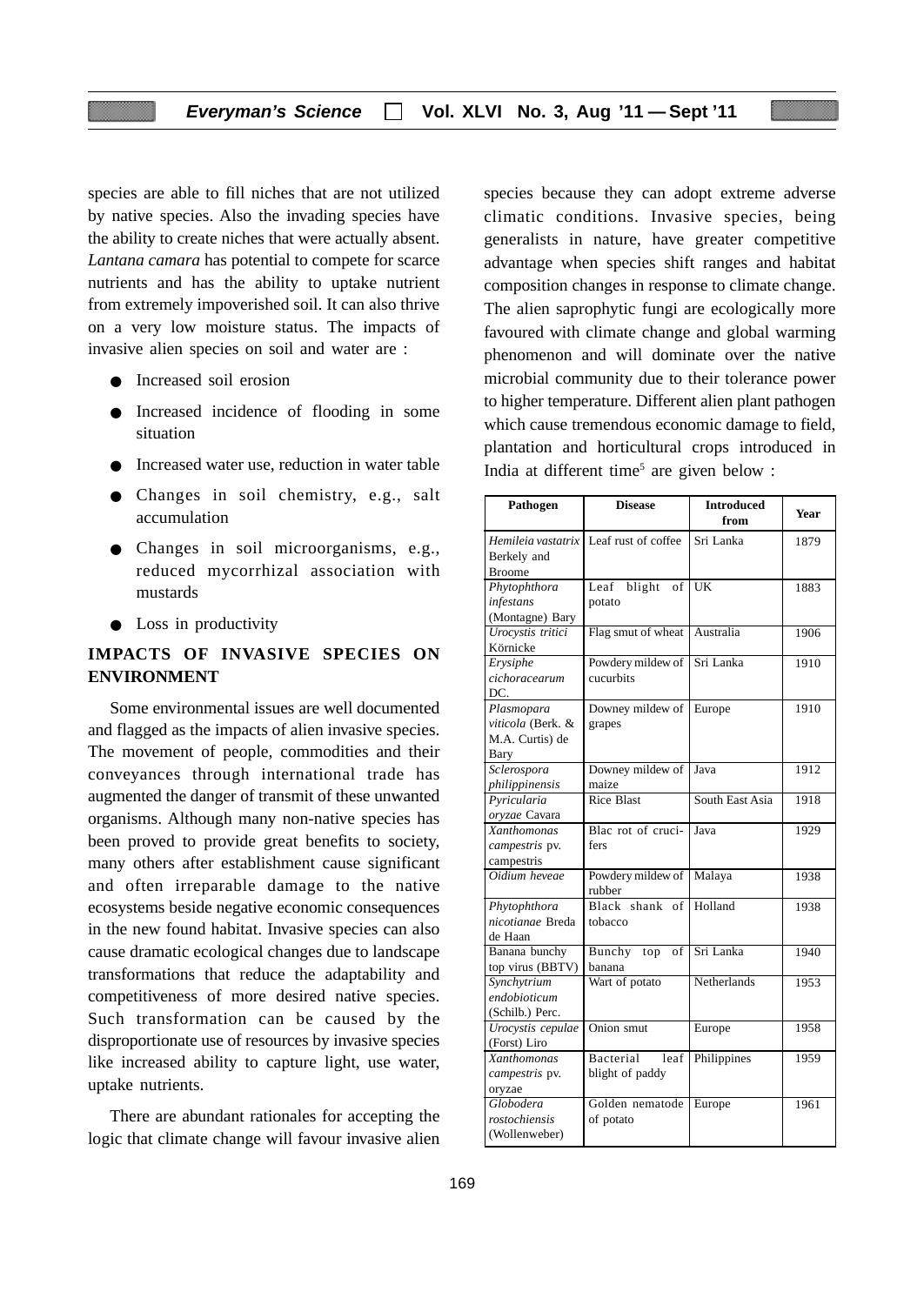#### **MECHANISM OF INVASIVENESS**

Invasive species including micro-organisms, plants and animals act as key threat to the functioning of agro-ecosystem although the mechanism is not fully understood. One main reason is that exotic species are too abundant and dominant even in poorly fertile soil and disruptive to the other native species reducing their variability. Majority of the studies have focused on invasive plants and animals, although few have considered the effects of invasive microbes, or interactions of invasive plant and animal species with microbial communities.

Invasive plants, animals and soil microorganisms have profound effects on the abundance of native species, their diversity and ecosystem functioning. Invasive micro-organisms of decomposer group most likely have little impact, because of limited specificity and great functional redundancy<sup>6</sup>. However, invasive plants and animals can have major effects on microbial decomposition in soil. Another study, however, shown that aggressive invasion of a nutrient-demanding, rapidly decomposable, and invasive plant exert large impacts on soil microbial decomposers<sup>7</sup>.



The study of microbial ecology and biological invasion has shown that some plant species accumulate pathogens quickly and maintain low densities as a result of the accumulation of speciesspecific pathogens, whereas others accumulate species-specific pathogens more slowly and do not experience negative feedback until plant densities reach high levels<sup>8</sup> indicating differential abilities of plants have to influence their abundance by changing the structure of their soil communities, and that this is an important regulator of plant community structure. Another study on *Lantana camera* revealed that it produce secondary compounds toxic to ungulates and also to suppress regeneration of native species<sup>9</sup>.

#### **MODUS OPERANDI TO PREVENT GROWTH OF INVASIVE SPECIES**

*Avoid using known invasive species :* This is first and foremost principal of avoiding invasive species. For this, a list of invasive species may be widely circulated through media for awareness of general public.

*Minimising landscape disturbance :* Invasive species thrive well on bare soil and disturbed ground where the native plant/animal/microbial community has been displaced. Protection of healthy native species is the key to control invasive species.

*Judicious use of inputs :* Many studies have shown that high nitrogen levels provide an advantage to invasive species that are better adapted to using plentiful nutrients for rapid growth and establishment as compared to native species. Soil test based nutrient application in conjunction with manure is important; slow release of nutrient from manures favours native species.

*Regular monitoring of land use plan :* All land use plans need to be monitored regularly and invasive species need to be checked for their removal. Scouting at regular interval helps in preventing spread of invasive species. Particularly, seeding need to be checked either by uprooting or by adopting other measures like spot application of herbicide, if necessary. Removal of invasive species when the population is low helps native species to occupy the empty niche.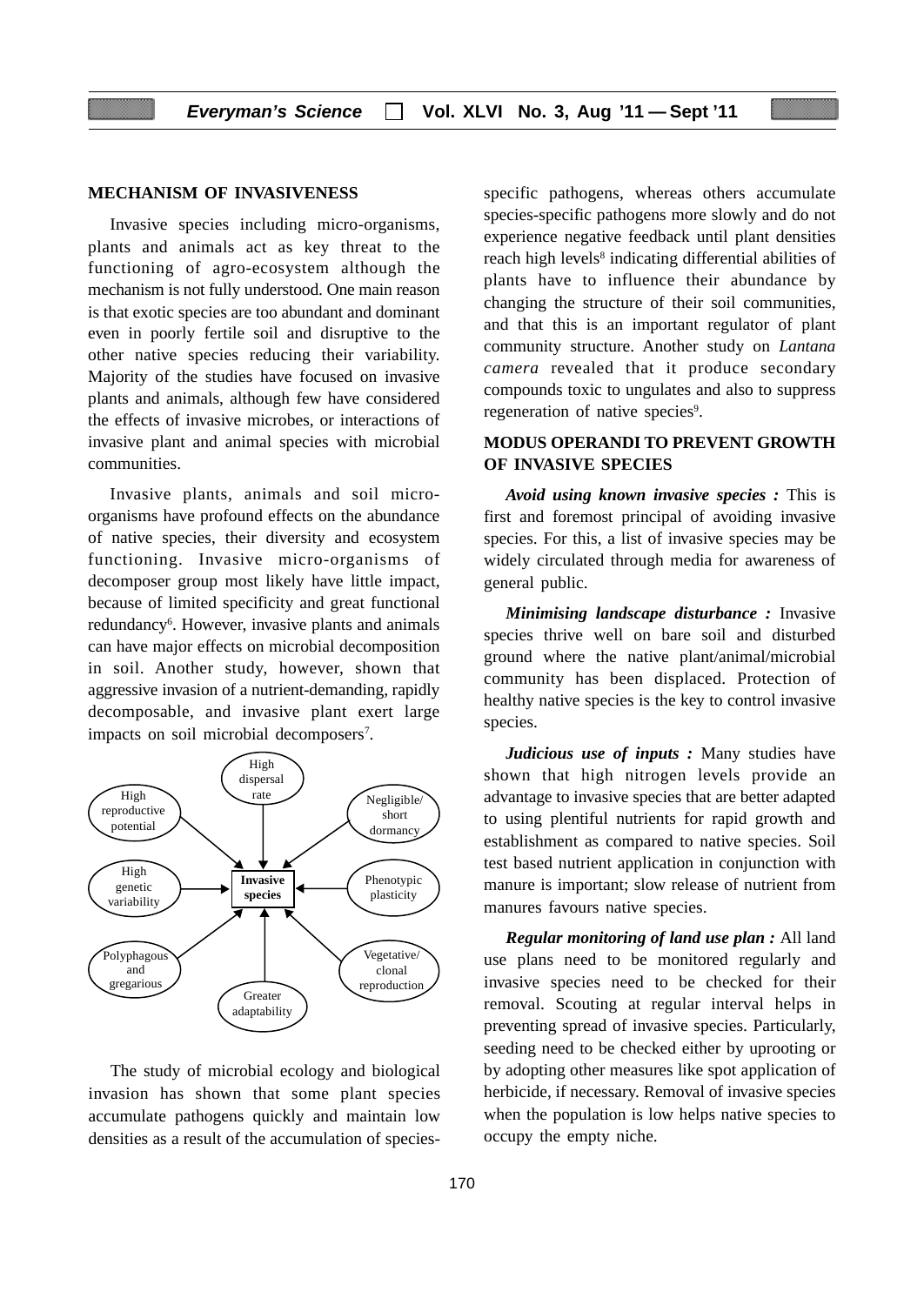#### **FUTURE SAFEGUARD PLAN AND RESEARCH NEEDS**

- Build capacity in terms of human resource development and technology transfer to address invasive alien species.
- Promote community participation through awareness generation and involvement in efforts to address Invasive Alien Species through promotion of Public-Private Partnership (PPP) approach.
- **•** In line with USDA Invasive Species Information Centre, National Invasive Species Information Centre may be formed for dissemination of knowledge.
- Early warning system against invasive alien microbial species
- Spatial stochastic modelling to map introduction and spread risks of invasive alien species.
- Hazard analysis and critical control point planning to prevent unintentional introduction of invasive alien species.
- Integrating DNA bar-coding into detection and surveillance programs for invasive alien species.
- Exploiting Alice dynamics in the management of invasions.
- Risk analysis of invasive alien species.

#### **REFERENCES**

- 1. A. M. Liebhold, W. L. D. MacDonald, D. Bergdahl and V. Mastro, *For. Sci.,* **30**, 1-49, 1995.
- 2. D. S. Simberloff, R. N. Mack, W. M. Lonsdale, H. F. Evans, M. Clout and F. A. Bazzaz, Biotic Invasions: Causes, Epidemiology, Global Consequences and Control. Issues in Ecology, 5. Ecological Society of America, Washington, DC., 2000.
- 3. A.P. Dobson and R.M. May, Patterns of invasions by pathogens and parasites. In: Ecology of Biological Invasions of North America and Hawaii 1986 (ed. Drake, J.A.). Springer-Verlag, New York.
- 4. M. H. Williamson, Biological Invasions 1996, Chapman & Hall, London, UK.
- 5. R. S. Singh and J. Kaur, Alien plant pathogens in India. In: Biological Invasions 2002 (ed. D. Pimentel), CRC Press, LLC, pp. 159-170.
- 6. W. H. van der Putten, J.N. Klironomos and D.A. Wardle, *ISME J.,* **l** (l) : 28-37, 2007.
- 7. J. Kao-Kniffin and T. C. Balser, *Microb Ecol.* **56** (l) :55-63, 2008.
- 8. J. N. Klironomos, *Nature,* **417** (6884) : 32- 3, 2002.
- 9. O. P. Sharna, H.P. Makkar, R. K. Dawra and S. S. Negi, *Clinical Toxicology,* **18** : 1077- 1094, 1981.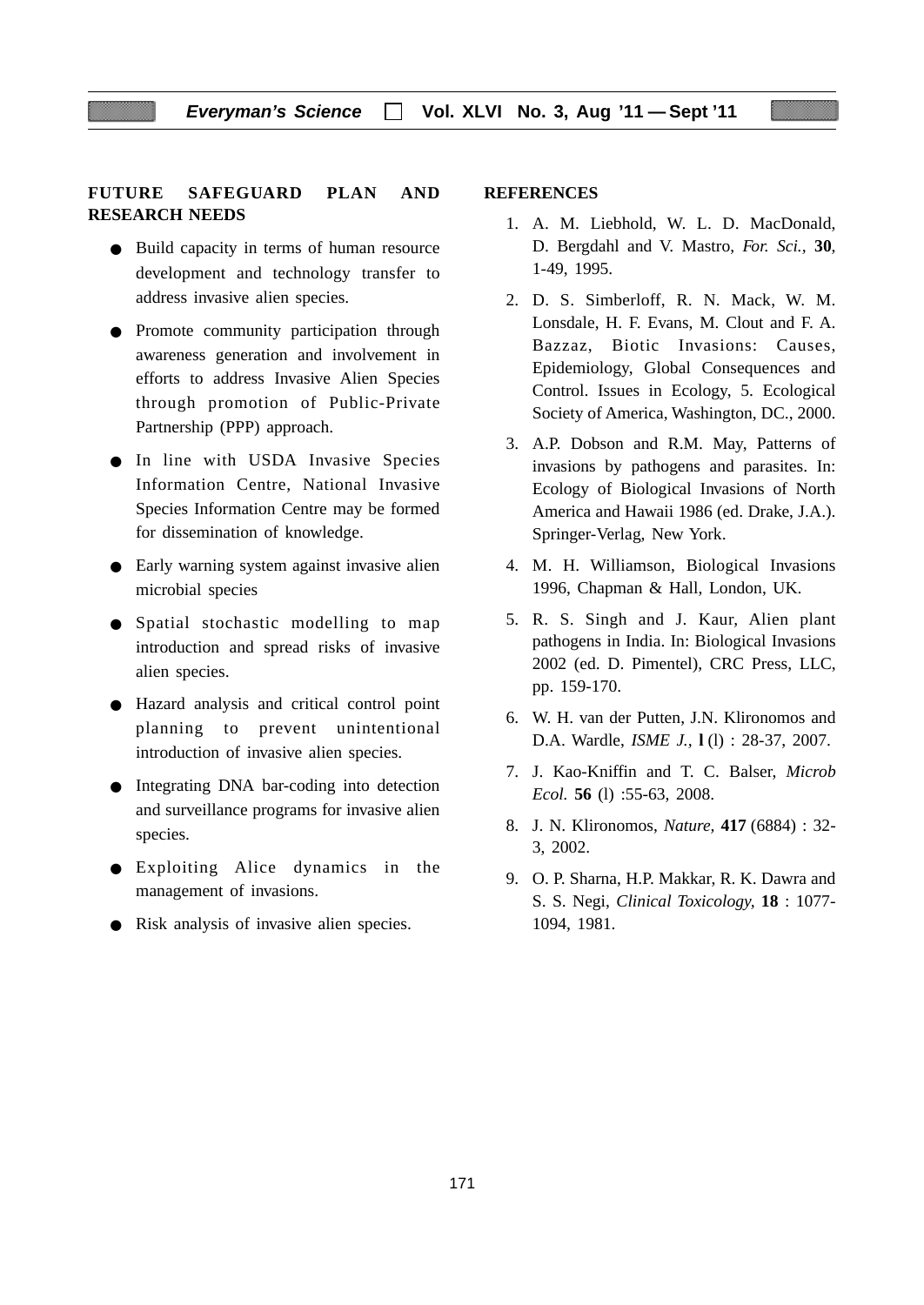# **LOW CARBON ECONOMY-A CLEANER OPTION FOR SUSTAINABILITY**

Subarna Bhattacharyya<sup>a\*</sup>, Punarbasu Chaudhuri<sup>b</sup> and Subhash Chandra Santrac

**Low Carbon Economy (LCE) is a popular term that refers to economic activities which has** minimum output of greenhouse gas (specially the CO<sub>2</sub>). The main objectives of these activities **are to avoid catastrophic climate change and initialization of an ideal zero carbon economic eras. Integration of different sectors like power generation, transportation, manufacturing, agriculture etc. is very much necessary to achieving LCE and Life Cycle Analysis (LCA) is to be mandatory for those sectors. Low carbon life style, low carbon diet habit, microgeneration technology in commercial houses, eco-design of home appliances are the ways to reach low carbon era.**

#### **INTRODUCTION**

C limate change has become one of the major challenges for mankind and the natural environment. Greenhouse gases released into the atmosphere in ever rapidly growing volumes are recognized to be responsible for this change. After Kyoto Protocol we are being conscious about temperature rise and green house gas emission, consequently we are also afraid about our future. Lots of new models of refrigerators, airconditioners, low priced automobiles and several electrical and electronic gadgets are coming up in the market. People are allured to buy these commodities for maintaining a luxuriant life style. All such gadget consume high amount of energy which is obtained by burning fossil fuel. Unfortunately consumerism rapidly affects the global carbon economy. UNEP has prepared a fact sheet in which they discussed, twelve steps to kick out our orthodox carbon habit. They also highlighted de-carbon lifestyle and low carbon economy for sustainability.

#### **CARBON IN POLICY AND PROTOCOL**

One of the major policies related to carbon issue was Kyoto Protocol, which was held at Kyoto, Japan from December 1<sup>st</sup> to 11<sup>th</sup> 1997. More than 160 countries met there to fulfill the goal which was set at UNFCC, 1992. In Kyoto Protocol the signatory nations agreed to limit the emission of six greenhouse gases (Carbon dioxide, Methane, Nitrous oxide, Sulfur hexafluoride, Hydrofluorocarbons and Perfluorocarbons) relative to the levels emitted in 1990. The overall emissions reduction targets for the six gases are weighted by the relative heat-trapping effect of each gas. The agreement specifies that both developed and developing countries must follow a number of steps including :

aDepartment of Environmental Studies, Rabindra Bharati University, Kolkata, India.

<sup>b</sup> Department of Environmental Science, University of Calcutta, Kolkata, India

<sup>c</sup> Department of Environmental Science, University of Kalyani, Kalyani, India.

<sup>\*</sup> Corresponding Author : Address-214 R.N.Tagore Road, Kol-77. E-mail : barna\_kol@yahoo.com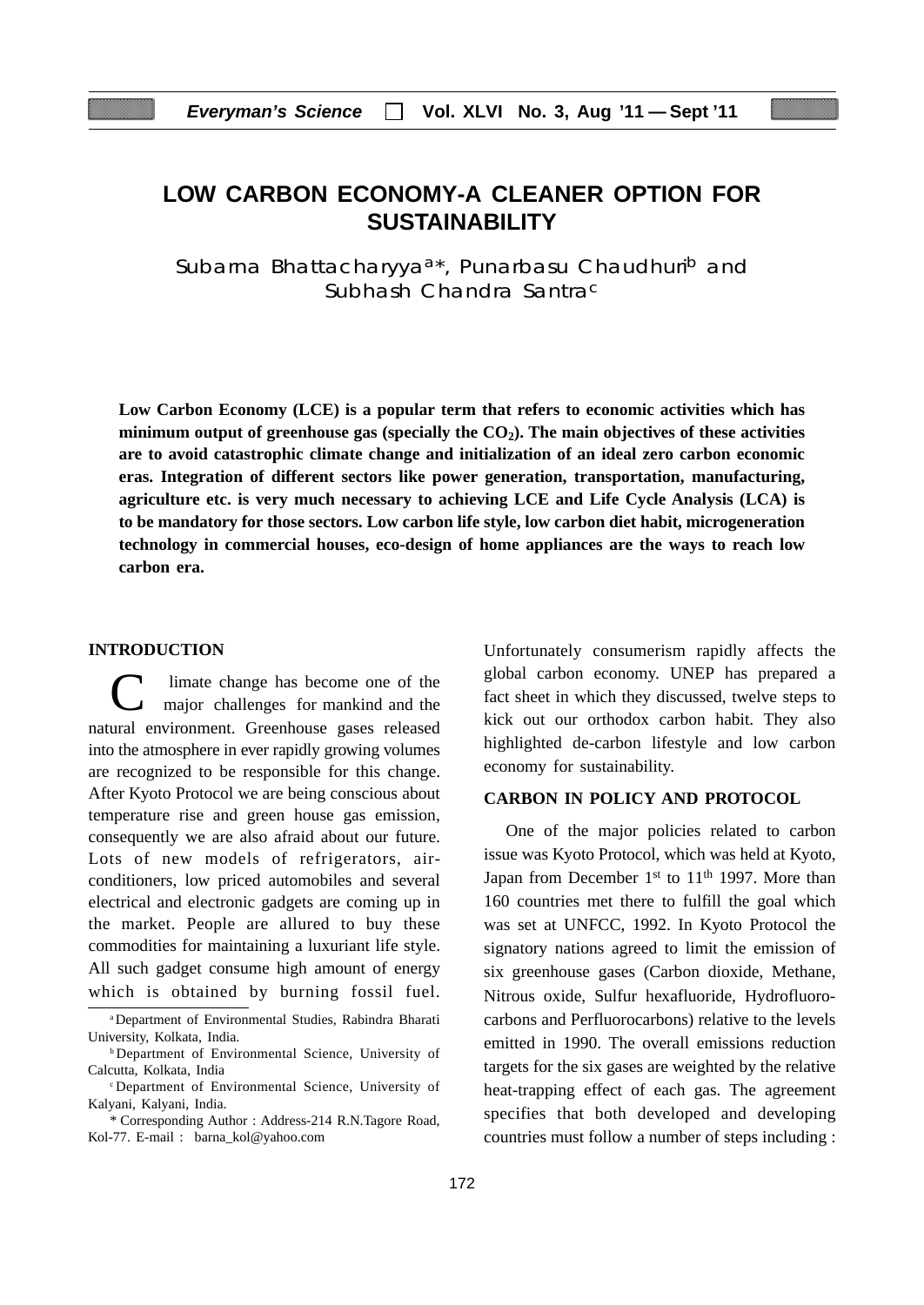- Designing and implementing climate change mitigation and adaptation measures;
- Preparing national inventories of emissions removals by 'carbon sinks';
- Implementation and cooperation in development and transfer of climate friendly technologies;
- Partnerships in research and observation of climate science, impacts and response strategies;
- Developing countries are not legally bound to emissions reductions targets yet because, historically, they have been responsible for only a small portion of the global greenhouse gas emissions.

Under the Kyoto Protocol, the overall emissions from industrialized countries would be reduced five percent below 1990 levels during this period, and negotiations on reduction commitments for subsequent periods must begin no later than 2005.The target amounts for technology sharing and public-private partnership programme. The resolution of the conference known as 'Copenhagen Accord'2 was drafted by United States, China, India, Brazil and South Africa. Though the document does not claim any legal binding commitments for reducing carbon dioxide emission, it recognized that the climate change is one of the greatest challenges of the present day and action should be taken to keep temperature increases to below 2°C. The resolution of the conference did not specify the emission target. But hopefully for stabilizing the global carbon level, some countries verbally mentioned their carbon emission reduction level during this conference which are stated in Table 12.

|  | Table 1 Carbon reduction target of several countries |  |  |  |
|--|------------------------------------------------------|--|--|--|
|--|------------------------------------------------------|--|--|--|

|           | Proposed carbon reduction by different<br><b>Countries</b>                               |  |  |
|-----------|------------------------------------------------------------------------------------------|--|--|
| Country   | In Copenhagen $(2009)^2$   In Kyoto $(1997)^3$                                           |  |  |
| Australia | to cut carbon emissions by permitted<br>25% below 2000 levels by increases of 8%<br>2020 |  |  |

|                                   | Proposed carbon reduction by different<br><b>Countries</b>               |                                                     |  |
|-----------------------------------|--------------------------------------------------------------------------|-----------------------------------------------------|--|
| Country                           | In Copenhagen $(2009)^2$                                                 | In Kyoto $(1997)^3$                                 |  |
| <b>Belarus</b>                    | by 5-10% below 1990 levels<br>by 2020                                    | #                                                   |  |
| <b>Brazil</b>                     | by 38-42% below projected<br>2020 levels                                 | #                                                   |  |
| Canada                            | 20% below 2006 levels by<br>2020                                         | equivalent to 3%<br>below 1990 by<br>levels by 2020 |  |
| China                             | by 40-50% below 2005<br>levels by 2020                                   | #                                                   |  |
| Costa Rica                        | to become carbon neutral by<br>2021                                      | reduction upto<br>5%                                |  |
| European<br>Union                 | to cut greenhouse gas emis-<br>sions by 30% below 1990<br>levels by 2020 | 8% reductions                                       |  |
| <b>Iceland</b>                    | 15% below 1990 levels by<br>2020                                         | permitted<br>in-<br>creases of 10%                  |  |
| India                             | by 20-25% below 2005<br>levels by 2020                                   | #                                                   |  |
| Indonesia                         | by 26% by 2020                                                           | #                                                   |  |
| Japan                             | by 25% below 1990 levels by<br>2020                                      | 6% reductions                                       |  |
| Kazakhastan                       | 15% below 1992 levels by<br>2020                                         | #                                                   |  |
|                                   | Liechtenstein 20-30% below 1990 levels<br>by 2020                        | 8% reductions                                       |  |
| Maldives                          | carbon neutral by 2019                                                   | #                                                   |  |
| Mexico                            | 50% by 2050 below 2000<br>levels                                         | #                                                   |  |
| Monaco                            | 20% below 1990 levels by<br>2020                                         | #                                                   |  |
| New Zealand                       | 10% to 20% below 1990<br>levels by 2020                                  | 0% reductions                                       |  |
| Norway                            | 30% below 1990 levels by<br>2020                                         | #                                                   |  |
| Philippines                       | 5% below 1990 levels                                                     | #                                                   |  |
| Russia                            | between 20% to 25% below<br>1990 levels by 2020                          | 0% reductions                                       |  |
| Singapore                         | 16% by 2020                                                              | #                                                   |  |
| South Africa                      | 34% below current expected<br>levels by 2020                             | #                                                   |  |
| South Korea                       | 4% below 2005 levels by<br>2020                                          | #                                                   |  |
| Switzerland                       | 20-30% below 1990 levels<br>by 2020                                      | #                                                   |  |
| Ukraine                           | 20% below 1990 levels by<br>2020                                         | #                                                   |  |
| <b>United Sates</b><br>of America | 17% below 2005 levels by<br>2020, 42% by 2030 and 83%<br>by 2050         | 7% for the US                                       |  |

# Data not available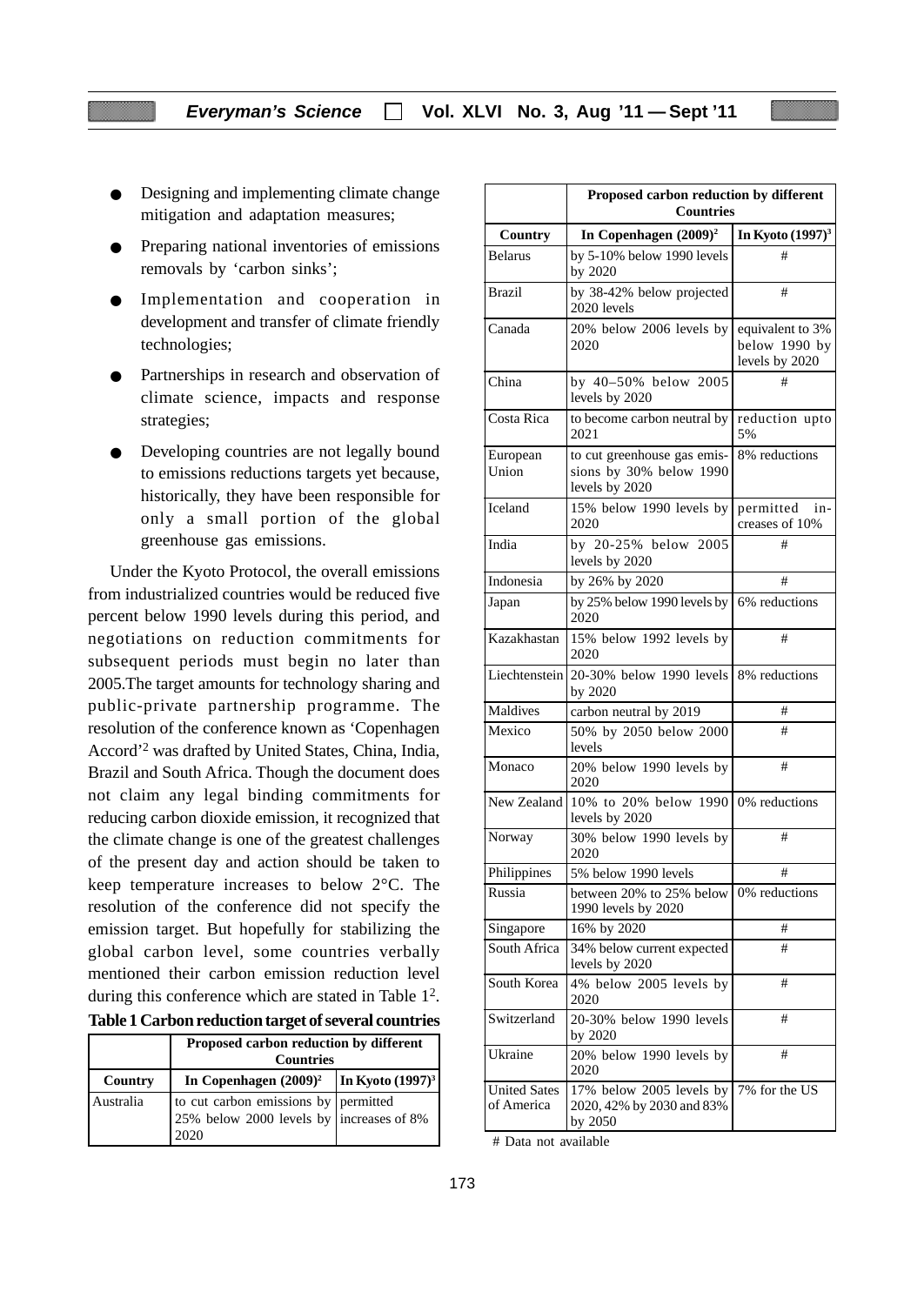Developing countries also got annual aid from developed nation about \$100 billion by 2020 for adapting new low carbon technology. US\$ 30bn will be given to the poorest countries for their essential technology transfer in energy, transport and agriculture sectors between 2010 and 20122.

#### **CARBON IN ECOSYSTEM–CARBON CYCLE**

In environment carbon is present mainly in two forms - gaseous carbon  $(CO<sub>2</sub>$  and  $CH<sub>4</sub>)$  and stored or bound carbon. Fossil fuel (Coal, Petroleum etc.), all biomolecules present in plants and animal tissues, carbonate compounds in rocks and water are common examples of bound carbon. Fossil fuels are incapable to take part in carbon cycle without human interferences. Fossil fuels and all other forms of bound carbons (glucose, cellulose, amino acids, fatty acids etc.) produce  $CO<sub>2</sub>$  when oxidized and  $CH<sub>4</sub>$  is produced when biomolecules are reduced in anaerobic conditions. Thus biological processes and burning of bound carbon is the major source of gaseous carbon in the atmosphere. The carbon present in atmosphere (0.03% by volume) in the form of  $CO<sub>2</sub>$ , can be fixed either in biomolecules by means of photosynthesis or in carbonate compounds by means of chemical processes. Carbons fixed in biomolecules are converted to fossil fuel by means of a complex biogeochemical process. The biological carbon fixing process is very rapid one and only green plants can take the prime roles, whereas the carbonate and fossil fuel formation processes require millions of years.

#### **CARBON IN ECONOMY**

The fossilized stored carbon deposit is actually key item for economist and policy makers of any country. Stored coal, petroleum and their byproducts have direct relation with industrial development, urbanization and also environmental pollution. The distribution of world coal reserves is dramatically different from world oil reserves, being concentrated in countries such as China, USA, Russia, Australia and India. Economic extraction of transportation fuel from coal could thus completely alter the balance of power in terms of world energy supplies. Former USSR in particular, with its close relationships with other countries benefited from any shift in power through its access to major coal and natural gas reserves. Our dependence on fossil fuels does not look set to go away soon, but the rules of the game will change, drastically limiting their ability to throw economies and the world into turmoil and reducing, given sufficient political will, the damage they do to the environment.

#### **Status of carbon storage**

Fossil fuels have taken close to 500 million years to accumulate and will likely to be vanished in less than one millionth of that time. Presently rate of crude oil consumption is 67 million barrels per day and the known crude reserves is 1,037 billion barrels, which will be theoretically exhausted in next 42 years (Figure  $1$ )<sup>3</sup>.



**Fig 1 : Country wise oil reserve**

As 2014 approaches, discoveries may not keep up with consumption; hence, the price of crude oil will begin to rise. Some Middle East oil fields will be dry by then, but enough fields would still be producing to meet the world's increasing demand. Supply will begin to curtail, but the demand may not be diminished much, will cause the vulnerable rise in the price which has already been started.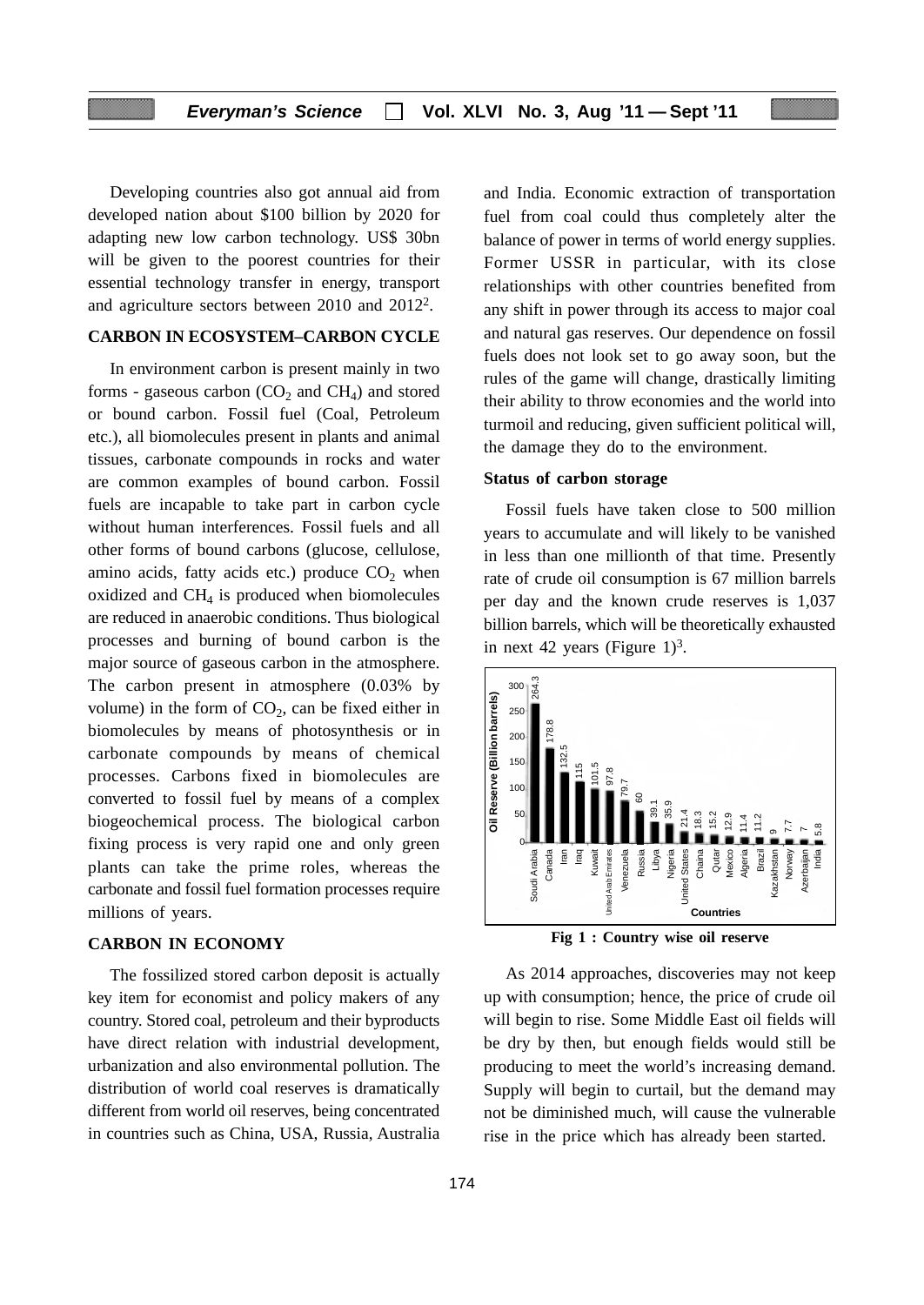Coal shortages in 2014 will not be as critical as crude oil, but by 2114 coal supply will likely become inadequate for demand. Three countries namely the United States, the former Soviet Union, and China possess more than 58 percent of world coal reserves. The United States ranks second in world coal production and are also one of the major coal exporters . Though presently India uses coal and petroleum for power generation and transportation sectors respectively, the energy security of India is no doubt dependent on only coal and coal based power plant. Some statistical review also emphasis that dependency of coal is gradually increasing with the world consumption  $(Figure2)^3$ .





Ministry of Coal, Government of India also estimated Indian coal reserves, which will help to make suitable policy regarding coal based energy generation<sup>3</sup> and also to adapt new alternative low carbon energy policy.

#### **Low carbon economy**

Resource efficient low carbon economy is urgently required to address the global challenge regarding diminishing fossil fuel reserves and climate change . The majority of fossil fuels are currently used in power and transportation sectors. Low carbon economy is a popular term that refers to an economy which has a minimal output of green house gas (especially  $CO<sub>2</sub>$ ). Implementation of low carbon economy is nothing but an option to avoid catastrophic climate change, and as a precursor to an ideal zero-carbon economy. The main aim of low carbon economy is to integrate all aspects of power generation, transportation, product manufacturing and agriculture. To achieve the expected benefit from low carbon economy, some strategies should be taken in the sectors mentioned below :

**(i) Agriculture :** Foodstuffs should be produced as close as possible to the final consumers (preferably within walking / cycling distance). This will reduce the amount of carbon-based energy necessary to transport the foodstuffs. Since carbonbased energy are used to preserve and process the food, it is advisable to buy fresh food items rather than preserved one. Cooking is another process which utilizes energy and emits a large amount of  $CO<sub>2</sub>$ . Energy could be saved if farmers produced more food crops that people would eat without cooking. Most of the agricultural facilities in the developed world are mechanized. Mechanization has increased the productivity significantly, but it also uses lot of energy for the activites like irrigation and transportation of crops from rural areas to market places. Different crops require different amounts of energy input. For example, glasshouse crops, irrigated crops, and orchards require a lot of energy to maintain, while indigenous crops don't need so much maintenance. Those glasshouse and irrigated crops can be cultivated by incorporating new improvements like environmental control systems, heat recovery using condensers, heat storage using buffer tanks, heat retention using thermal screens , alternative fuels (e.g. waste wood) and cogeneration (heat and power). With respect to Carbon emission our food processing units are evaluated in the following table (Table 2).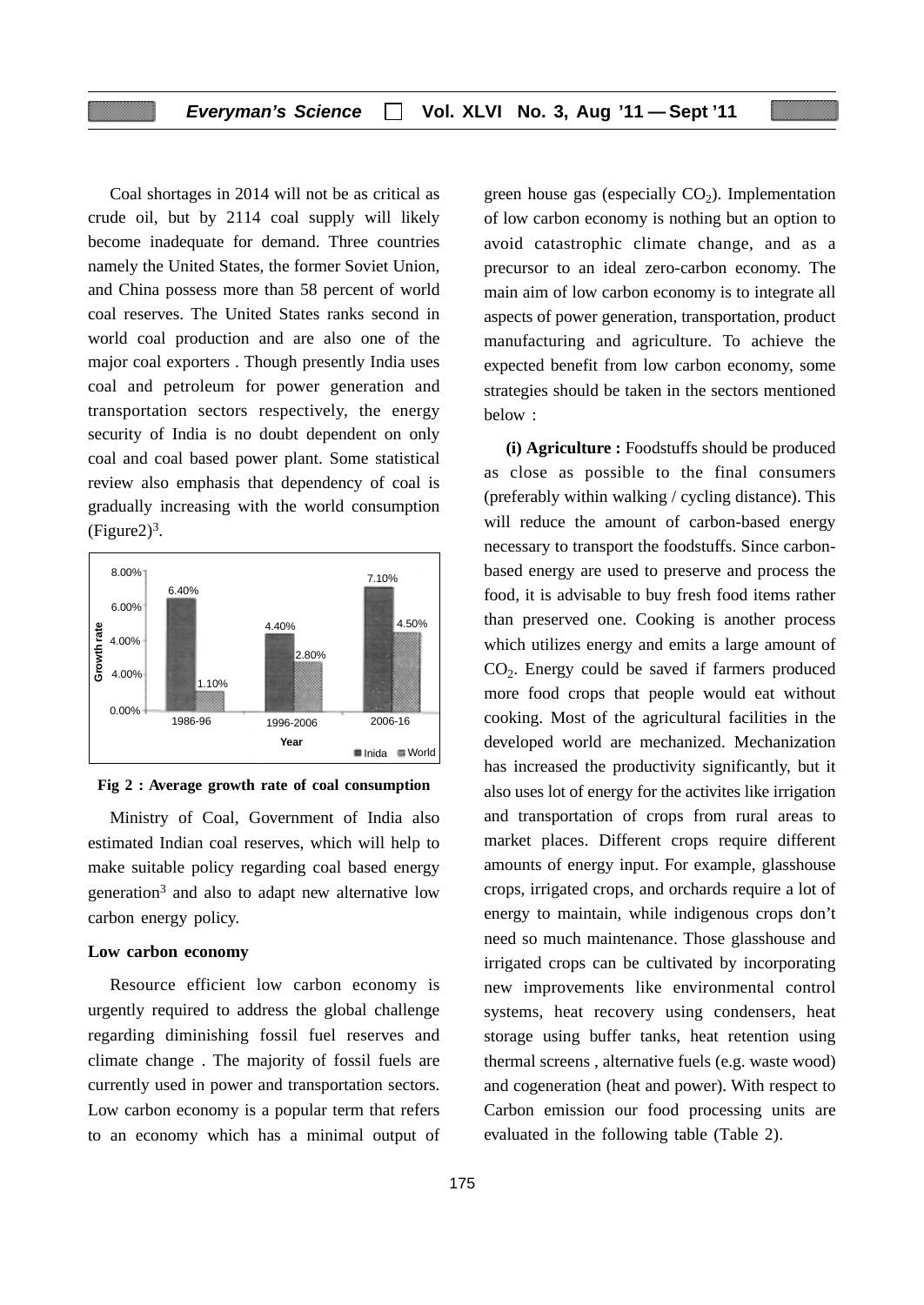| Food<br>processing<br>unit                         | <b>Status</b><br>according<br>to carbon | <b>Comments</b>                                                                                                                                                                                                                                                                                                                           |
|----------------------------------------------------|-----------------------------------------|-------------------------------------------------------------------------------------------------------------------------------------------------------------------------------------------------------------------------------------------------------------------------------------------------------------------------------------------|
| Meat                                               | emission<br>High                        | Livestock activities con-<br>$\bullet$<br>tribute an estimated 18%<br>of the total anthropogenic<br>greenhouse gas emis-<br>sions.<br>Consumption of animal<br>protein by Americans<br>accounts for over 6% of<br>total U.S. greenhouse gas<br>emissions <sup>4</sup> .                                                                   |
| Sweets, snacks<br>and processed<br>foods           | High                                    | Scientists estimate that<br>these products contribute<br>up to a third of total en-<br>ergy inputs for food pro-<br>duction <sup>5</sup> .                                                                                                                                                                                                |
| Seafood                                            | High                                    | There<br>is.<br>growing<br>a<br>awarness that some sea-<br>food, especially large fin<br>fish such as Salmon,<br>Tuna and Cod have very<br>high energy inputs. Issues<br>around framed salmon<br>are well-documented, but<br>wild-caught fish are often<br>caught by inefficient, fos-<br>sil fuel-driven boats <sup>6</sup> .            |
| Food<br>waste<br>throughout the<br>food system     | High                                    | Disposal sites are signifi-<br>cant contributor of meth-<br>ane emissions, a green-<br>house gas 23 times more<br>potent than carbon diox-<br>ide in trapping heat close<br>to the earth's surface.<br>The big contributor or<br>methane formation in<br>landfills is organic matter<br>- including very signifi-<br>cantly, food scraps. |
| High yielding<br>crops                             | Hign                                    | Irrigation require electri-<br>cal energy                                                                                                                                                                                                                                                                                                 |
| Vegetables and<br>fruits<br>from<br>kitchen garden | Low                                     | Fruits are consumed lo-<br>cally<br>avoiding<br>any<br>transporation and pack-<br>ing.                                                                                                                                                                                                                                                    |
| Traditional<br>crops                               | Low                                     | Using rain water harvest-<br>ing technology for irriga-<br>tion.                                                                                                                                                                                                                                                                          |

**Table 2 : Status of the food processing units according to carbon emission**

**(ii) Livestock :** Livestock activities utilize energy, depending on how they are operated. Using animal feed made from corn, soybeans, and other crops are more energy intensive as because energy is required to produce these crops, process and transport. Free-range farm animals graze on the natural grasslands. Some energy is required to maintain that grassland but not as much as to produce animal feed. Many livestock operations currently use a lot of energy and water for animal nourishment. In the low-carbon economy, such operations require more water conservation methods such as rainwater harvesting, water cisterns, etc. and they should use on-site renewable energy sources (most likely wind and solar) to distribute that water. According to low-carbon economy, farms should be equipped with energy efficiency devices. In dairy industry, some modifications like heat recovery on milk vats, heat recovery from hot water wash, soil moisture measurement to regulate irrigation, bio-digester with cogeneration (heat & power), vat wrap, solar water heating, ripple control, ice bank, chemical substitute for hot water wash etc may be incorporated.

**(iii) Fishery :** Capture fishery is quite energy intensive. Inefficient, fossil fuel-driven boats are used to catch fishes. Large amount of energy is consumed to preserve these fishes. Improvements such as trawl net technology, heat recovery on refrigeration may be installed to enhance the lowcarbon economy.

**(iv) Forestry :** In the low-carbon economy, forestry operations should be focused on lowimpact practices and re-growth. Forest managers should not disturb the soil based carbon reserves too much. Specialised tree farms are the main source of material for many commercial products like rubber, essential oils etc. Quick maturing tree varieties may be grown on short rotations in order to maximize output.

**(v) Mining :** Flaring and venting of natural gas in oil wells is a significant source of greenhouse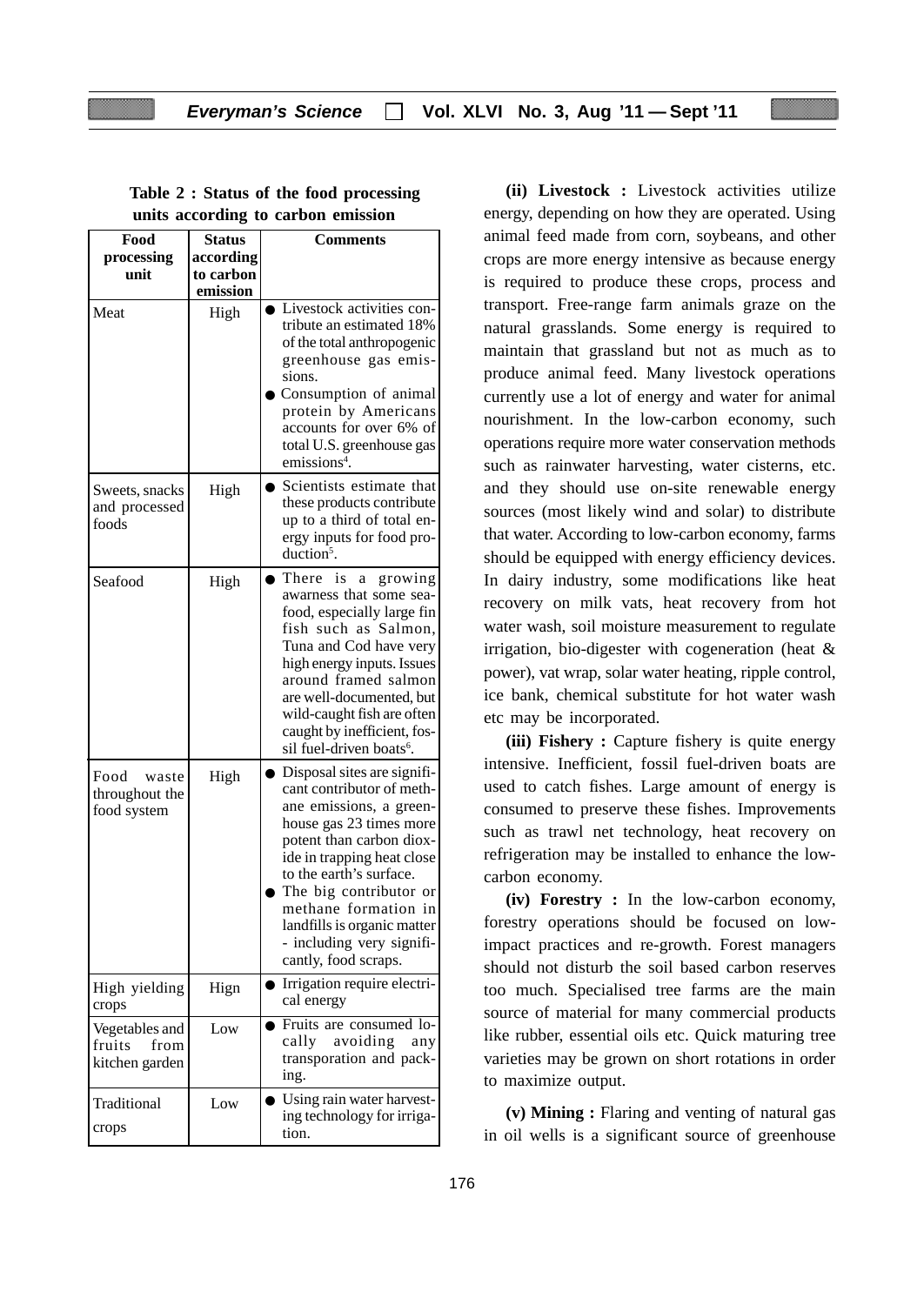gas emission. The World Bank estimates that 100 billion cubic meters of natural gas are flared or vented annually, an amount equivalent to the combined annual gas consumption of Germany and France, twice the annual gas consumption of Africa, three quarters of Russian gas exports, or enough to supply the entire world with gas for 20 days. The largest flaring operations occur in the Niger Delta region of Nigeria. The leading contributors to gas flaring are: Nigeria, Russia, Iran, Algeria, Mexico, Venezuela, Indonesia, and the United States (in declining order). Eventually contribution to greenhouse gases from mining sector has declined by three-quarters in last four decades<sup>7</sup>.

**(vi) Industry :** For attaining low carbon economy in industries, high efficiency electric motors, high quality furnaces and heat recovery system etc. are very much essential. Variable speed drives and injection modeling system replaced by hydraulic with electric servo motors are recommended for the industries. In site nonconventional energy generation is encouraged to reduce the consumption of fossil fuel generated electricity8. India can also able to save energy in several industrial sectors (Figure 3) 9.



**Fig. 3 : Energy saving Potentiality of Indian Industries**

**(vii) Commercial and retail houses :** Retail operations in the low-carbon economy have several new features, like using of skylights to avoid electricity consumption in day time, high efficiency lighting devices (CFL, LED) etc. Many retail stores already use roof-top solar panel arrays in their buildings16. Commercial buildings are one of the fastest growing sectors of the Indian economy, reflecting the increasing share of the services sector in the economy. An Energy Conservation Building Code (ECBC) was launched in May, 2007, which addresses the design of new, large commercial buildings to optimize the building's energy demand. Nearly one hundred buildings are already following the Code, and compliance with it has also been incorporated into the Environmental Impact Assessment requirements for large buildings <sup>9</sup>.

**(viii) Transportation Services :** There are several energy saving option and alternatives in transportation sectors. Increased focus on fuel efficient aerodynamic shapes and configurations, vehicle hybridization methods. Low carbon-biofuels (biodiesel, bioethanol, biobutanol) are essential for incorporating low carbon economy. Greater use of public transports specially waterways and rail transport are being encouraged. Load on aviation and road transportation tried to be reduced. Common liquid and gaseous commodities such as water, ethanol. butanol, natural gas, petroleum may be carried by pipelines to reduce pressure on more energy driven tanker transportation. It is true Indian transport sector is not sufficiently updated regarding their machineries. Government of India has taken some policies for their transport sectors, unfortunately which were not able to encourage the low carbon economy (Table 3).

**Table 3 : Major alternative policies in Indian transport sector**

| <b>Measure</b>                   | <b>Description</b> | <b>Assumption</b>                                                                                                                         |
|----------------------------------|--------------------|-------------------------------------------------------------------------------------------------------------------------------------------|
| Fuel<br>economy<br>standards     | standards          | India has yet to $10\%$ increase over all<br>enact fuel economy vehicles compared<br>with reference<br>scenario                           |
| Vehicle<br>emission<br>standards |                    | Following the Impact on pollution<br>European vehicle and $CO2$ emissions,<br>emission standards secondary impact on<br>fuel consumption. |
| <b>Biofuels</b>                  | gasoline           | 5% ethanol blended Enthanol share in<br>was gasoline increases to                                                                         |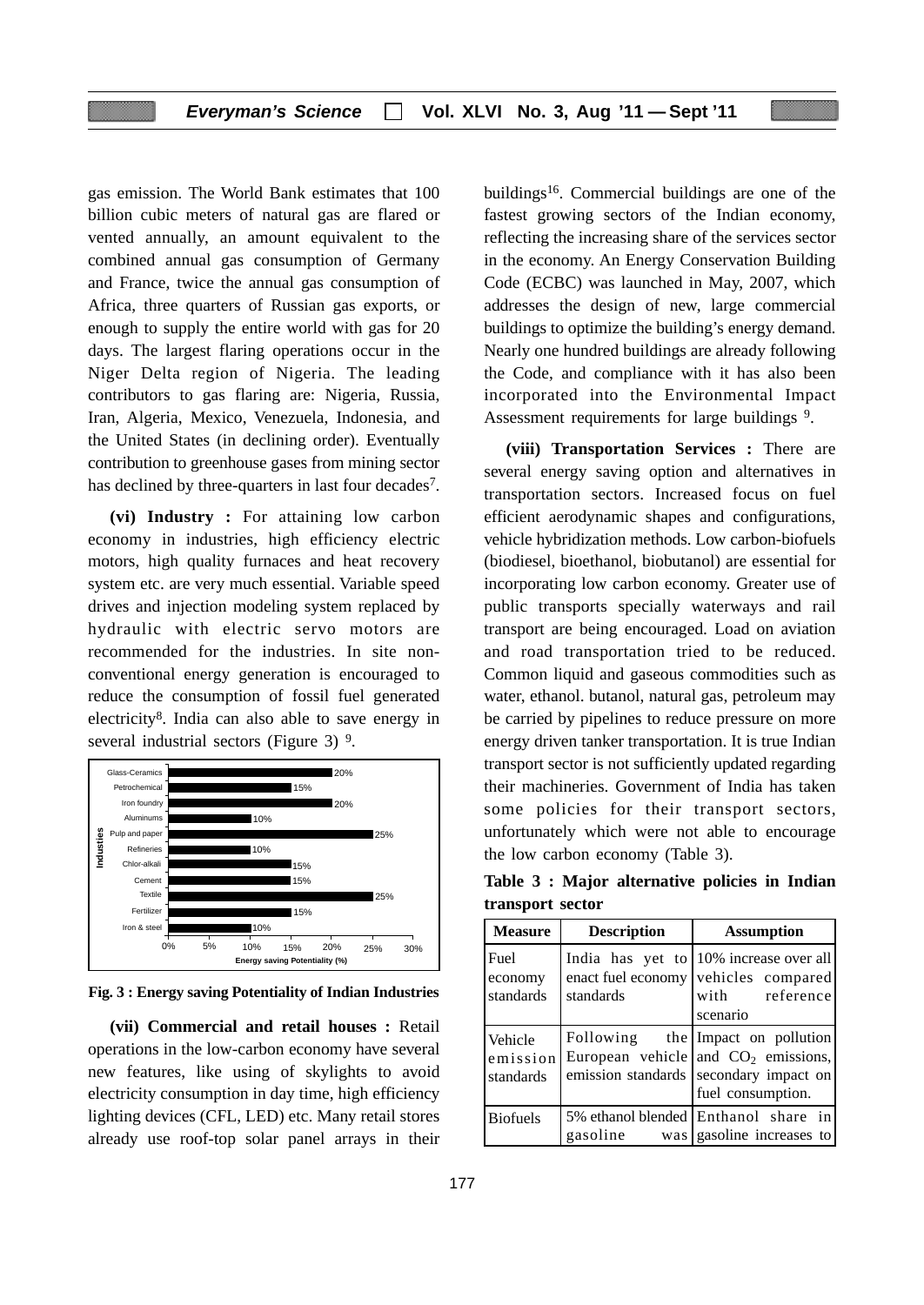| <b>Measure</b>                               | <b>Description</b>                                                                                                                                                                                | <b>Assumption</b>                                                                                                                                       |
|----------------------------------------------|---------------------------------------------------------------------------------------------------------------------------------------------------------------------------------------------------|---------------------------------------------------------------------------------------------------------------------------------------------------------|
|                                              | introducted in<br>4 I<br>and<br>states<br>union territories in<br>2003<br>and<br>was<br>reintroduced and<br>extended nation $ $ by 2018.<br>2006<br>wide in<br>although subject to<br>avaiability | $9 10\%$<br>2012.<br>in<br>Biodiesel blending in<br>diesel starts in 2009<br>increasing to 5% by<br>2015 and 8% share                                   |
| CNG                                          | Mumbai<br>Kolkata run on scenario.<br><b>CNG</b>                                                                                                                                                  | All commercial Doubling of CNG<br>vehicles in Delhi, vehicles compared<br>and with reference                                                            |
| Public<br>transport<br>and<br>infrastructure | and underground<br>rail systems to ease<br>development   road congestion                                                                                                                          | Construction of bus 15% increases in the<br>lanes and suburban   number of buses<br>$\vert (+200 \ 00)$ compared<br>with reference<br>scenario in 2030. |

**(ix) Nonconventional micropower generation :** Nonconventional micro-power generation systems are now available commercially and they are penetrating the energy markets. Government is providing subsidy along with the technology to the private entrepreneurs. This technology simultaneously generates heat and power in an individual dwelling. It offers an elegant and economically viable way to meet the power/thermal loads enhancing low carbon economy.

#### **CARBON IN INDIAN ECONOMY**

In the last decades India had explored their resources to make their economy strong. They had encouraged coal and petroleum based technology in agriculture, industrial, transport and also in defense sectors. But Government of India has undertaken some initiatives which reflect their attitude towards low carbon era (Table  $4$ )<sup>9</sup>.

**Table 4 : Recent initiatives with a favourable impact on climate change**

| New Initiatives | <b>Case studies</b>                                                                                                         |
|-----------------|-----------------------------------------------------------------------------------------------------------------------------|
|                 | Metro Rail System Kolkata and Delhi metro Rail has<br>provided a major boost to public<br>transport, especially in the most |

| <b>New Initiatives</b>                                    | <b>Case studies</b>                                                                                                                                                                                                                                                                                                                             |
|-----------------------------------------------------------|-------------------------------------------------------------------------------------------------------------------------------------------------------------------------------------------------------------------------------------------------------------------------------------------------------------------------------------------------|
|                                                           | congested sections of the Kolkata<br>and Delhi metropolis.                                                                                                                                                                                                                                                                                      |
| Standards and<br>Labelling<br>Programme for<br>Appliances | An energy lebelling programme for<br>appliances was launched by Bureau<br>of Energy Efficiency in 2006, and<br>comparative starbased lebelling has<br>been introduced for fluorescent<br>tube lights, air conditioners, and<br>distribution transformers.                                                                                       |
| Energy<br>Conservation<br><b>Building Code</b>            | An Energy Conservation Building<br>Code (ECBC) was launched in May<br>2007, which addresses the design<br>of new, large commercial buildings<br>to optimize the building's energy<br>demand.                                                                                                                                                    |
| Promoting Green<br>Entrepreneurship                       | A joint initiative of CII-Sohrabji<br>Godrej Green Business Centre<br>(refer to box 3 for details on GBC)<br>and World Resources Institute,<br>Washington D.C., supported by<br>USAID has been facilitating<br>sustainable enterprise growth by<br>sound investment<br>providing<br>opportunities to emerging Green<br>entrepreneurs since 2005 |
| Promotion of IT:<br>industries                            | Proliferating throughout India.                                                                                                                                                                                                                                                                                                                 |
| Carbon capture<br>and Storage                             | Several national programmes are<br>being launched Selco, Aditya Solar<br>Tata-BP Solar<br>Lamp,<br>like<br>alternative energy sourses can<br>conserve the carbon based energy<br>sources.                                                                                                                                                       |
| Hotel and resort<br>industries                            | ITC Sonar Bangla, Kolkata (Hotel)<br>reduces energy consumption upto<br>20% by using solar heaters,<br>condensed steam to generate hot<br>water and using variable frequency<br>valves in fans.                                                                                                                                                 |

#### **CONCLUSION**

Increase in carbon dioxide in the atmosphere is the result of our habits, lifestyles, and the choices we make due to our unsustainable consumption patterns. Transition to a low carbon economy will have a negligible impact on long term GDP growth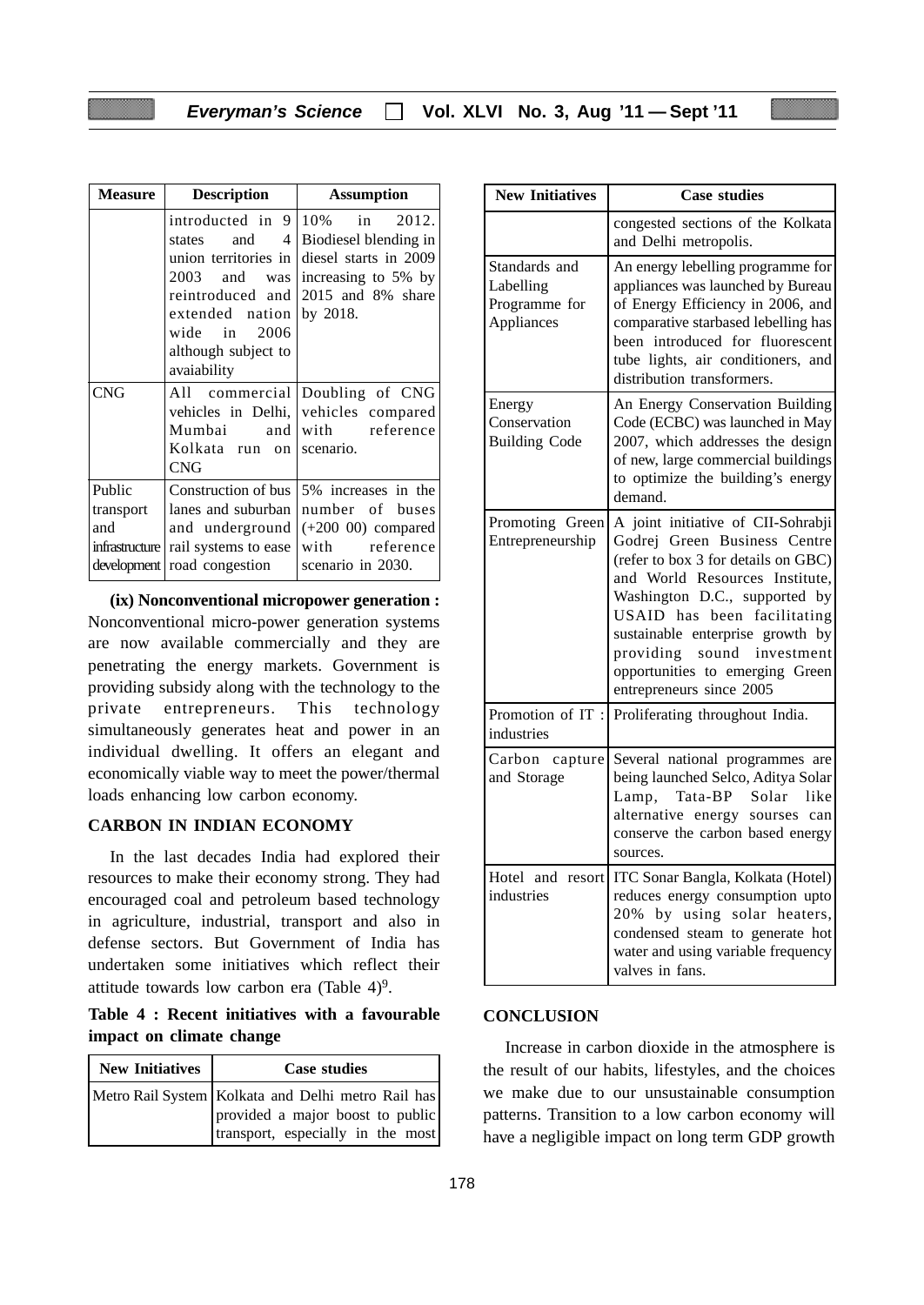but it will open tremendous opportunities for those who will develop and deliver low carbon products and services. It is argued that strict environmental policies may result in a reduction of jobs. Where as it is expected that transition to low carbon economy will result in creation of new green jobs. According to United Nation, the climate change is creating millions of green jobs in sectors from solar power to biofuels that will slightly layoff else where in the economy10. Ethanol production in Brazil had created 500,000 jobs and 150,000 people were employed in China for solar heating manufacturing, where \$2.5 billion sales revenues were generated in 2005. The environmental industries in the US employed more than 5.3 million people in 2005. Low carbon economy also promotes lots of new type of jobs such as emission trader, sustainability manager in corporate houses, ecological economist, renewable fuels engineer, green architect, sustainable urban planner, environmental lawyer etc. This policy will be a latest systematic approach, for sustainability of ecosystem and economy of a country. Life cycle analysis, ecodesign, reduction of wastes, uses of renewable energy, and also micro-generation technology at home will be suitable to run this new concept. Moreover incorporation of de-carbon habit in daily life is essential for achieving low carbon era.

#### **REFERENCES**

- 1. Energy Information Administration, *Impacts of the Kyoto Protocol on U.S. Energy Markets and Economic Activity,* U.S. Department of Energy, Washington, DC 20585, 1998.
- 2. UNFCCC, *The Copenhagen Accord of 18 December 2009.* Retrieved from http:// unfccc.mt/files/meetings/cop\_15/application/ pdf/copl5\_cph\_auv.pdf, 2009.
- 3. C. Ruhl, *Energy in Perspective,* BP Statistical Review of World Energy, Perth, 2007.
- 4. G. Eshel, M. P. Diet. *Earth Interactions* **10** : 1-17, 2006.
- 5. A.C. Kanyama. *Ecological Economics* **44** : 293-307, 2003.
- 6. P.H. Tyedmers, R. Watson, D. Pauly. *AMBIO: A Journal of the Human Environment* **34(8)** : 635-638, 2005.
- 7. Friends of the Earth International, *The Climate Law Organization,* Retrieved from http:// www.foei.org., 2005.
- 8. C.G. Orcoyen, Business Leadership toward a Low-Carbon Economy, *Fundacion Entorno-BCSD Spain,* Retrieved from http:// www.wbcsd.org/includes/getTarget.asp., 2007.
- 9. CII, *Energy development,* Retrieved from http://www.cii.in., 2008.
- 10. V. Chaturvedi, *News Letter for Sustainable Development* **18(5)** : 3, 2008.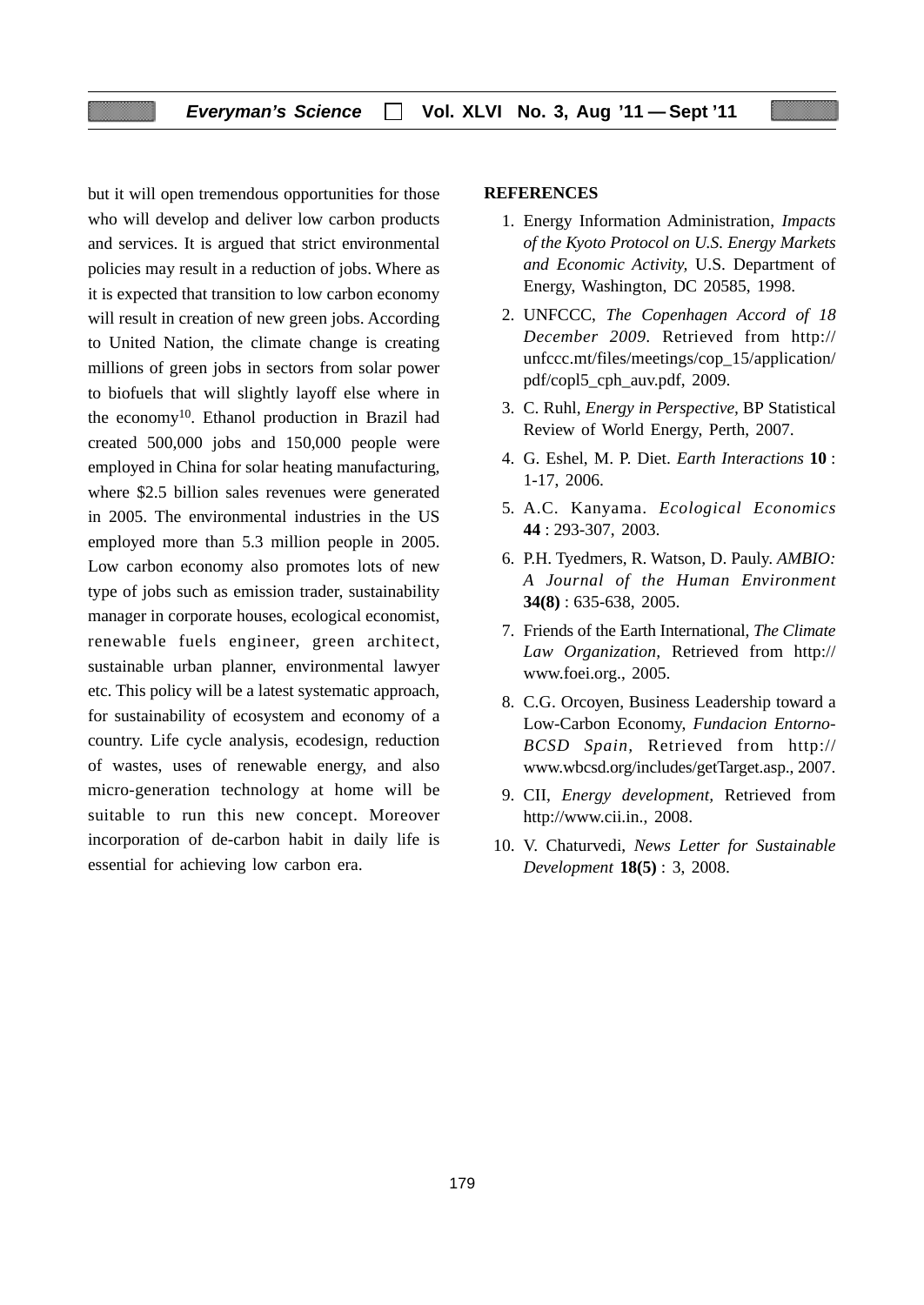# KNOW THY INSTITUTIONS



#### **CENTRAL SALT & MARINE CHEMICALS RESEARCH INSTITUTE, BHAVNAGAR**

The mission of Central Salt & Marine Chemicals Research Institute (CSMCRI) and its people is to work in partnership with visionary sponsors and collaborators to generate the knowledge and innovations required for efficient utilization of our coastal wasteland, sea water, marine algae, solar power and silicates. The Institute will also harness its capabilities in biosciences, chemical transformation, process engineering, environmental monitoring, separation science and analysis to address focused needs of industries and organizations in the region and beyond.

#### **GENESIS**

With a coastline of about 3,500 miles, inland sources in Rajasthan and Little Rann of Kutch, and the rock salt mines in Mandi, India have possibilities of attaining a high position in salt production among the salt producing countries of the world. As is known, apart from being an indispensable item of food, salt is an important raw material for the manufacture of several heavy chemicals e.g. soda ash, caustic soda and chlorine. Besides, salt is used in food processing industries, such as fish curing, meat packing, dairy products and fruit and vegetable canning.

India had been an importer of salt for a long time as her own production was not sufficient to meet the demand. The position deteriorated further after partition, when the extensive rock salt deposits in the Punjab and the marine salt works in Sind went to Pakistan. Soon after the attainment of independence, in 1947, India was faced with the problem of meeting the acute shortage of edible salt in various parts of the country. The Government set up an interdepartmental committee under the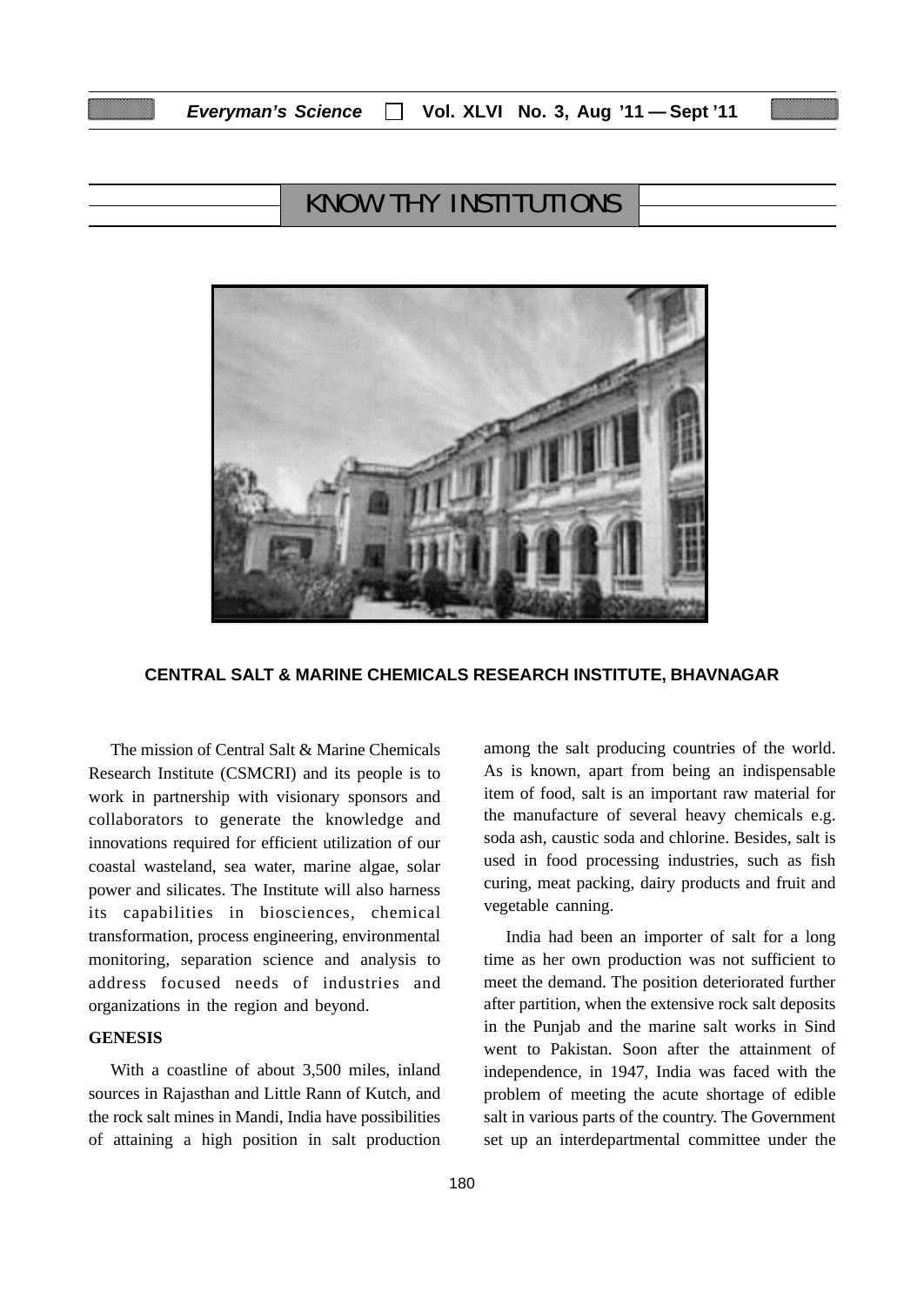chairmanship of Shri H.M. Patel, who was then the Cabinet Secretary, to examine and report on the measures for overcoming the shortage of salt. The committee submitted several short term proposals to the Government and also recommended that a Salt Expert Committee should be appointed to investigate into the problems relating to the production, quality and utilization of salt.

The need for salt research was recognized by the Council of Scientific & Industrial Research (CSIR), New Delhi as early as 1940, when, at the instance of Dr. S. S. Bhatnagar, a Salt Research Committee was established to formulate a programme of research on the production,and utilization of salt. This Committee was later amalgamated with the Heavy Chemicals Committee and revived in July 1948 with Dr. Mata Prasad as the Chairman. In April 1948, the Government of India constituted a Salt Expert Committee under the chairmanship of Shri P.A. Narielwala to advise the Government on the measures necessary to place the Indian salt industry on a sound footing. After examining a number of salt works in India, the Committee came to the conclusion that if the quality of salt is to be improved and the salt works are to operate economically and efficiently, it would be necessary (i) to devote more attention to research, (ii) that model factories be set up in the principal salt producing centers to serve as demonstration units for both small scale and large scale manufacture, and (iii) that research stations be established to investigate methods of improving the quality and the yield of salt and also of recovering the byproducts. In September 1951, Shri C.C. Desai, the then Secretary of the Ministry of Works, Production and Supply, proposed that a Central Salt Research Institute be established under the aegis of CSIR for carrying out research on marine salt, and salt from inland lakes and sub-soil brine. It was suggested that the Institute be located at some centre in Saurashtra; the Ministry of Works, Production and Supply would support any proposal for a grant from the Salt Development Cess for

setting up the Institute. Meanwhile the Government of Saurashtra made a generous offer to place any of their buildings in Saurashtra at the disposal of the CSIR for housing the Institute. If no building was found suitable, the Saurashtra Government offered to pay for the building, provided the Institute was located in Saurashtra.

This offer from the Saurashtra Government was considered by the CSIR, particularly in view of the proposal from the Ministry of Works, Production and Supply that the Institute should be located in Saurashtra. Shri P.N. Kathju, the Planning Officer of the proposed Institute, carried out a preliminary survey of possible sites, both in the north coast and south coast of Saurashtra, for the location of the Institute. Bhavnagar, which being a flourishing centre of higher education in Saurashtra was considered to be suitable for locating the Institute. The Saurashtra Government offered to place at the disposal of the CSIR a magnificent building, "Raj Hotel", for housing the Institute, two bungalows and 125 acres of land for the Experimental Salt Farm (ESF). In view of the facilities offered by the Saurashtra Government for the establishment of the Institute, the CSIR decided to set up the Institute at Bhavnagar. Thus Central Salt Research Institute (now known as Central Salt & Marine Chemicals Research Institute) was inaugurated by Late Pandit Jawaharlal Nehru, the First Prime Minister of India on 10th April, 1954.

#### **CSMCRI Today :**

CSMCRI with much scientific excitement has now achieved technological excellence with several granted patents in the core mandate of the institute and is one among the top performing national R&D laboratories in the country. At the beginning of 2011, the Institute has around 360 staff with 150 S&T staff on its roll and around 250 research fellows and project assistants pursing their doctoral programme. Some of the recent landmark technologies that phenomenally changed the brand image of the institute are: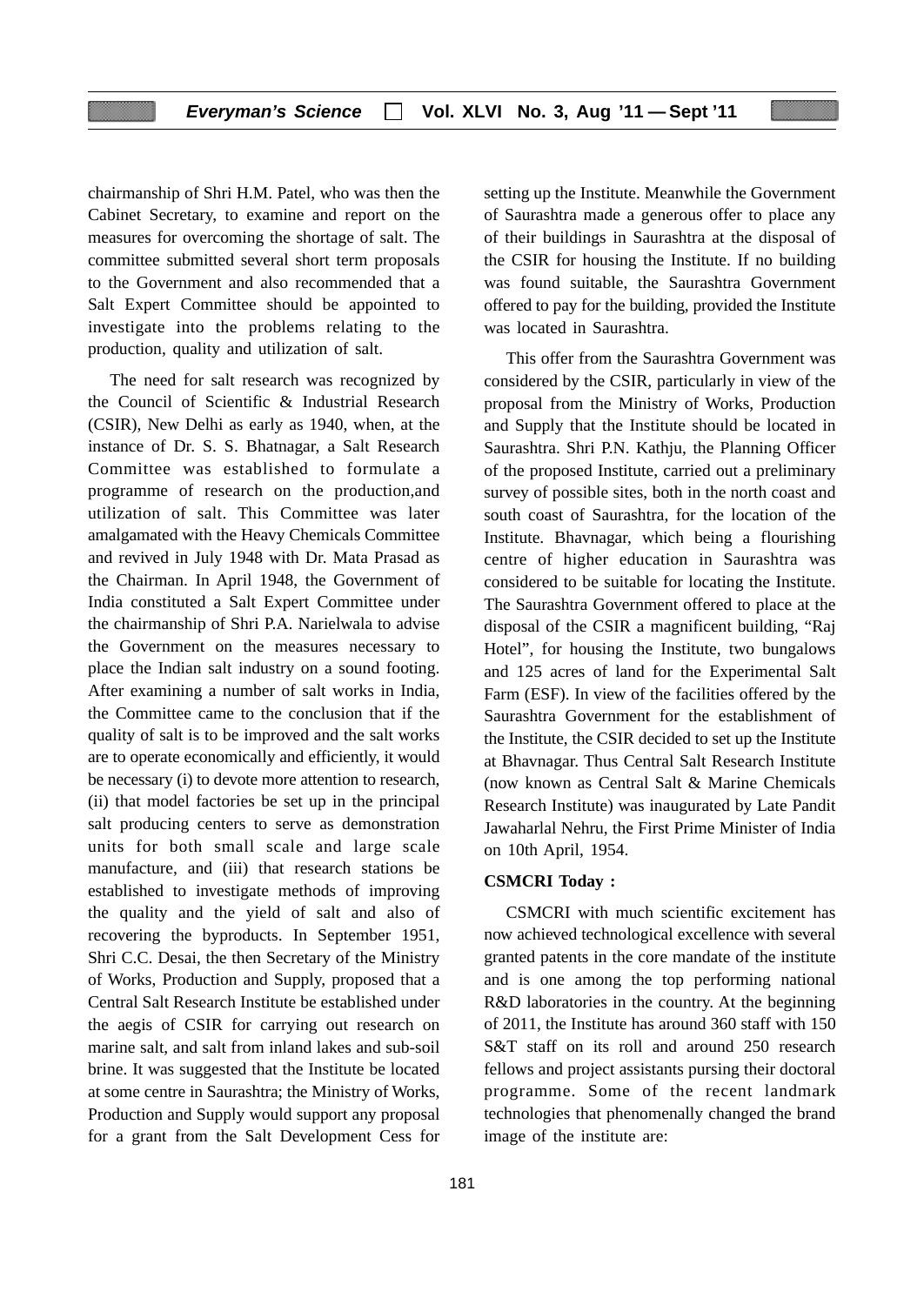- Integrated process for the production of SOP, green bromine and high purity magnesia from concentrated natural brine.
- Integrated process for simultaneous production of plant nutrient rich sap and residue rich of Kcarrageenan from fresh seaweed.
- Neat biodiesel from Jatropha curcas.
- Development of Hollow Fiber (HF) ultrafiltration membranes for efficient water purification with low rejection rate.
- Development of Thin Film Composite (TFC) Reverse Osmosis (RO) membrane technology for desalination of brackish and seawater to obtain potable water (< 500 ppm TDS).
- Production of high purity salt from natural brines
- Production of spherical shaped crystals of common salt from natural brine
- Production of low sodium salt from bitterns and vegetable salt from Salicornia
- Transgenic agricultural crops conferring salt tolerance through molecular biology and genetic engineering interventions

These key technological achievements are well talked in print and electronic media and brought considerable visibility to the institute at both national and international level. Some of the current major projects include :

- 0.75 TPD Potash Test Bed for integrated production of FCO grade Sulphate of Potash, Ammonium Sulphate and High Purity Magnesia; will also have provision for scale up of  $K<sup>+</sup>$ extraction with DPA (DST)
- Multi-institutional NMITLI project on Microalgal Biofuel with CSMCRI as nodal lab (CSIR)
- Creation of facility for 50,000 Jatropha tissue culture plants from elite accessions (MNRE)
- Technical feasibility & economic viability of commercial Jatropha curcas production together with life cycle analysis (GM/US DOE)
- Bioethanol from indigenous seaweeds with scaled up off-shore cultivation (MNRE)
- EU project on algal biofuel
- Collaborative ISRO-CSMCRI project on the study of Algal Blooms
- 5 solar powered RO units (in partnership with FORRAD & supported by Coca Cola Foundation) and 5 more RO plants for Afghanistan (Norwegian Church Aid)
- Salt cluster development programme at Rajula to promote ultrapure solar salt technology (Gujarat Industries Commissionerate)
- Collaborative project between CSMCRI-CSIRO on desalination including use of carbon nanotubes
- Under the new CSIR EMPOWER scheme, 13 new projects have been sanctioned in 2010 and are being currently pursued by young scientists of this institute on various domains.

#### **RECENT ACHIEVEMENTS**

M/s Archean Group of Companies, Chennai has recently been allotted 60,000 acre of land in the Greater Rann of Kutch to put up a 100,000 TPA sulphate of potash (SOP) plant, integrated with MgO production, based on the Institutes patented (US Patent 7,041,268) process which was licensed to them. The company has been assured an additional 40,000 acre land to expand SOP production to 300,000 TPA in the second phase. Now that land has been formally allotted, the know how demonstration is underway and the major components of the process have been demonstrated successfully to the client.

It is proposed to set up a 3000 TPA unit immediately so that SOP can be provided for large scale trials all across India and also to serve as the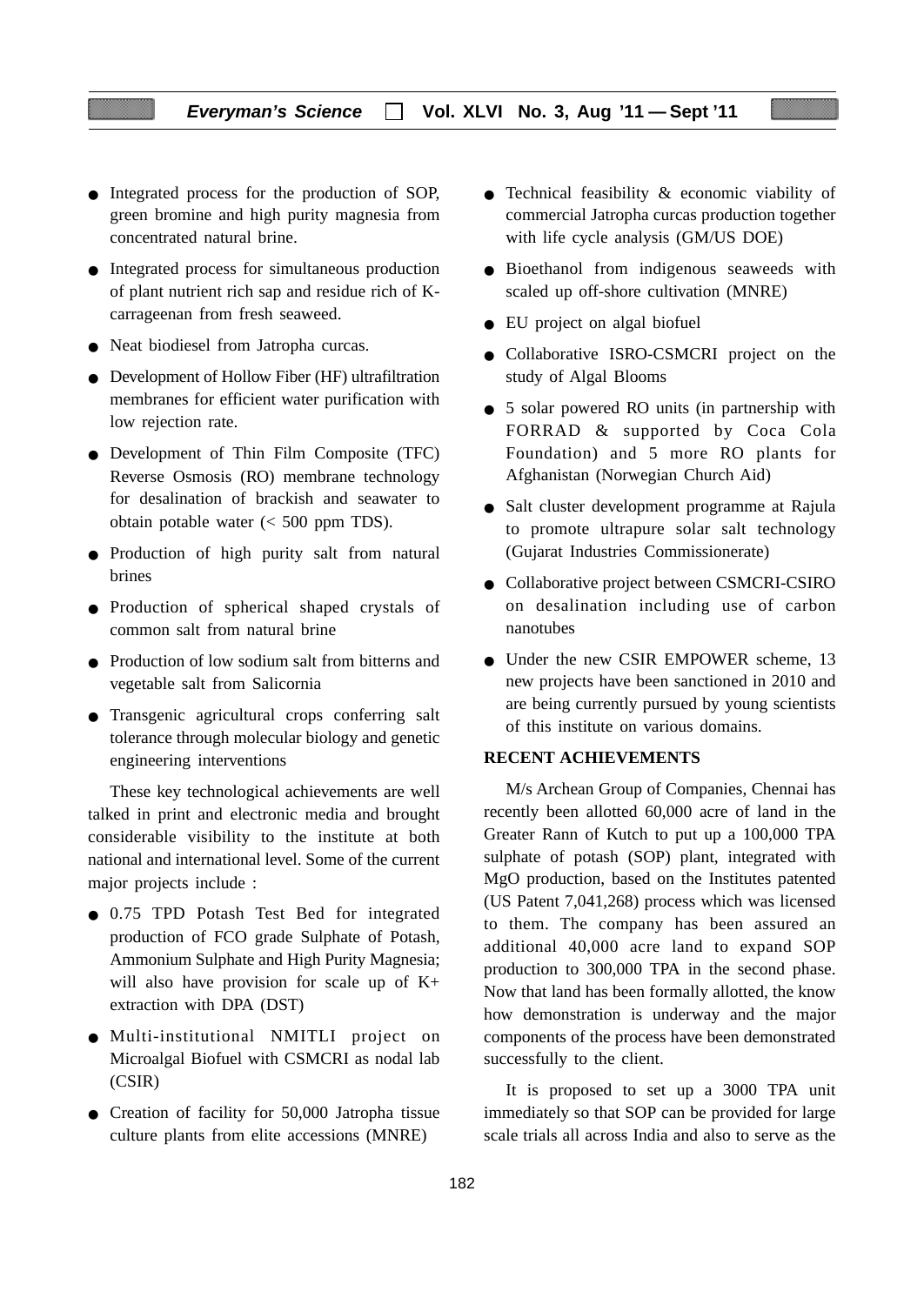basis for detailed engineering for the larger plant. DST has evinced interest in supporting this nationally important project under Potash Mission and the proposal is getting ready. Apart from this a status note on potash was prepared for Hon. Minister of Science & Technology and newspaper reports suggest that the Government is considering extension of subsidy to SOP. CSMCRI has licensed a fully integrated Jatropha biodiesel process to DRDO on turnkey basis. This will be a zero effluent discharge plant with all waste converted into value and the biodiesel complying with EN14214 standards. The plant is expected to be ready for commissioning in May, 2008. The PCT International Preliminary Report on Patentability has cleared all 21 claims of process from all angles, viz. novelty, inventiveness and utility. Among other achievements, the CSMCRI Qualis van has completed 73,000 km running on neat Jatropha biodiesel with no engine modification and a tie up was established with General Motors to achieve Euro IV norms with the CSMCRI Jatropha biodiesel. On the agriculture front, plantation raised from cuttings in Orissa is faring well. 3 kg of seed yield has been exceeded for some plants and also achieved the highest ever reported seed weight (average of 0.8 g for CP-9) with excellent oil

content (40%). The efficiency of our shoot tip micropropagation process has been raised with an improvement of multiplication ratio from 3-4 to 6-8.

Nine RO plants were successfully commissioned in A&N islands under very difficult circumstances. There was huge appreciation for this effort from all quarters. Following the successful demonstration by CSMCRI that saline lignite mine water generated in the mines of Rajasthan State Mines & Minerals can be converted into drinking water with minimum 65% recovery. RSMML issued a tender for a 20 MLD plant with CSMCRI as consultant. The order has been released by RSMML for setting up the 20 MLD plant on DBOOT basis.

#### **Contact :**

Director,

Central Salt & Marine Chemicals Research Institute. Gijubhai Badheka Marg, Bhavnagar – 364 021 Gujarat (INDIA) Phone : 0278-2567760/2568923/2565106 Fax : 0278-2567562/2566970 Email : salt@csmcri.org.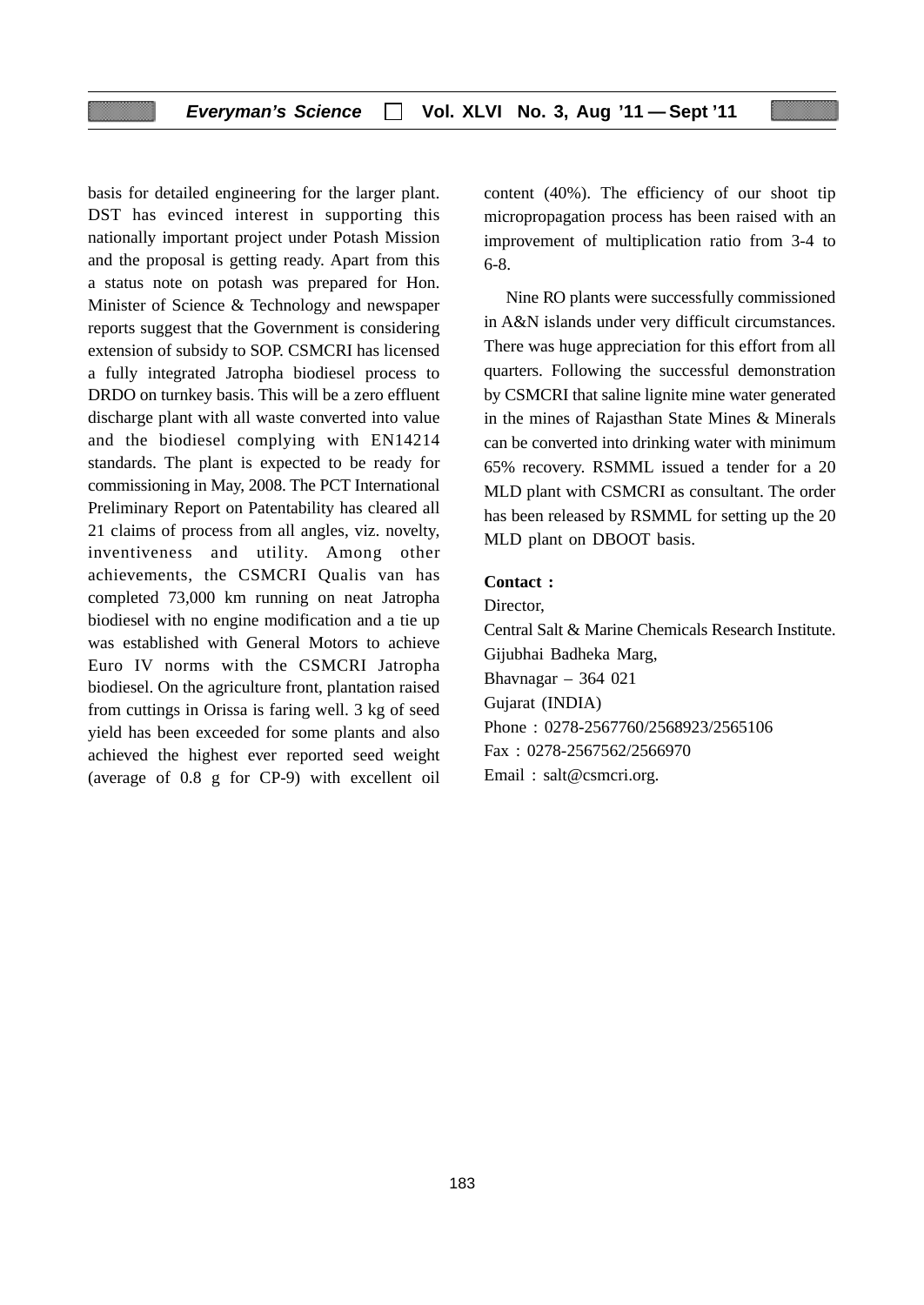# **Conferences / Meetings / Symposia / Seminars**

# **5th International Conference on Contemporary Computing (IC3-2012), August 6 – 8, 2012, Noida.**

**Themes :** (i) Algorithms, (ii) Systems (Hardware & Software), (iii) Applications,

Please see the conference website, http://www.jiit.ac.in/jiit/ic3,

Dates for Final Manuscripts and Registration : May 4, 2012

# **ICYRAM 2012, International Conference of Young Researchers on Advanced Materials, July 1-6, 2012, Singapore**

**Themes :**

- 
- Electronic Materials (EM) Optical Materials (OM)
- Biomaterials & Healthcare (BH) Energy & The Environment (EE)
	-
- Magnetic Materials & Spintronics (MM) Carbon-Based Materials (CM)
	-

**Contact :** Secretariat Office, Meeting Matters International, 1 Commonwealth Lane, #06-23 One Commonwealth, Singapore 149544,

Email : icyram2012@meetmatt.net, website : http://www.mrs.org.sgr/icyram2012

# **International Conference of Technology Management (ICTM), 18th–20th July, 2012, Bangalore**

#### **Themes :**

- Policy, Institutions and Governance
- Corporate Management, R & D Strategy and Competitiveness
- Financing, Commercialization and IPR
- Economic Development, Sustainability and Inclusiveness
- Intellectual Capital, HRM, and Organizational Development
- ICT and OM for Technology Management

**Contact :** ICTM–2012, Department of Management Studies, Indian Institute of Science,

Bangalore–560012, Phone : +91-80-22932379/22933266

Website : www.mgmt.iisc.ernet.in/ictm, Email : ictm@mgmt.iisc.ernet.in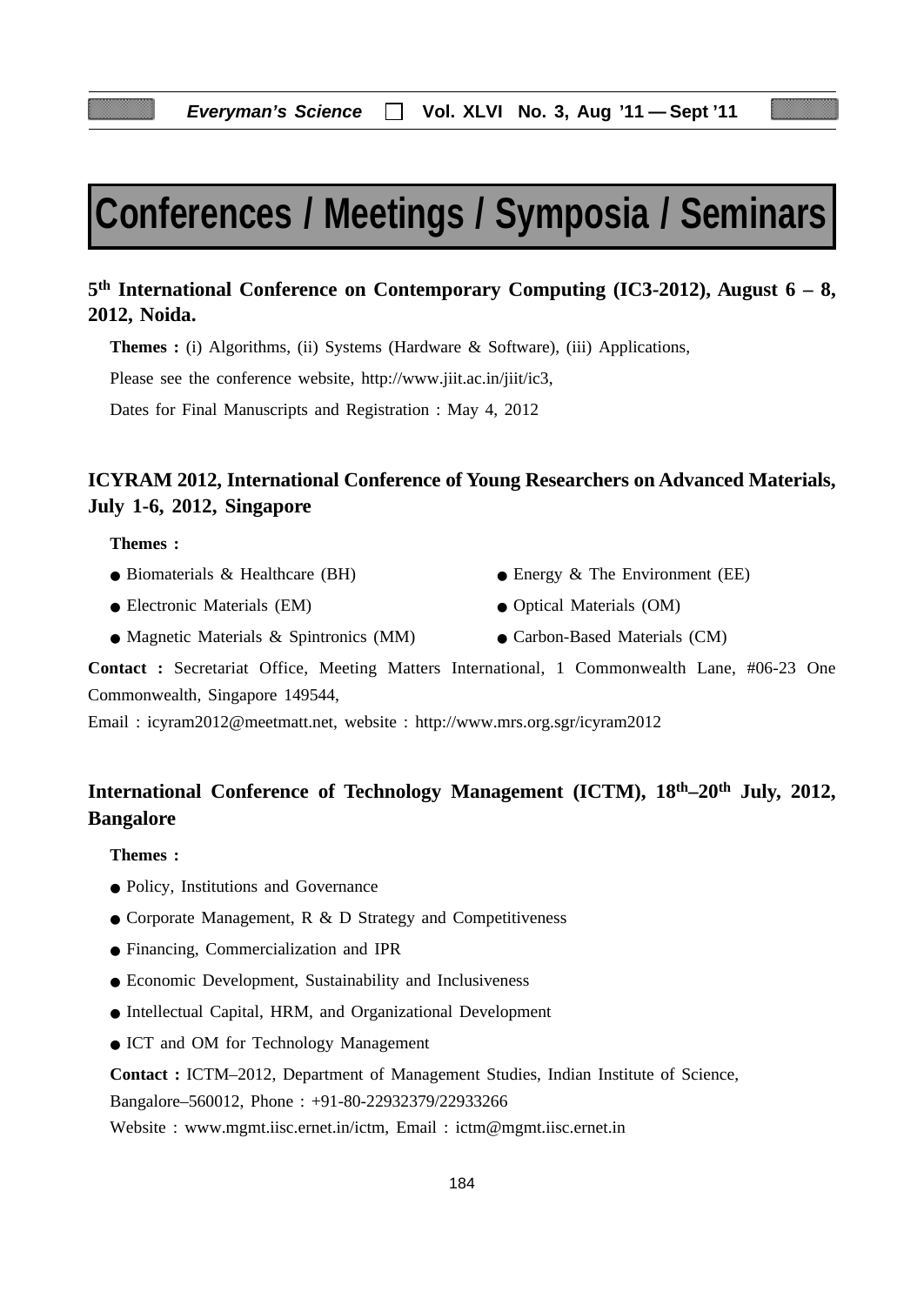# **1st International Conference on Vedic Foundations of Indian Management, April 19–21, 2012, Haridwar**

**Themes :**

- Ancient Roots of Corporate Entities
- Ancient Indian Economy : Synthesis of Cultural, Spiritual, Economic and Political Thought
- Business in Ancient Period : Strategies and Structures
- Spiritual Foundations of Economics : Insights from Scriptures
- Indian Ethos and Values of Organizations
- Vedic Literature and Lessons for Management
- Progessive Financial Management : Insights from Sam Veda
- Holistic Human Resource Management : Insights from Yajur Veda
- Decision Making : Insights from Rig Veda
- Quality Marketing Mangement : Insights from Atharva Veda
- Project Management : Insights from Sthapatya Veda
- Strategic Management : Insights from Dhanur Veda
- Production and Quality Management : Insights from Ayur Veda
- Organization Development : Insights from Ramayan and Bhagwat Gita
- Vedic Cultural Intelligence and Modern Corporate Excellence : Lesson from Panchkoshas Theory,

**Contact :** Conference Secretariat, ISOL Research Foundation, C-17, Raj International Business Centre, Gurunanak Pura, Laxminagar, Near Scope Minar, Delhi-110 092, India,

Email : sunita.singhsengupta@gmail.com

# **5th IFIP World IT Fourm 2012, New Delhi, 16th -18th April 2012.**

Organised by International Federation for Information Processing (IFIP) in partnership in the Department of Information Technology, GOI. Under the overall theme of 'Sustainable Human Development', WITFOR 2012 seeks to bring together 'problem solvers' from across the globe to discuss and debate the potential use, impact and challenges of the use of ICT in four key areas : health, education, agriculture and e-governance.

**Contact :** IFIT WIFT 2012 Secretariat, B–118, Sector 2, Noida 201301,

Email : witfor2012@in.kuoni.com, witfor@9.9.in

Telephone : +911204010999, Website : www.witfor.org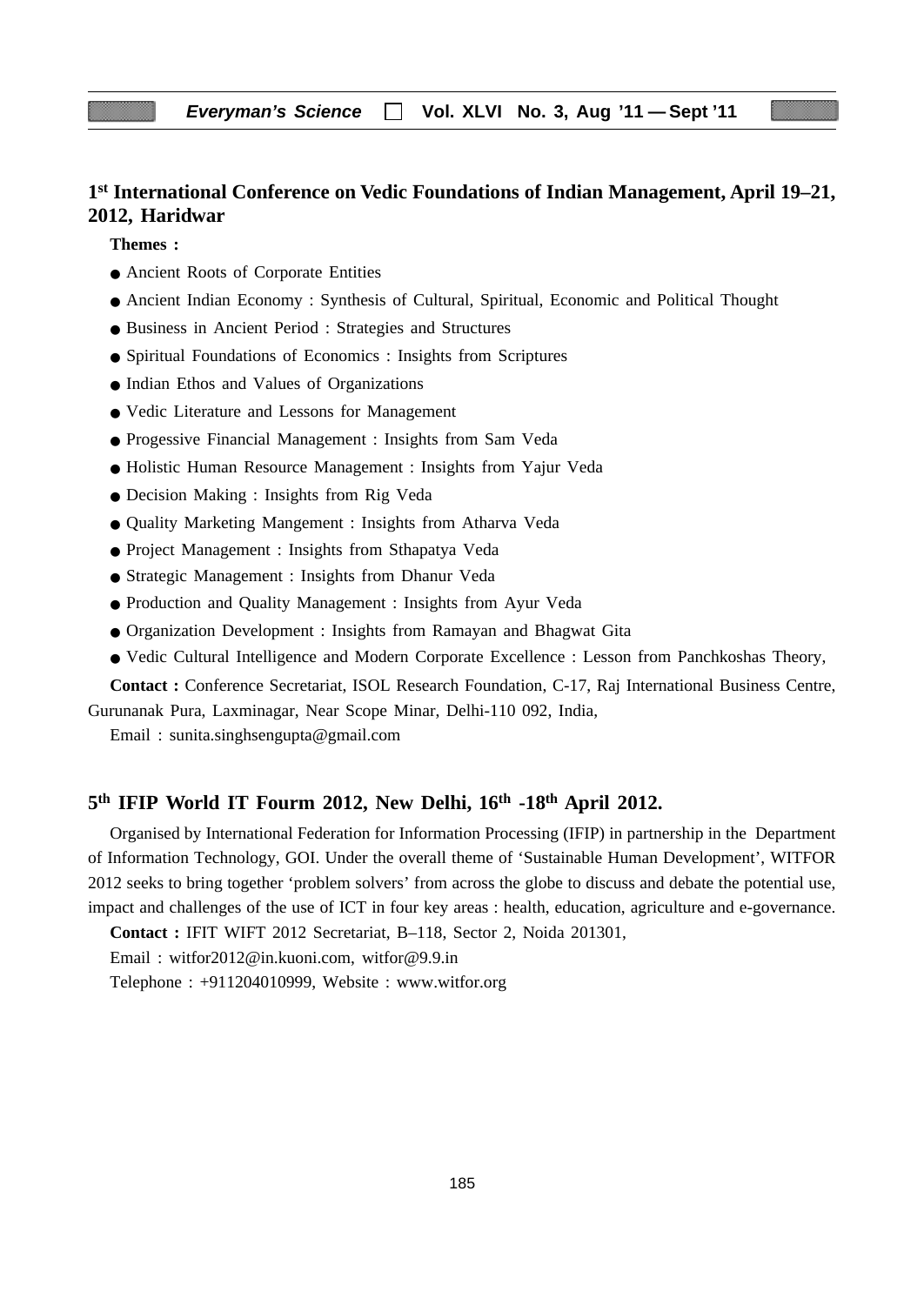# **S & T ACROSS THE WORLD**

#### **SCIENTISTS DECODE BRAIN WAVES TO EAVESDROP**

Neuroscientists may one day be able to hear the imagined speech of a patient unable to speak due to stroke or paralysis, according to University of California, Berkeley, researchers.

These scientists have succeeded in decoding electrical activity in the brain's temporal lobe the seat of the auditory system—as a person listens to normal conversation. Based on this correlation between sound and brain activity, they then were able to predict the words the person had heard solely from the temporal lobe activity.

"This research is based on sounds a person actually hears, but to use it for reconstructing imagined conversations, these principles would have to apply to someone's internal verbalizations," cautioned first author Brian N. Pasley, a postdoctoral researcher in the center. "There is some evidence that hearing the sound and imagining the sound activate similar areas of the brain. If you can understand the relationship well enough between the brain recordings and sound, you could either synthesize the actual sound a person is thinking, or just write out the words with a type of interface device."

"This is huge for patients who have damage to their speech mechanisms because of a stroke or Lou Gehrig's disease and can't speak," said coauthor Robert Knight, a UC Berkeley professor of psychology and neuroscience. "If you could eventually reconstruct imagined conversations from brain activity, thousands of people could benefit."

In addition to the potential for expanding the communication ability of the severely disabled, he noted, the research also "is telling us a lot about how the brain in normal people represents and processes speech sounds."

Pasley and his colleagues at UC Berkeley, UC San Francisco, University of Maryland and The Johns Hopkins University report their findings in the open-access journal *PLoS Biology,* January 2012.

They enlisted the help of people undergoing brain surgery to determine the location of intractable seizures so that the area can be removed in a second surgery. Neurosurgeons typically cut a hole in the skull and safely place electrodes on the brain surface or cortex—in this case, up to 256 electrodes covering the temporal lobe—to record activity over a period of a week to pinpoint the seizures. For this study, 15 neurosurgical patients volunteered to participate.

Pasley visited each person in the hospital to record the brain activity detected by the electrodes as they heard 5-10 minutes of conversation. Pasley used this data to reconstruct and play back the sounds the patients heard. He was able to do this because there is evidence that the brain breaks down sound into its component acoustic frequencies—for example, between a low of about 1 Hertz (cycles per second) to a high of about 8,000 Hertz -that are important for speech sounds.

Pasley tested two different computational models to match spoken sounds to the pattern of activity in the electrodes. The patients then heard a single word, and Pasley used the models to predict the word based on electrode recordings.

"We are looking at which cortical sites are increasing activity at particular acoustic frequencies, and from that, we map back to the sound," Pasley said. He compared the technique to a pianoist who knows the sounds of the keys so well that she can look at the keys another pianoist is playing in a sound-proof room and "hear" the music, much as Ludwig van Beethoven was able to "hear" his compositions despite being deaf.

The better of the two methods was able to reproduce a sound close enough to the original word for Pasley and his fellow researchers to correctly guess the word.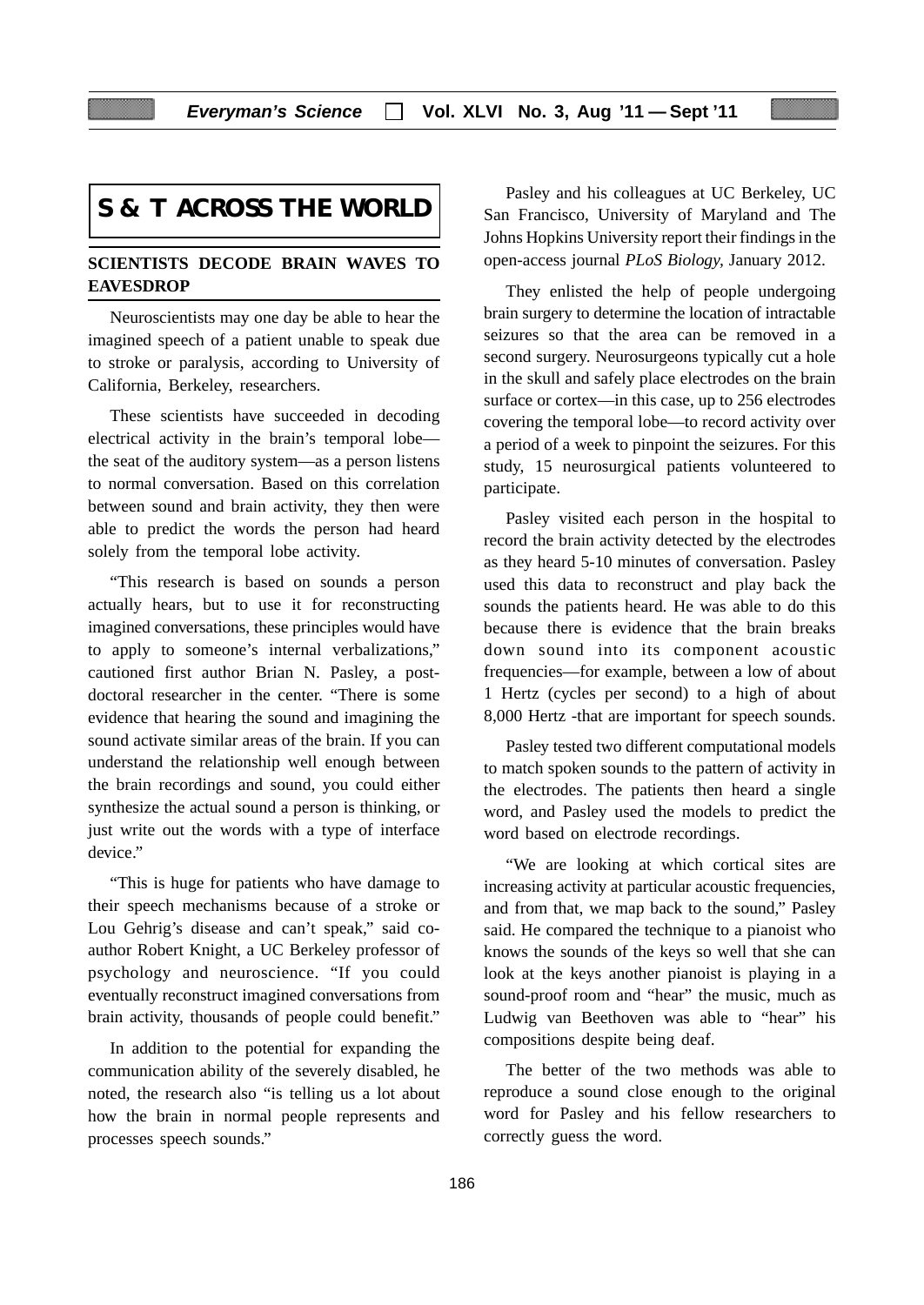"This research is a major step toward understanding what features of speech are represented in the human brain" Knight said. "Brian's analysis can reproduce the sound the patient heard, and you can actually recognize the word, although not at a perfect level."

"With neuroprosthetics, people have shown that it's possible to control movement with brain activity," Knight said. "But that work, while not easy, is relatively simple compared to reconstructing language. This experiment takes that earlier work to a whole new level."

The ultimate goal of the UC Berkeley study was to explore how the human brain encodes speech and determine which aspects of speech are most important for understanding.

#### **NEW SPECIES OF ANCIENT CROCODILE DISCOVERED**

A University of Missouri researcher has identified a new species of prehistoric crocodile. The extinct creature, nicknamed "Shieldcroc" due to a thick-skinned shield on its head, is an ancestor of today's crocodiles. Its discovery provides scientists with additional information about the evolution of crocodiles and how scientists can gain insight into ways to protect the species' environment and help prevent extinction.The discovery was published in the journal *PLoS ONE* (Public Library of Science).

*"Aegisuchus witmeri* or 'Shieldcroc' is the earliest ancestor of our modern crocodiles to be found in Africa," said Casey Holliday, co-researcher and assistant professor of anatomy in the MU School of Medicine. "Along with other discoveries, we are finding that crocodile ancestors are far more diverse than scientists previously realized."

Shieldcroc is the newest discovery of crocodile species dating to the Late Cretaceous period, approximately 95 million years ago. This period is part of the Mesozoic Era, which has been referred to as the "Age of the Dinosaurs;" however, numerous recent discoveries have led to some scientists calling the era the "Age of the Crocs," Holliday said.

Holliday identified Shieldcroc by studying a fossilized partial skull specimen, which was discovered in Morocco and held by the Royal Ontario Museum of Toronto for several years before Holliday analyzed it. By analyzing blood vessel scarring on the bone, Holliday determined that the crocodile would have had a structure on top of its head, resembling a shield. The dents and bumps on the bone indicate veins delivered blood to a circular mound of skin, something never before seen in a crocodile. He said the shield was likely used as a display structure to attract mates and intimidate enemies and possibly as a thermo-regulator to control the temperature of the animal's head.

Holliday compared Shieldcroc's skull to those of other crocodilians. By comparing slopes of various bones, he found that the new species had a flatter skull than other known species. With this information, he believes it is unlikely that Shieldcroc wrestled dinosaurs on or near the shoreline. Instead, Holliday said the fossil indicates that Shieldcroc had thin jaws, likely used to catch fish.

In addition, Holliday analyzed Shieldcroc's skull and brain to estimate the overall size of the reptile. He said scientists often use head size of an animal to estimate its total length. Using several parameters, Holliday and Gardner estimate that this specimen had a 5-foot long head and was 30 feet long. "Scientists often estimate body size of crocodilians based on the size of the skull," Gardner said. "However, estimating the body size of Shieldcroc was difficult, due to the enormous size of the skull compared to other crocodilians. To make a size estimate, we compared several features of the bone to many different species."

Although Shieldcroc lived more than 90 million years ago, Holliday said scientists can use information about the animal to gain a better understanding of today's crocodiles. He said this insight grows in importance as humans encroach on ecosystems.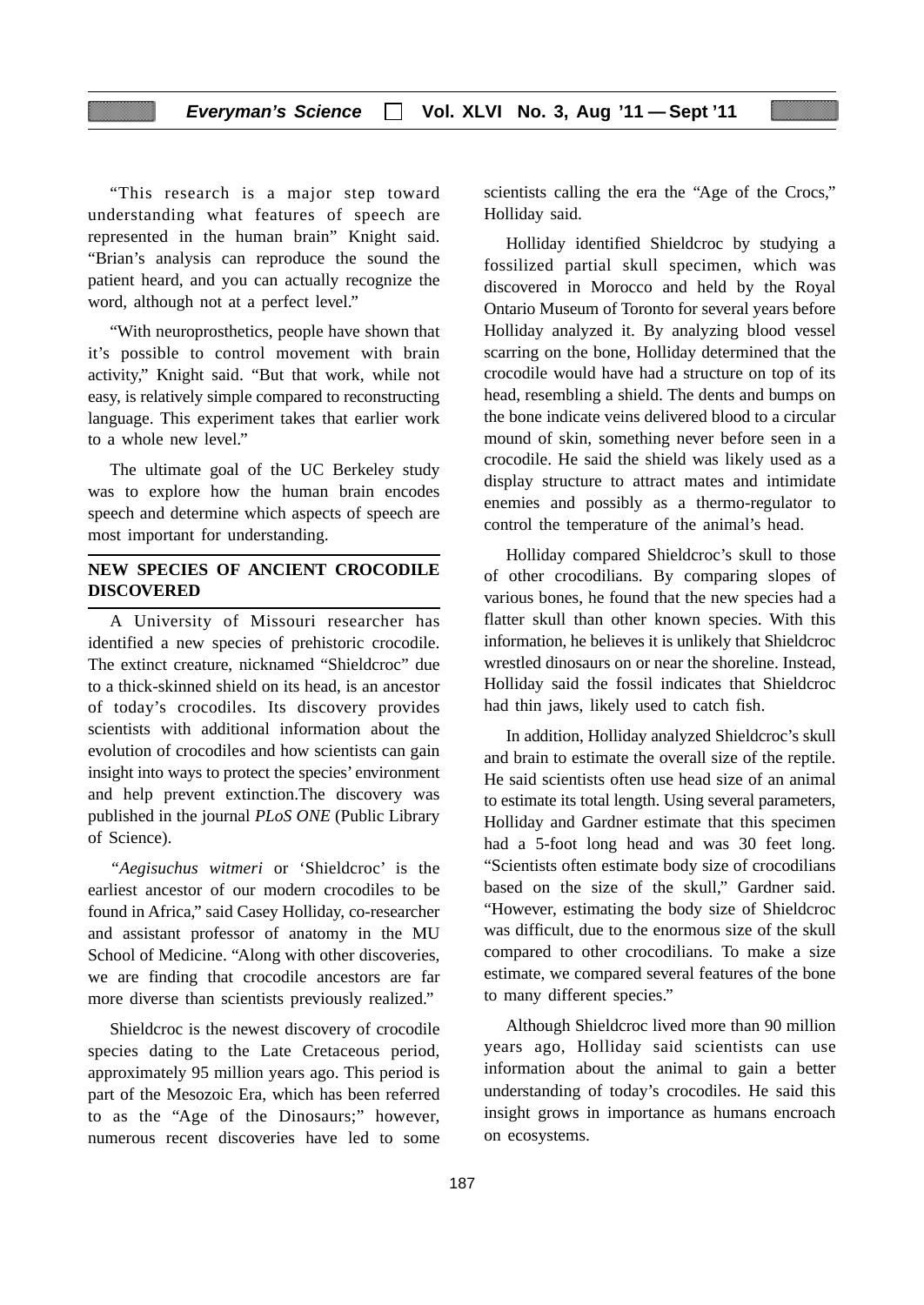## **COMPUTER SIMULATIONS REVEALING ALTERNATIVE FUEL PRODUCTION AND CARBON DIOXIDE STORAGE**

For some time, researchers have explored flammable ice for low-carbon or alternative fuel or as a place to store carbon dioxide. Now, a computer analysis of the ice and gas compound, known as a gas hydrate, reveals key details of its structure. The results show that hydrates can hold hydrogen at an optimal capacity of 5 weight-percent, a value that meets the goal of a U.S. Department of Energy standard and makes gas hydrates practical and affordable. The analysis is the first time researchers have accurately quantified the molecular-scale interactions between the gases—either hydrogen or methane, aka natural gas—and the water molecules that form cages around them. A team of researchers from the Department of Energy's Pacific Northwest National Laboratory published the results in *Chemical Physics Letters.*

The results could also provide insight into the process of replacing methane with carbon dioxide in the naturally abundant "water-based reservoirs," according to the lead author, PNNL chemist Sotiris Xantheas.

"Current thinking is that you need large amounts of energy to push the methane out, which destroys the scaffold in the process," said Xantheas. "But the computer modeling shows that there is an alternative low energy pathway. All you need to do is break a single hydrogen bond between water molecules forming the cage—the methane comes out, and then the hydrate reseals itself."

Gas hydrates—especially methane hydrates, which store natural gas—look like ice but actually hold burnable fuel. Naturally found deep in the ocean, water and gas interweave in the hydrates, but little is known about their chemical structure and processes occurring at the molecular level. They have been known to cause problems for the petroleum industry because they tend to clog pipes and can explode. A methane hydrate produced the bubble of methane gas that contributed to 2010's Gulf of Mexico oil spill.

In the hydrogen hydrates, which could potentially be used as materials for hydrogen fuel storage, a small hollow cage made from 20 water molecules could hold up to a maximum of five hydrogen molecules and a larger cage made from 24 water molecules could hold up to seven.

The maximum storage capacity equates to about 10 weight-percent, or the percentage of hydrogen by mass in the chunks of ice, although packing hydrogen in that tight puts undue strain on the system. The Department of Energy's goal for hydrogen storage—to make the fuel practical—is above 5.5 weight-percent.

Experimentally, hydrogen storage researchers typically measure much less storage capacities. The computer model showed them why : The hydrogen molecules tended to leak out of the cages, reducing the amount of hydrogen that could be stored.

The researchers found that adding a methane molecule to the larger cages in the pure hydrogen hydrate, however, prevented the hydrogen gas from leaking out. The computer model showed the researchers that they could store the hydrogen at high pressure and practical temperatures, and release it by reducing the pressure, which melts it.

With methane hydrates, some fuel producers want to remove the gas safely to use it. Others see the emptied cages as potential storage sites for carbon dioxide, which could theoretically keep it out of the atmosphere and ocean, where it warms the earth and acidifies the sea. So, Willow and Xantheas tested how methane could migrate through the cages.

"This process is important because it can happen with natural gas. It shows how methane can move in the natural world," said Xantheas. "We hope this analysis will help with the technical issues that need to be addressed with gas hydrate research and development."